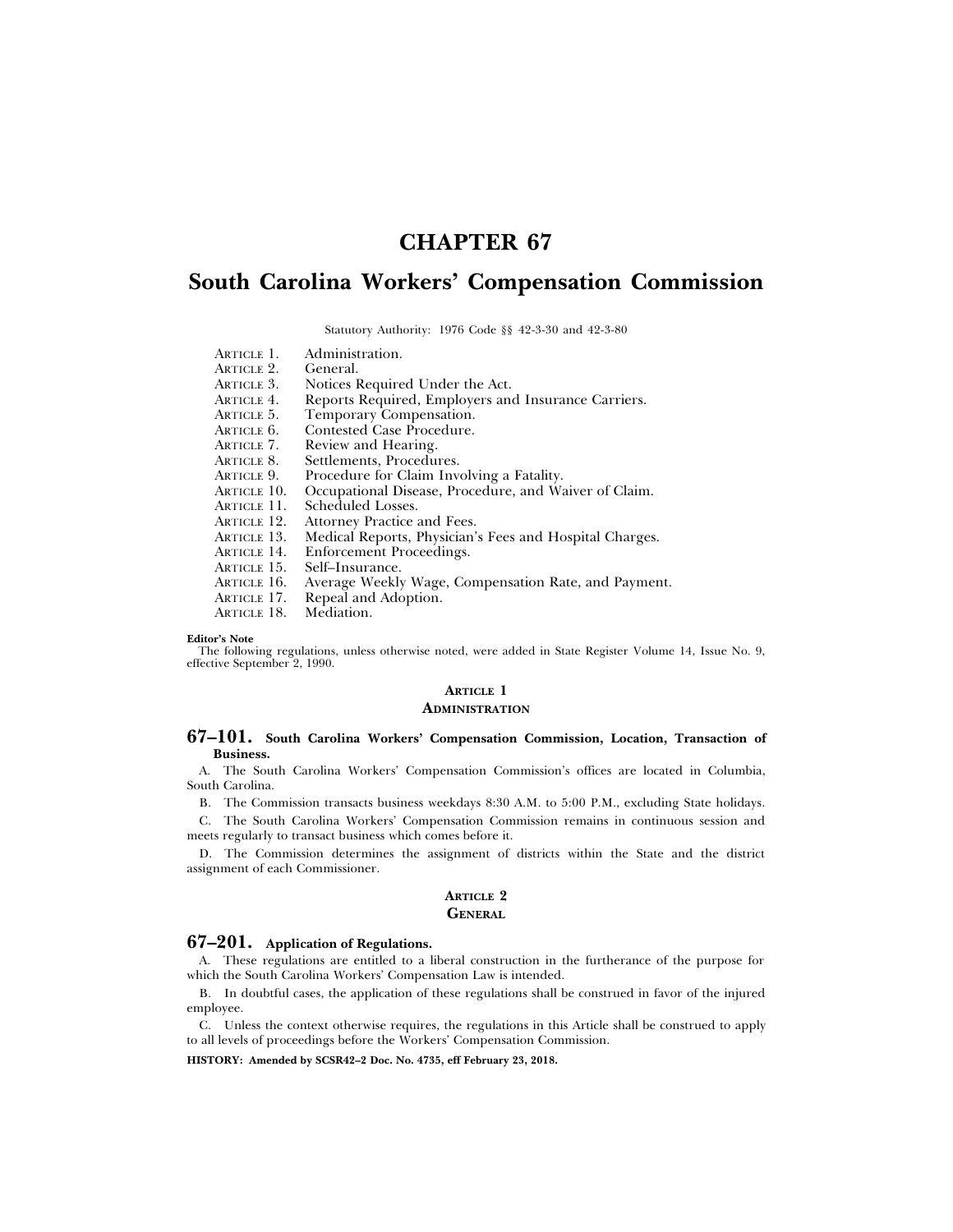## **67–202. Words and Phrases, Defined.**

A. The definition of words and phrases used in this Chapter include:

(1) Accident Reporting Division: A division of the Commission responsible for receipt and processing of the employer's first report of injury, Form 12A (ACORD 4) and Form 12M.

(2) Certified Mail: Mail including that which is certified by the U. S. Postal Service and that carried by a commercial carrier that keeps proper documentation.

(3) Claimant: The party making a claim including his or her attorney.

(4) Claims Department: A department of the Commission responsible for managing the workers' compensation file. The department reviews case files that are not contested and assures compliance with the provisions of this Chapter and the Act by requesting and, if necessary, assessing a fine for failure to file reports required by this Chapter and the Act.

(5) Compliance Division: A division of the Commission responsible for investigation and, if necessary, requests prosecution of an employer who refuses or neglects to comply with the insurance provisions of this Chapter and the Act. The division is authorized to request and, if necessary, assess a fine for failure to file reports required under this Chapter and the Act.

(6) Coverage Division: A division responsible for monitoring and maintaining coverage records of employers, employees, insurance carriers, self-insurance funds, and the State Accident Fund's compliance with the Chapter and the Act. The division is authorized to request and, if necessary, assess a fine for failure to file reports required under this Chapter and the Act.

(7) Employer's Representative.

(a) The employer's insurance carrier, the claims administrator for a self-insurance fund or a self-insured employer, the State Accident Fund, and counsel of record for the employer and its insurance carrier.

(b) If an employer is operating as an unqualified self-insured, the term ''employer's representative'' shall mean the unqualified self-insured employer and its attorney, if any, who shall be directly responsible for compliance with the provisions of this Chapter and the Act.

(8) Federal Employer Identification Number: ''FEIN.''

(9) Informal Conference: Also called a ''viewing,'' an informal conference is a meeting with the claimant, the employer's representative, and a Commissioner or claims mediator. At the informal conference, the Commissioner or claims mediator answers questions about the claim and reviews, for approval, a proposed settlement of a claim. An informal conference may be held for the purpose of certifying a Form 17 according to R.67–505E and R.67–506F.

(10) Judicial Department: A department of the Commission which assigns the informal conference, contested case, and Commission review docket and issues the hearing notice. The department reviews the Commission's files and assures compliance with the provisions of this Chapter and the Act by requesting and, if necessary, assessing a fine for failure to file reports required by this Chapter and the Act.

(11) Medical Services Division: A division of the Commission which administratively reviews physician fees and hospital charges to assure compliance with the Medical Services Provider Manual and the Hospital and Ambulatory Surgery Center Payment Manual.

(12) Public Affairs Division: A division of the Commission responding to the general inquiries of employees and employers concerning their rights, benefits, and obligations under the Act. The service does not provide legal advice or offer opinions concerning a particular claim.

(13) Self-Insurance Division: A division of the Commission which monitors the compliance of selfinsured employers and self-insurance funds with this Chapter and the Act. The division reviews applications to self-insure and is authorized to request and, if necessary, assess a fine for failure to file reports required under this Chapter and the Act.

(14) South Carolina Workers' Compensation Commission: the Commission.

(15) Unqualified Self-Insured Employer: An employer who refuses or neglects to comply with the insurance provisions of this Chapter and the Act.

(16) Workers' Compensation Law: the Act.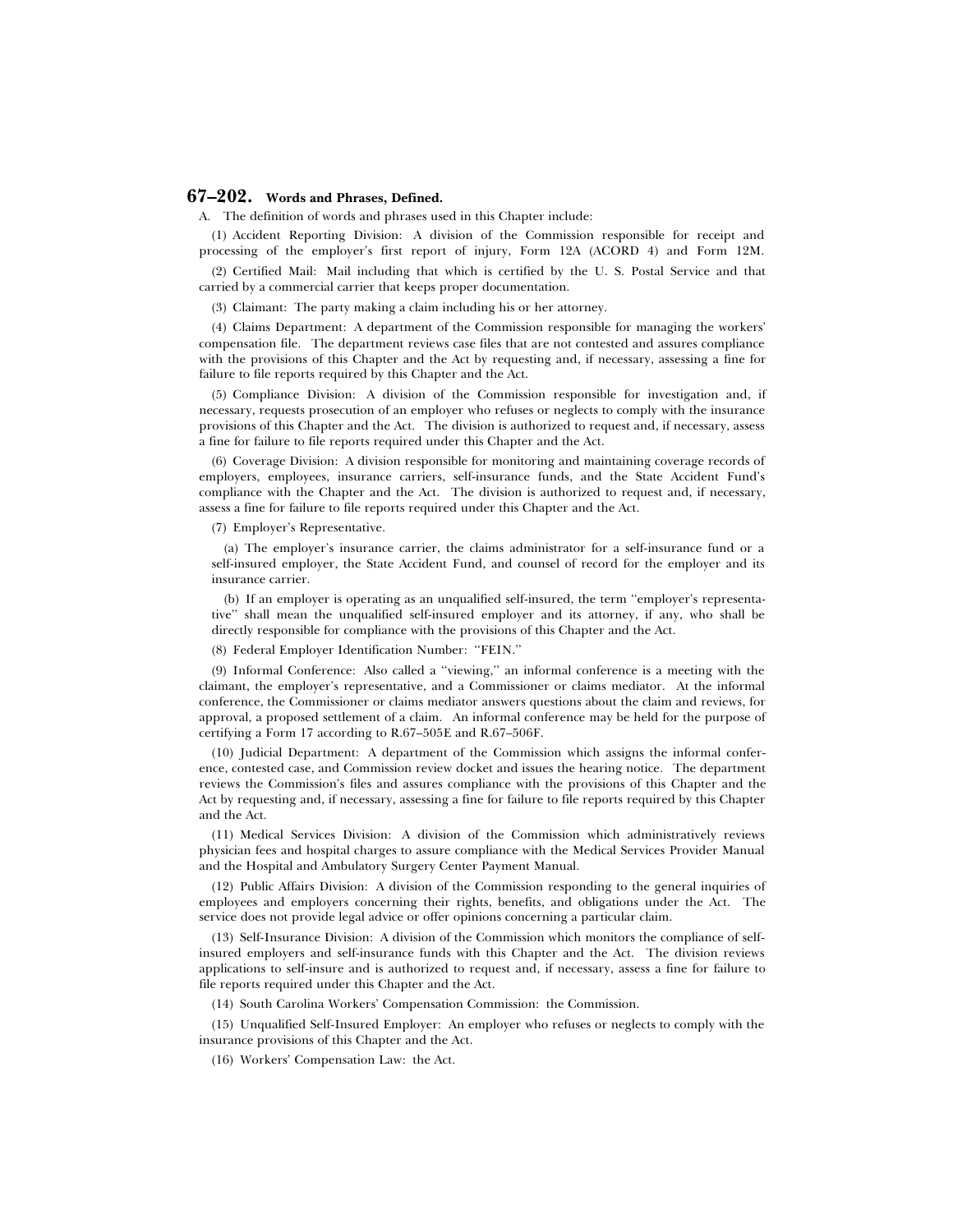(17) Workers' Compensation Commission's file number: the W.C.C. file number.

(18) Rehabilitation professionals: coordinators of medical rehabilitation services.

B. In addition, other words and phrases are defined in the article most closely associated with the word or phrase.

**HISTORY: Amended by State Register Volume 20, Issue No. 5, eff May 24, 1996; State Register Volume 21, Issue No. 4, eff April 25, 1997; State Register Volume 34, Issue No. 2, eff February 26, 2010.**

## **67–203. Official Forms and Documents.**

A. The Commission prepares and approves all required forms. A person shall use a Commission form and shall not substitute another document for a form. Reproduction of a form the same size is permitted, provided content is not altered.

B. Commission forms are available on the web site. The Commission supplies at a reasonable charge, upon written request to the Commission's Mail Room, the following forms.

(1) Form S-1, Notice of Third Party Action, Employer;

- (2) Form S-2, Notice of Third Party Action, Employee;
- (3) Form S-3, Entitlement to Right of Action;
- (4) Form S-4, Court Certificate;
- (5) Form 2, Employer's Notice of Being Subject to the Act;
- (6) Form 5, Corporate Officer Notice to Reject;
- (7) Form 6, Application to Create a Self-Insurance Fund;
- (8) Form 6A, Application for Membership in a Self-Insurance Fund;
- (9) Form 7, Application to Individually Self-Insure;
- (10) Form 7A, Corporate Guaranty;
- (11) Form 8, Proof of Compliance, Surety Bond;
- (12) Form 8A, Proof of Compliance, Securities Pledge;
- (13) Form 8B, Proof of Compliance, Memorandum of Understanding, and Irrevocable Letter of Credit;
	- (14) Form 8C, Proof of Compliance, Excess Insurance;
	- (15) Form 9, Certificate for Self-Insurance;
	- (16) Form 10, Self Insurance Tax Return;
	- (17) Form 11, Self Insurer's Quarterly Financial Report;
	- (18) Form 11A, Self Insurer's Annual Financial Report;
	- (19) Form 12A, Employer's First Report of Injury (ACORD 4);
	- (20) Form 12M, Annual Minor Medical Report;
	- (21) Form 14A, Health Insurance Claim Form (HCFA-1500);
	- (22) Form 14B, Physician's Statement;
	- (23) Form 15, Temporary Compensation Report;
- (24) Form 15S, Supplemental Report of Varying Temporary Partial Payments;

(25) Form 16, Agreement for Permanent Disability/Disfigurement Compensation (prior to July 1, 2007);

(26) Form 16A, Agreement for Permanent Disability/Disfigurement Compensation (after July 1, 2007);

- (27) Form 17, Receipt of Compensation;
- (28) Form 18, Periodic Report;
- (29) Form 19, Status Report and Compensation Receipt;
- (30) Form 20, Statement of Earnings of Injured Employee;
- (31) Form 21, Employer's Request for Hearing;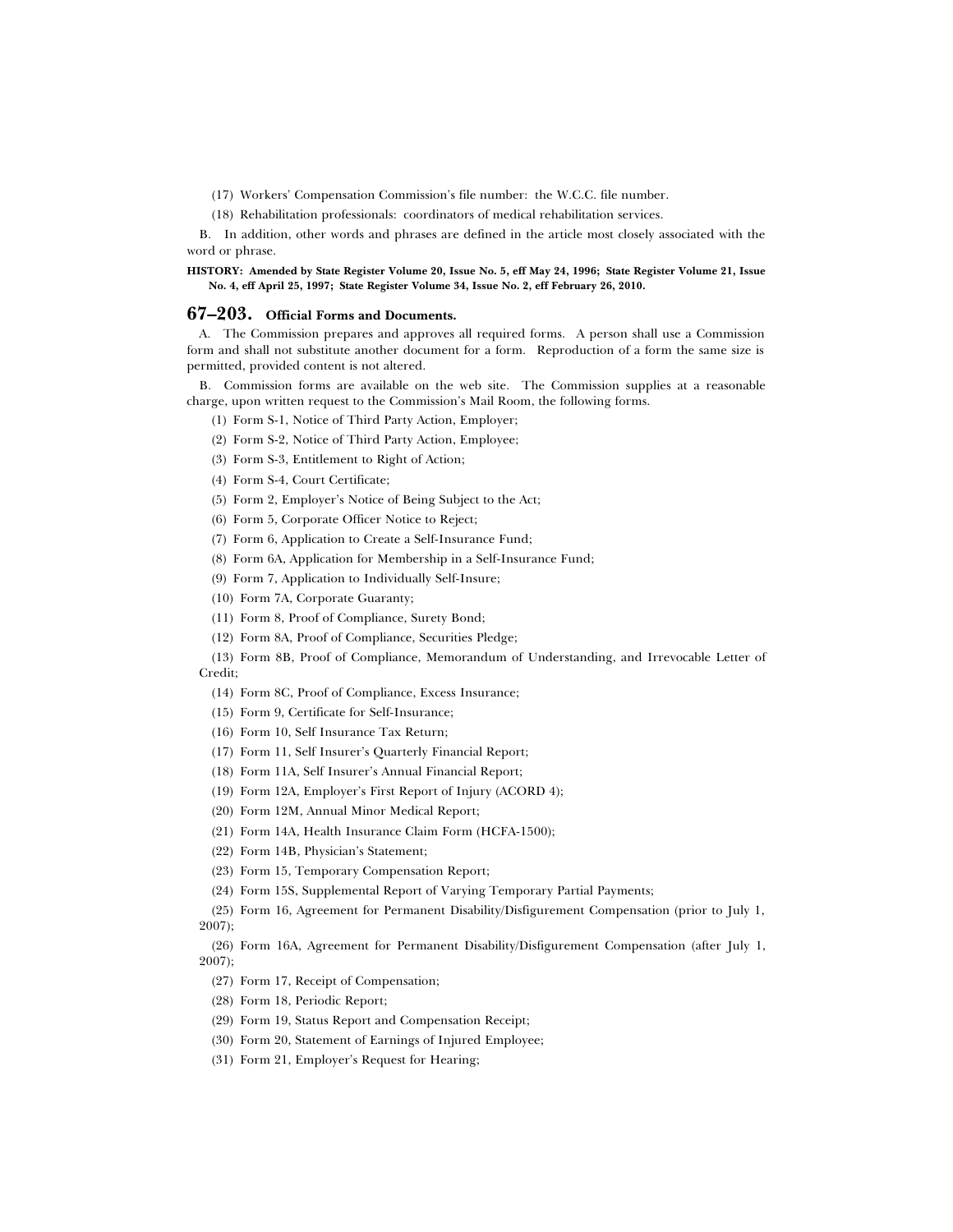(32) Form 24, Application for Lump Sum Award;

(33) Form 27, Subpoena;

(34) Form 30, Request for Commission Review;

(35) Form 31, Notice of Review Hearing;

(36) Form 32, Request to Waive Appeal Filing Fee;

(37) Form 36, Medical Fee Approval;

(38) Form 38, Employer's Withdrawal of Election to Adopt the South Carolina Workers' Compensation Act;

(39) Form 39, Coverage Coding Form;

(40) Form 50, Employee's Notice of Claim and/or Request for Hearing;

(41) Form 51, Employer's Answer to Request for Hearing;

(42) Form 52, Employee's Notice of Claim and/or Request for Hearing, Death Case;

(43) Form 53, Employer's Answer to Request for Hearing, Death Case;

(44) Form 54, Employer's Notice of Claim and/or Request for Hearing;

(45) Form 55, Second Injury Fund's Answer to Employer's Request for Hearing;

(46) Form 58, Pre-hearing Brief;

(47) Form 59, Appellant's Informal Brief;

(48) Form 61, Attorney Fee Petition;

(49) Form 65, Waiver of Claim Involving an Occupational Disease;

(50) Second Injury Fund Form 1, Agreement to Reimburse Compensation;

(51) Second Injury Fund Form 2, Reimbursement Request;

(52) Second Injury Fund Form 3, Employer's Notice of Claim for Reimbursement from Second Injury Fund;

(53) Second Injury Fund Form 4, Medical Information Request.

**HISTORY: Amended by State Register Volume 16, Issue No. 4, eff April 24, 1992; State Register Volume 21, Issue No. 4, eff April 25, 1997; State Register Volume 34, Issue No. 2, eff February 26, 2010.**

#### **67–204. Completing Forms.**

A. A person filing a form with the Commission shall complete each information blank on the form. Each form shall contain the W.C.C. file number and the employer's FEIN, if known.

B. The Commission may return an incomplete form to the sender with an explanation of its deficiency.

## **67–205. Filing with the Commission, Defined.**

A. The date of filing a form or document with the Commission is provided in subsections B, C, and D.

B. A form or document delivered to the Commission electronically, by first class mail, or by hand delivery is filed the date of receipt in the Commission's offices as indicated by the earliest date stamped on the form or document by an official Commission stamp with the exception of forms and documents delivered pursuant to R.67–205C, R.67–205D, and R.67–205E.

C. A form or document delivered to the Commission by certified or registered mail is deemed filed the date of deposit in the United States Postal Service as indicated by the date of postmark.

D. A form or document transmitted to and received by the Commission electronically on or before 11:59:59 p.m. shall be considered filed with the Commission on that date, provided it is subsequently accepted after review by the appropriate department of the Commission.

E. The following forms or documents are deemed filed on the date on the accompanying certificate of service properly addressed to the Commission: Forms 50, 51, 52, 53, 54, 55, 58, 30, and appellate briefs.

**HISTORY: Amended by State Register Volume 20, Issue No. 5, eff May 24, 1996; State Register Volume 21, Issue No. 4, eff April 25, 1997; State Register Volume 34, Issue No. 2, eff February 26, 2010; SCSR42–2 Doc. No. 4735, eff February 23, 2018.**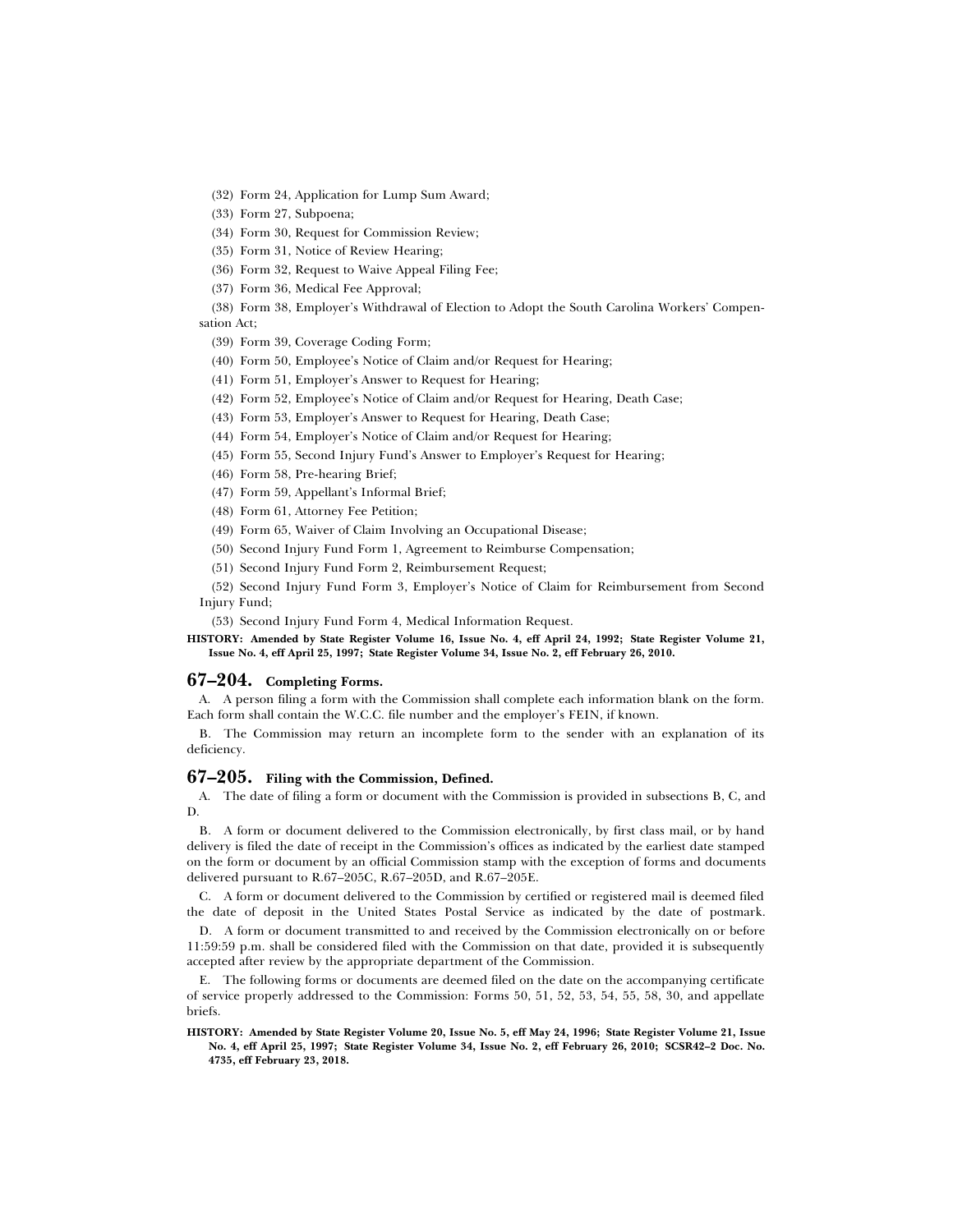## **67–206. Filing a Claim.**

A. To file a claim, file with the Commission's Claims Department a Form 50, Form 52, or a letter as provided below.

B. To file a claim on a Form 50 or Form 52, mark the box at the signature line which states ''I am filing a claim. I am not requesting a hearing at this time.''

(1) Address and deliver the form to the Claims Department.

(2) Filing a claim requires the WCC file number or the Coverage Coding Form 39 must be included. This requirement may be waived for unrepresented claimants.

(3) Filing a claim does not request a hearing nor is the employer's representative required to file a Form 51 or 53.

C. A letter filed with the Commission also files a claim. The letter should include the information listed in items (1) through (13) below:

(1) Claimant's name (and worker's name, if different);

(2) Claimant's address (and worker's address, if different);

(3) Claimant's home and work telephone numbers (and worker's home and work telephone numbers, if different);

(4) Claimant's social security number (and worker's social security number, if different);

- (5) Employer's name;
- (6) Employer's address;
- (7) Employer's telephone number;
- (8) Employer's insurance carrier, if known;
- (9) Date of injury;
- (10) The county in which the injury occurred;
- (11) Type of injury (to which area of body);
- (12) Description of the accident;
- (13) The WCC file number or Coverage Coding Form must be included.

D. Failure to include any of the information above does not bar the claim if the information necessary to an issue in the claim is given to the Commission upon request.

E. The Commission will notify the employer's representative a claim has been filed. The employer's representative shall immediately contact the claimant.

**HISTORY: Amended by State Register Volume 21, Issue No. 4, eff April 25, 1997; State Register Volume 34, Issue No. 2, eff February 26, 2010.**

## **67–207. Requesting a Hearing, Claimant.**

A. A hearing shall be requested by filing a Form 15, Form 50 or Form 52 with the Commission's Judicial Department as provided below:

(1) The party shall mark the box at the signature line on the Form 50 or Form 52 which states, I am requesting a hearing or sign and date under Section III of the Form 15 ''Notice to Injured Worker or Legal Representative When Temporary Compensation Has Been Stopped.''

(2) The form shall be addressed and delivered to the Judicial Department pursuant to R.67–205.

(3) The Commission shall serve the Form 15, Form 50 or Form 52 on the employer pursuant to R.67–210 and R.67–211.

(4) When under the laws of this State the employer and its insurance carrier, if any, are required by law to be represented by an attorney in a contested case hearing, an attorney shall be designated according to R.67–603.

(5) The WCC file number or Coverage Coding Form must be included.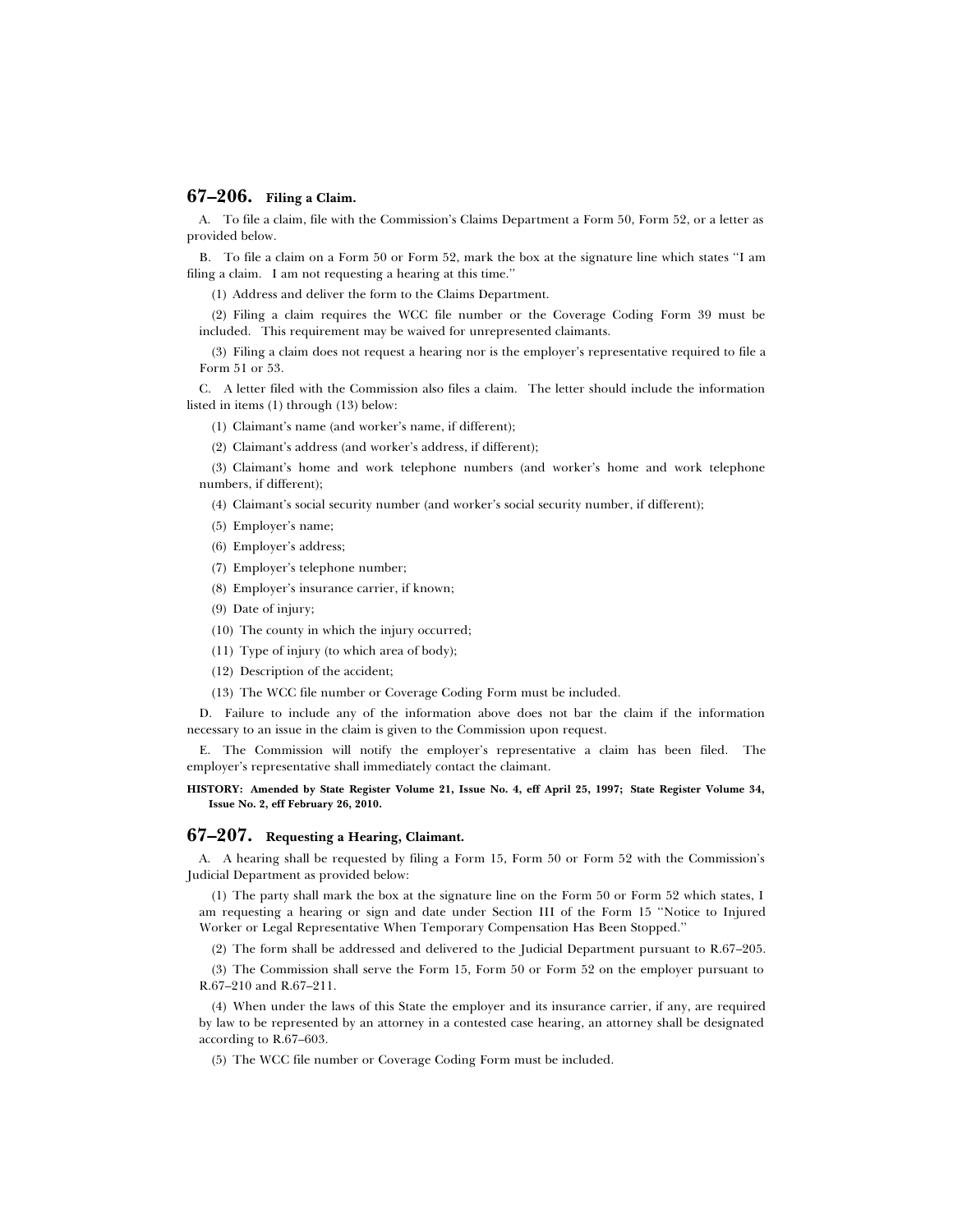B. When a party files a Form 50 or Form 52 with the Commission requesting a hearing, the Form 50 also serves to file the claim if a claim has not been filed before.

**HISTORY: Amended by State Register Volume 19, Issue No. 5, eff May 26, 1995; State Register Volume 21, Issue No. 4, eff April 25, 1997; State Register Volume 34, Issue No. 2, eff February 26, 2010; SCSR42–2 Doc. No. 4735, eff February 23, 2018.**

## **67–208. Requesting a Hearing, Employer.**

A. The employer's representative may request a hearing by filing the appropriate form as provided below with the Commission's Judicial Department and serving the form pursuant to R.67-211.

B. To request a hearing for permission to pay compensation due to death, permanent partial, or permanent total compensation, file a Form 21 with the Judicial Department.

(1) The claimant may, but is not required to, file a response to the Form 21 in writing.

(2) File a response, if any, as provided by  $R.67-604B(1)$  and  $B(2)$ .

C. To request a hearing for permission to terminate temporary compensation after one hundred fifty days after notice of the injury to the employer, file a Form 21 with the Judicial Department pursuant to R.67-506.

D. To request a hearing between the employer and the Second Injury Fund, file a Form 54 with the Judicial Department and serve the Form 54 on the Second Injury Fund pursuant to R.67-211.

E. When under the laws of this State an employer and its insurance carrier, if any, are required to be represented by an attorney in a contested case hearing, its attorney must file a letter of representation with the Judicial Department and provide a copy to the opposing party no later than thirty days from the date of service of the Form 21 or Form 54. Notice will be served pursuant to R.67-210 based on the Commission records on the day the notice is mailed.

#### **HISTORY: Amended by State Register Volume 19, Issue No. 5, eff May 26, 1995; State Register Volume 21, Issue No. 4, eff April 25, 1997.**

## **67–209. Computation of Time.**

A. The day of the event, after which a designated period of time begins, is excluded. The last day, of the designated time period, is included.

B. Saturdays, Sundays, State, and Federal holidays are included unless the designated time period ends on a Saturday, Sunday, State, or Federal holiday in which case the next day that is not a Saturday, Sunday, State, or Federal holiday is included as the last day.

#### **67–210. Parties Served.**

A. Serve the following parties:

- (1) The insurer's designated recipient as in R.67-401 (the employer is not served);
- (2) The employer directly when the employer is uninsured;
- (3) The party when the party is not represented by an attorney;
- (4) The Second Injury Fund;
- (5) The State Accident Fund.

B. When an attorney represents a party, and notifies the Commission of his or her representation, the attorney is served. The party is not served.

**HISTORY: Amended by State Register Volume 21, Issue No. 4, eff April 25, 1997.**

## **67–211. Service of Forms and Documents.**

A. Claimant's Request for Hearing.

(1) When the claimant is represented by an attorney, the attorney shall serve a copy of the Form 50 or Form 52 hearing request electronically or by depositing the form in the United States Postal Service first class postage, addressed to the opposing parties pursuant to R.67–210. Service is deemed complete upon mailing or electronic transmission unless the form is returned or the sender's or recipient's electronic server indicates that the transmission was unable to be completed. If the form is returned or unable to be transmitted, service may be completed pursuant to the South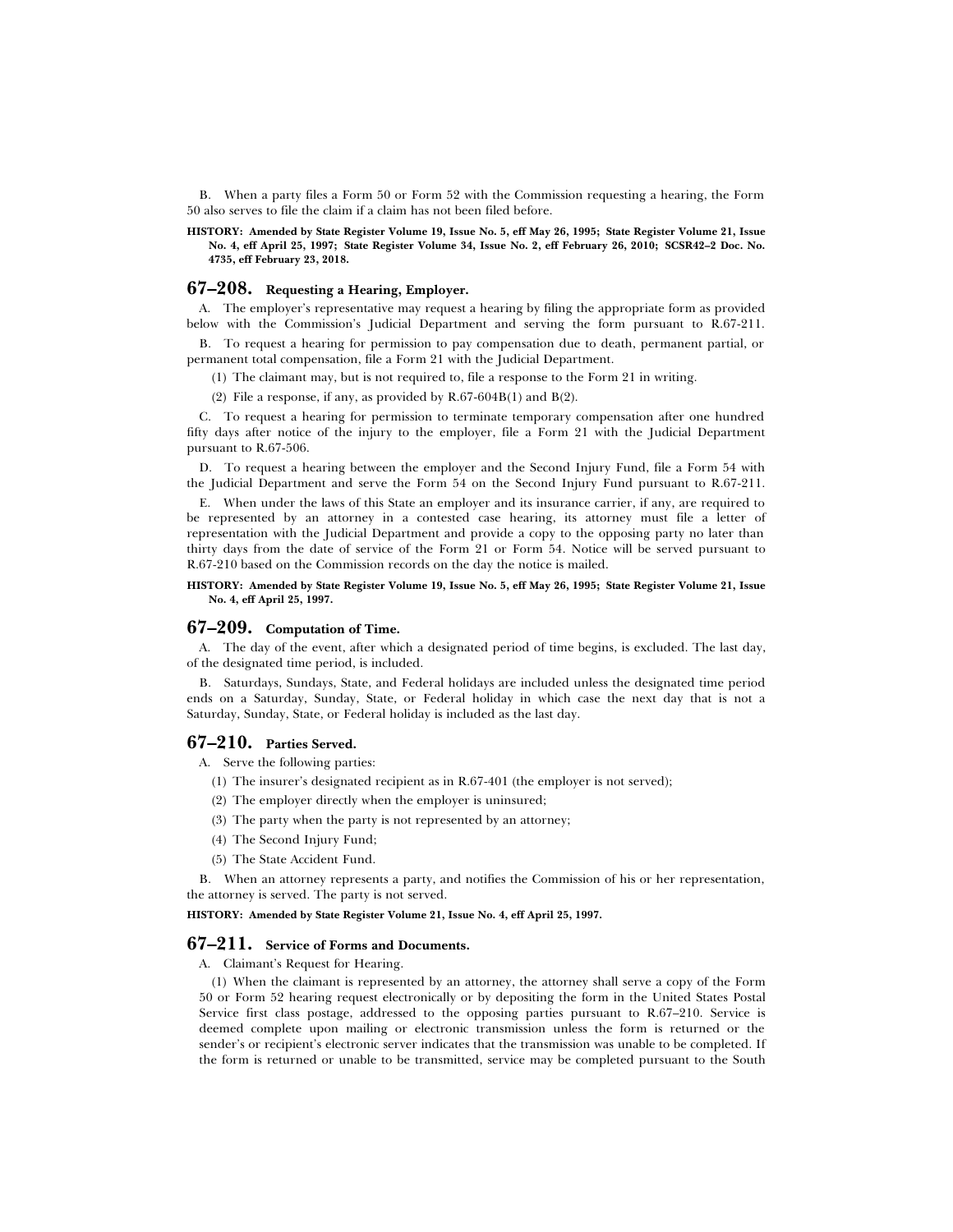Carolina Rules of Civil Procedure. A hearing will not be set until service is complete and proof of service is filed with the Judicial Department.

(2) When the claimant is not represented by an attorney, the claimant may serve the Form 50 or Form 52 hearing request as set forth in A(1). When the claimant does not serve the hearing request, the Commission must serve the request electronically or by depositing the form in the United States Postal Service first class postage, addressed to the opposing parties per R.67–210.

B. Employer's Representative's Request for Hearing and/or Response to a Request For Hearing.

(1) When the claimant is represented by an attorney, the employer's representative shall serve a copy of the Form 21, Form 51, or Form 53 electronically or by depositing the form in the United States Postal Service first class postage, addressed to the claimant's attorney. Service is deemed complete upon mailing or electronic transmission unless the form is returned or the sender's or recipient's electronic server indicates that the transmission was unable to be completed. If the form is returned or unable to be transmitted, service may be completed pursuant to the South Carolina Rules of Civil Procedure. A hearing will not be set until service is complete and proof of service is filed with the Judicial Department.

(2) When the claimant is not represented by an attorney, the employer's representative shall serve a copy of the Form 21, Form 51, or Form 53 by personal service or by certified mail, return receipt requested, delivery restricted to the addressee. When service is by certified mail, service is complete as of the date of the addressee's receipt of the form as indicated by the signed certified mail return receipt. If the form is returned, service may be completed pursuant to the South Carolina Rules of Civil Procedure. A hearing will not be set until service is complete and proof of service is filed with the Judicial Department.

C. Other Forms and Documents.

(1) Unless otherwise specified in this Chapter, other forms and documents shall be served by the parties electronically or by depositing the form or document in the United States Postal Service first class postage, addressed to the opposing parties per R.67–210. Service is deemed complete upon mailing or electronic transmission unless the document is returned or the sender's or recipient's electronic server indicates that the transmission was unable to be completed. If the document is returned or unable to be transmitted, service may be completed pursuant to the South Carolina Rules of Civil Procedure.

(2) When the claimant is not represented by an attorney, the claimant may serve a form or document according to C(1). When the claimant does not serve the form or document, the Commission shall serve it by depositing the form or document in the United States Postal Service first class postage, addressed to the opposing parties per R.67–210.

(3) Hearing notices may be served electronically pursuant to R.67–210. All unrepresented claimants and uninsured employers shall be served by depositing the notice in the United States Postal Service, first class postage pursuant to R.67–210. Service is deemed complete upon mailing or electronic transmission unless the form is returned or the sender's or recipient's electronic server indicates that the transmission was unable to be completed.

#### **HISTORY: Amended by State Register Volume 16, Issue No. 4, eff April 24, 1992; State Register Volume 21, Issue No. 4, eff April 25, 1997; State Register Volume 34, Issue No. 2, eff February 26, 2010; SCSR42–2 Doc. No. 4735, eff February 23, 2018.**

## **67–213. Service of Orders, Hearing Notices, and Review Hearing Notices.**

A. The Commission serves orders electronically, by certified mail, return receipt requested or by deposit in the United States Postal Service, first class postage, addressed to the parties pursuant to R.67–210.

(1) Service is made by delivering a copy of the order to an unrepresented party or to the attorney representing the party.

(2) When service is made by certified mail, the date of service is the date of the addressee's receipt indicated by the certified mail return receipt. When service is made by first class mail, five days are added to the date of mailing. Service by first class mail is deemed complete five days after the date of deposit in the United States Postal Service. Service made electronically is deemed complete five days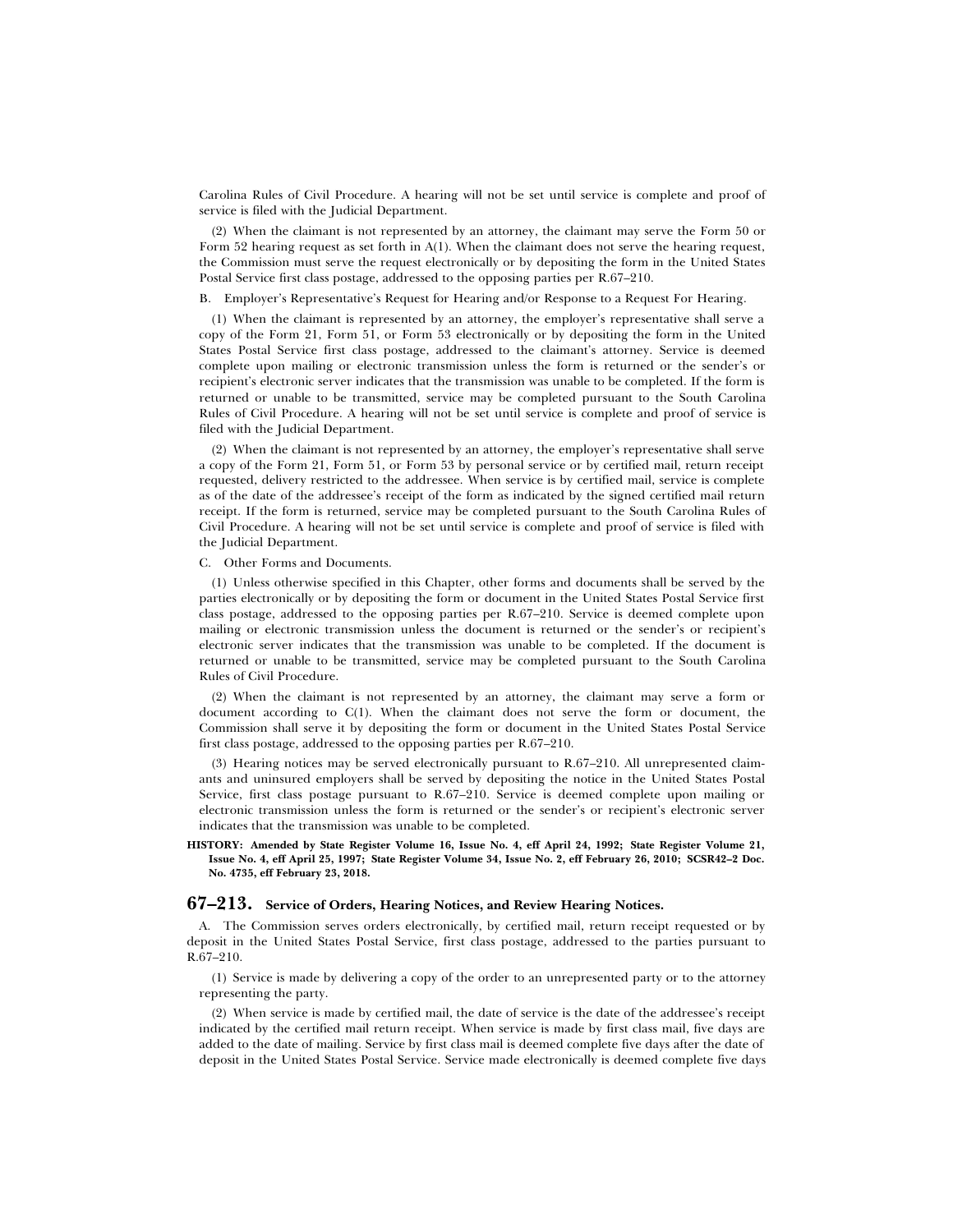after the date the electronic transmission is completed, unless the Commission's electronic server indicates that the transmission was unable to be completed.

B. The Commission serves hearing notices and Form 31, Review Hearing Notices, electronically or by deposit in the United States Postal Service first class postage, addressed to the parties according to R.67–210. Service is deemed complete upon mailing or electronic transmission unless the form is returned or the Commission's electronic server indicates that the transmission was unable to be completed. All unrepresented claimants and uninsured employers shall be served by depositing the notice in the United States Postal Service, first class postage per R.67–210. The Commission may, but is not required to, serve such notices by certified mail, return receipt requested. Service by certified mail is complete upon receipt.

C. When an attorney represents a party, the party is not served. If the mailing is returned, service may be completed pursuant to R.67–211.

#### **HISTORY: Amended by State Register Volume 16, Issue No. 4, eff April 24, 1992; State Register Volume 21, Issue No. 4, eff April 25, 1997; State Register Volume 34, Issue No. 2, eff February 26, 2010; SCSR42–2 Doc. No. 4735, eff February 23, 2018.**

## **67–214. Subpoenas.**

A. A party may subpoena a person or document(s), by completing and serving a Form 27 as set forth in this section.

B. When the party issuing the Form 27 is represented by an attorney, the attorney shall complete and sign the Form 27.

C. A party not represented by an attorney may obtain a Form 27 Subpoena signed by an authorized representative of the Commission by (1) completing but not signing the Form 27, and (2) submitting the unsigned Form 27 to the Commission's Judicial Department to be signed by an authorized representative of the Commission.

D. When the person being served is represented by an attorney, the Form 27 shall be served by depositing the Form 27 in the United States Postal Service, first class postage addressed to the attorney. Service is deemed complete upon mailing, unless the form is returned. If the form is returned, service may be completed pursuant to South Carolina Rules of Civil Procedure.

E. When the person being served is not represented by an attorney, the Form 27 shall be served on the person by personal service or by certified mail, return receipt requested, delivery restricted to the addressee. When service is by certified mail, service is complete on the date of the addressee's receipt of the form as indicated by the signed certified receipt. If the form is returned, service may be completed pursuant to the South Carolina Rules of Civil Procedure.

F. A party is not required to copy the Commission when serving a Form 27 in accordance with subsections D. and E. When the Form 27 is to be used at a hearing, the person sending the Form 27 shall retain a copy and proof of service to be presented at the hearing as necessary.

G. The signature of an attorney on a Form 27, or the written request to the Commission for the execution of a Form 27 by an unrepresented party, constitutes a certification by the attorney or party that he or she has read the Form 27; that to the best of his or her knowledge, information, and belief there is good ground(s) to support it; that it is not being presented for any improper purpose such as to harass, cause unnecessary delay, or increase the cost of litigation; and that it is only seeking information relevant to a party's claim or defense, or to a party's right to compensation from a third party.

H. A person may contest a Form 27 by filing and serving a motion to quash or modify pursuant to R.67–215.

**HISTORY: Amended by State Register Volume 19, Issue No. 5, eff May 26, 1995; State Register Volume 21, Issue No. 4, eff April 25, 1997; SCSR42–2 Doc. No. 4735, eff February 23, 2018.**

#### **67–215. Motions.**

A. This regulation governs motions practice at all levels of proceedings before the Commission. A party may file a motion when a form is not applicable. The Commission will accept motions including, but not limited to, a motion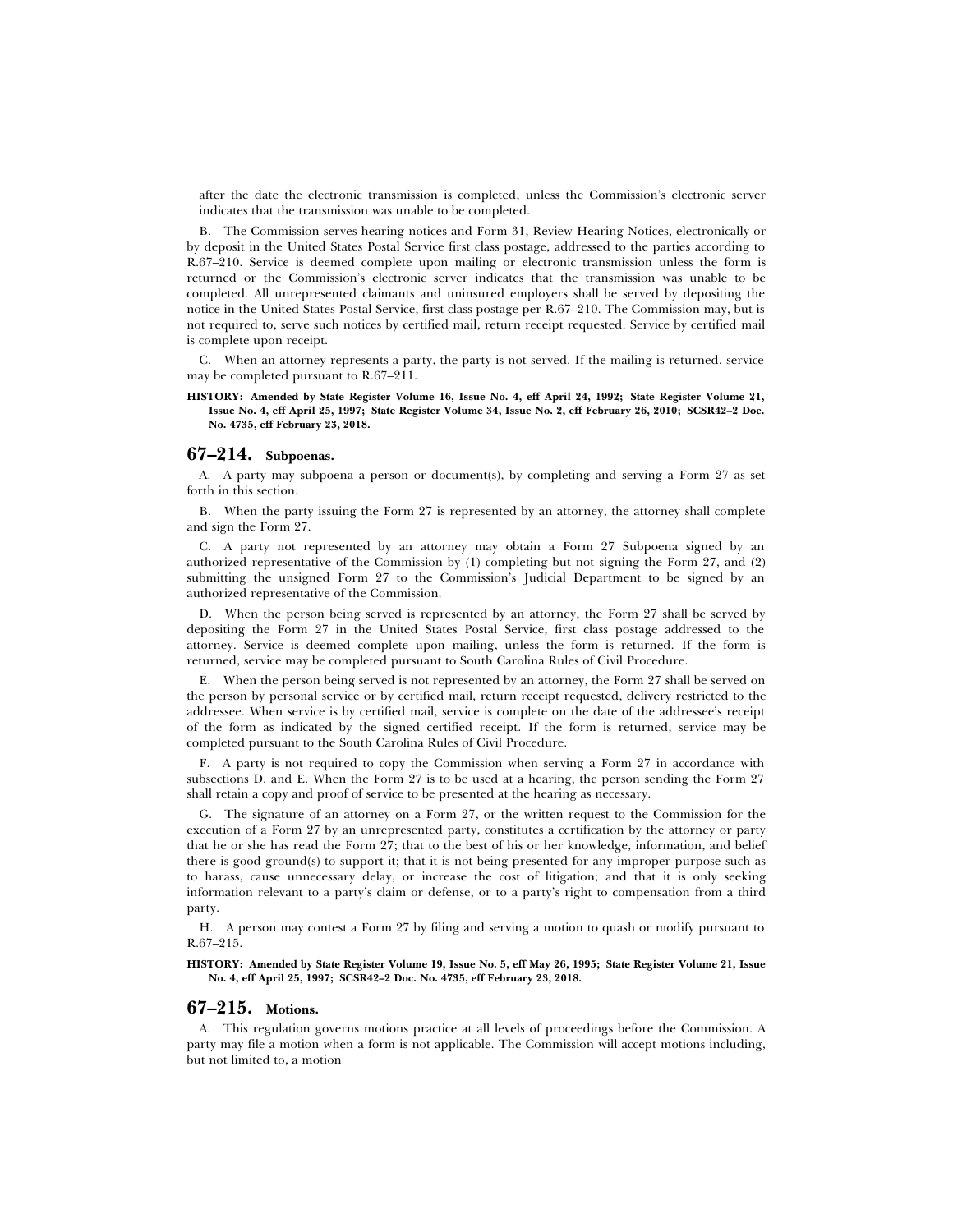- (1) Relating to a subpoena or discovery;
- (2) Relating to the appointment of a Guardian ad Litem;
- (3) Relating to an attorney's appearance, withdrawal, or fee;
- (4) Relating to a claim pending Commission review;
- (5) Relating to postponing or adjourning a hearing;
- (6) Relating to self-insurance privileges;
- (7) Relating to penalties and or interest;
- (8) Relating to third party practice.

B. The Commission will not address a motion involving the merits of the claim, including, but not limited to, a motion for

- (1) dismissal; or
- (2) summary judgment.

The single Commissioner or Full Commission may entertain motions to reconsider an order, opinion, or award if the purpose of the motion is not an attempt to reargue the merits of the dispute. Any motion for reconsideration must be made within five (5) days of the date that the order, opinion, or award is served, and shall not be made if any party already has filed an appeal of the order, opinion, or award. If a motion for reconsideration is properly filed consistent with the provisions of this subsection, the order, opinion, or award under reconsideration is not considered final until the motion for reconsideration has been disposed of by the single Commissioner or Full Commission.

C. The Commission does not provide a form for a motion. A motion shall contain a complete caption of the case including the title of the action, the state and county in which the injury occurred, the Commission's name, the workers' compensation file number, and a designation of the relief or order sought.

D. The body of the motion shall contain numbered paragraphs each limited to a statement of a single set of circumstances. The final paragraph of the motion shall state specifically the relief or order sought.

(1) If the grounds on which the motion or reply depend is based on the existence of facts not in the Commission's file, the moving party shall file an affidavit or affidavits evidencing those facts. The opposing party may file an affidavit or affidavits in reply.

(2) If the motion or reply depends on the existence of facts in evidence or are admitted in forms on file with the Commission, the party shall cite the document and page number.

E. When the claimant or an uninsured employer is not represented by an attorney, the moving party shall serve the motion by personal service or by certified mail, return receipt requested, delivery restricted to the addressee.

(1) When service is by certified mail, service is complete the date of the addressee's receipt of the mailing as indicated by the signed certified return receipt. Otherwise, the moving party shall serve the motion by any of the methods listed or by depositing the motion in the United States Postal Service, first class postage, addressed to the appropriate party.

(2) If the mailing is returned, service may be completed pursuant to the South Carolina Rules of Civil Procedure.

F. The moving party shall file the motion and proof of service with the Judicial Department, and may attach a memorandum in support of the motion. The opposing party may file a memorandum in reply within ten days of service of the motion. The parties may agree to an extension by filing a written consent. Failure to respond is deemed a general denial. No further memoranda are allowed, unless requested by a Commissioner or the Commission.

G. The jurisdictional commissioner or Full Commission, if an appeal is pending, may consider the motion after the opposing party has had ten days' notice of the motion, and shall grant or deny the relief requested.

(1) The jurisdictional commissioner may hear the motion in any county or by telephone conference call; however, a hearing is not required.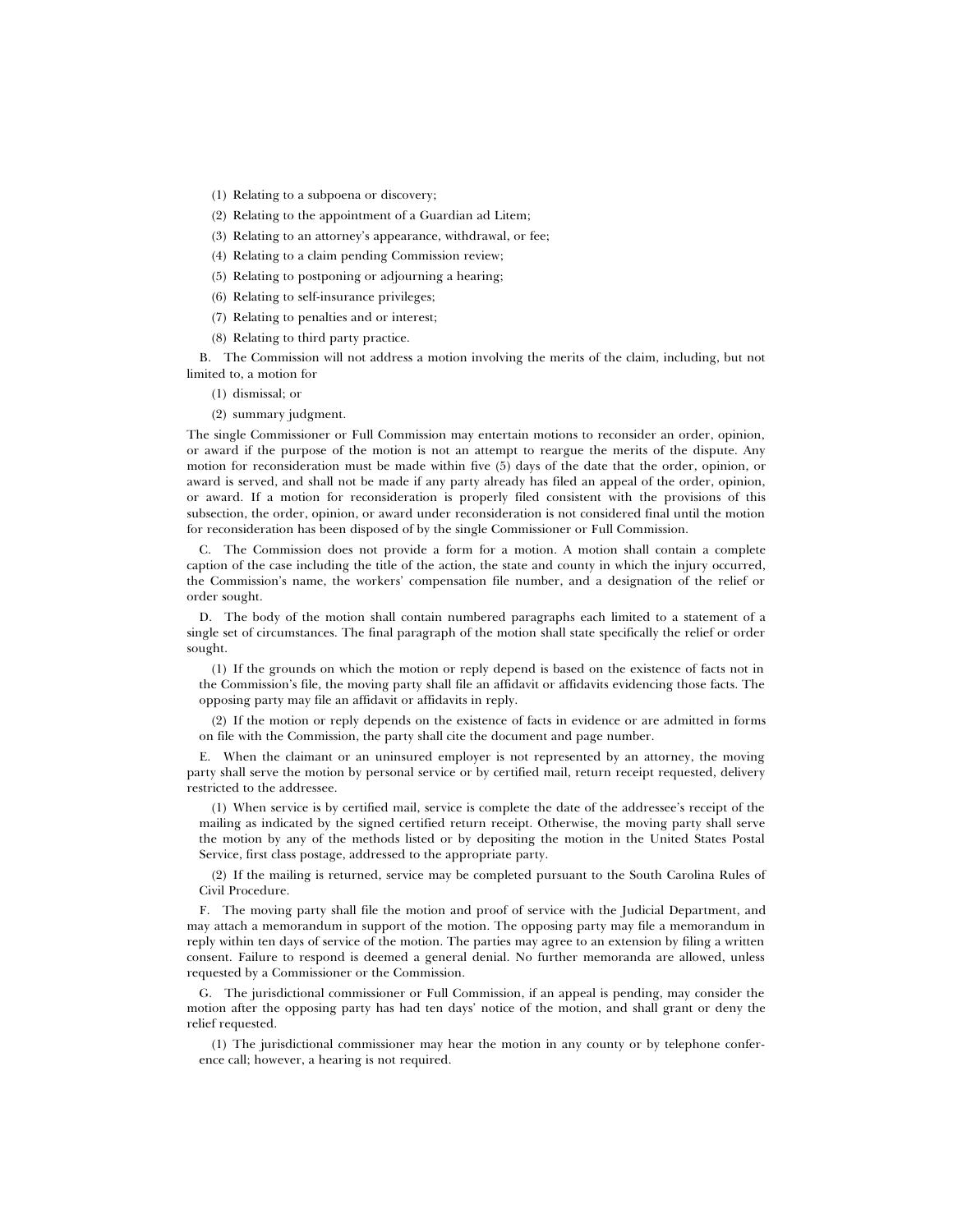(2) The jurisdictional commissioner shall issue a written decision to be filed with the record and served on all parties.

H. All motions filed by a party represented by an attorney shall contain an affirmation that prior to filing the motion, the movant's counsel communicated, verbally or in writing, with opposing counsel and attempted in good faith to resolve the matter contained in the motion, unless the movant's counsel certifies that consultation (1) would serve no useful purpose or (2) could not be timely held.

#### **HISTORY: Amended by State Register Volume 16, Issue No. 4, eff April 24, 1992; State Register Volume 21, Issue No. 4, eff April 25, 1997; SCSR42–2 Doc. No. 4735, eff February 23, 2018.**

## **67–216. Guardian ad Litem, Appointment.**

A. When a minor or mentally incompetent person is a party, a Guardian ad Litem shall represent the minor or mentally incompetent.

B. When a claim involves a fatality, a Guardian ad Litem shall represent the minor child or children.

C. A Guardian ad Litem may file proof of guardianship with the Commission's Judicial Department or a person may request a Commissioner appoint a Guardian ad Litem by filing and serving a motion pursuant to R.67-215.

D. The qualifications of and proceedings for appointment of a Guardian ad Litem shall be the same as those found in the South Carolina Rules of Civil Procedure; but, a Commissioner may require the appointment of an attorney as the Guardian ad Litem.

E. The Commission shall not hold a hearing for final determination of benefits until proof of appointment of a Guardian ad Litem is filed with the Commission.

F. The Commissioner may order the Guardian ad Litem paid from the proceeds of the claim for services rendered. If the parties settle the case according to Article 8, the Guardian ad Litem shall file a Form 61, Attorney Fee Petition, according to R.67-1204 for approval of the fee. The employer's representative is not liable for the Guardian ad Litem's expenses; however, upon conclusion of the claim, the employer's representative may pay the Guardian ad Litem directly as provided by an approved Form 61 or as ordered by the Commission with such payment deducted from the recipient's compensation.

#### **HISTORY: Amended by State Register Volume 16, Issue No. 4, eff April 24, 1992; State Register Volume 21, Issue No. 4, eff April 25, 1997.**

## **ARTICLE 3**

### **NOTICES REQUIRED UNDER THE ACT**

## **67–301. Posting Notice.**

A. All employers operating under the Act, whether by law or by election, shall post publicly and keep posted in their place of business a Form 2, Employer's Notice of Being Subject to the Act.

B. The notice shall state, substantially, the following:

''We are operating under and subject to the Workers' Compensation Act of South Carolina. In case of accidental injury or death to an employee, the injured employee, or someone acting on his or her behalf, shall give immediate notice to the employer or general authorized agent. Failure to give immediate notice may be the cause of serious delay in the payment of compensation to the injured employee or his or her beneficiaries and may result in failure to receive any compensation benefits whatsoever.''

#### **ARTICLE 4**

#### **REPORTS REQUIRED, EMPLOYERS AND INSURANCE CARRIERS**

## **67–401. Designation of Authorized Recipient of Service and Other Demands.**

A. Every workers' compensation insurance carrier, self-insured employer, and self-insurance fund doing business in this State shall designate one address and one electronic address as the authorized recipient in underwriting matters of service, mail, documentation, requests, inquiries, and other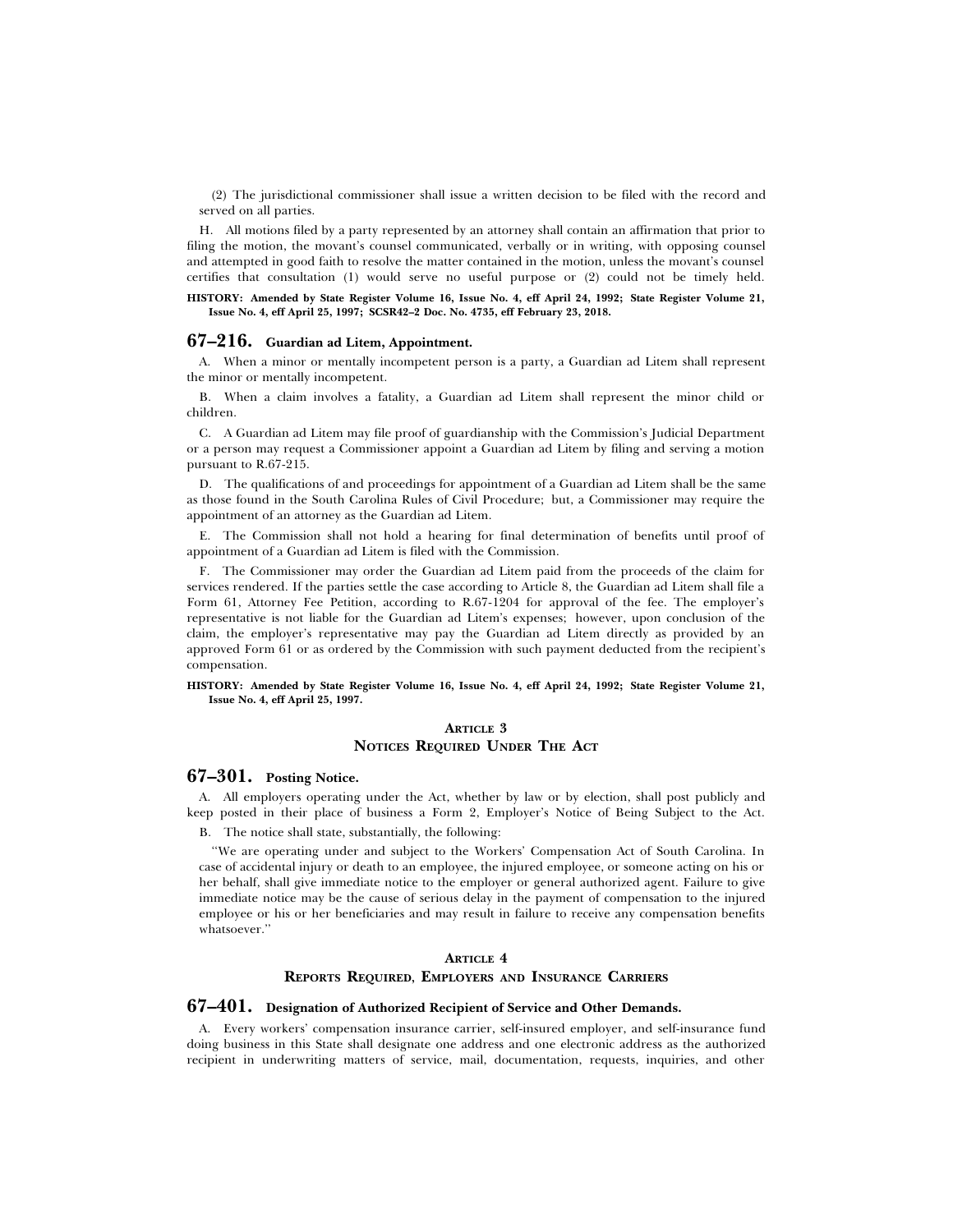demands concerning the employer, the insurance carrier, the self-insured, the self-insurance fund, and a member of the self-insurance fund.

B. Every workers' compensation insurance carrier, self-insured employer, and self-insurance fund doing business in this State shall designate one address and one electronic address as the authorized recipient in claims and all other non-underwriting matters of service, mail, documentation, requests, inquiries, and other demands concerning the employer, the insurance carrier, the self-insured, the selfinsurance fund, and a member of the self-insurance fund.

C. The workers' compensation insurance carrier, self-insured employer, and self-insurance fund shall provide in writing the name, address, electronic address, and telephone number of the authorized recipient to the Commission.

D. The designation is deemed continuous. A change in designation shall not be effective until after thirty days written notice to the Commission.

E. If coverage has been reported to the Commission by EDI and the report included an underwriting office address, the address most recently reported shall be deemed the designated address for all underwriting matters related to that coverage in lieu of the address designated under R.67–401A.

F. If a claim has been reported to the Commission by EDI and the report included a claims office address, the address most recently reported shall be deemed the designated address for all matters related to that claim in lieu of the address designated under R.67–401B.

G. Every workers' compensation insurance carrier, self-insured employer, and self-insurance fund shall provide in writing their home office address, electronic address, and telephone number.

**HISTORY: Amended by State Register Volume 34, Issue No. 2, eff February 26, 2010.**

#### **67–402. Corporate Officer Rejection of the Act.**

A. A corporate officer may reject the Act by taking the following action:

(1) The corporate officer shall complete and file with the employer's insurance carrier a Form 5, Corporate Officer Notice to Reject.

(2) The effective date of rejection is the effective date listed on the Form 5, no sooner than the day following the day the corporate officer signed the form.

(3) The corporate officer shall provide notice to the employer of the rejection of the Act by giving a copy of the Form 5, personally, to the employer or its agent or by sending it by registered or certified mail to the employer or its agent.

B. An insurance carrier or self-insured fund may substitute its own form for the Form 5. Any substitute form must:

(1) Include substantially the same information included on the Form 5, including information that advises the corporate officer of the effects of rejecting the Act; and

(2) Require the corporate officer's signature be notarized.

**HISTORY: Amended by State Register Volume 21, Issue No. 4, eff April 25, 1997.**

## **67–403. Election to Adopt the Act.**

A. An employer adopts the Act by obtaining workers' compensation insurance or by operating under an approved self-insurance program.

B. When an employer exempt from the Act has with its employees elected to operate under the Act and has filed notice of such agreement and complied with the provisions of the Act, the employer and its employees who have elected with the employer shall, until notice to the contrary is filed with the Commission, continue to operate under the Act without additional election.

**HISTORY: Amended by State Register Volume 21, Issue No. 4, eff April 25, 1997.**

## **67–404. Withdrawing from the Act.**

A. An employer who, having elected to come under the Act, being at that time exempt, is deemed to continue to operate under the Act until a Form 38, Notice of Withdrawal from the Act, is filed with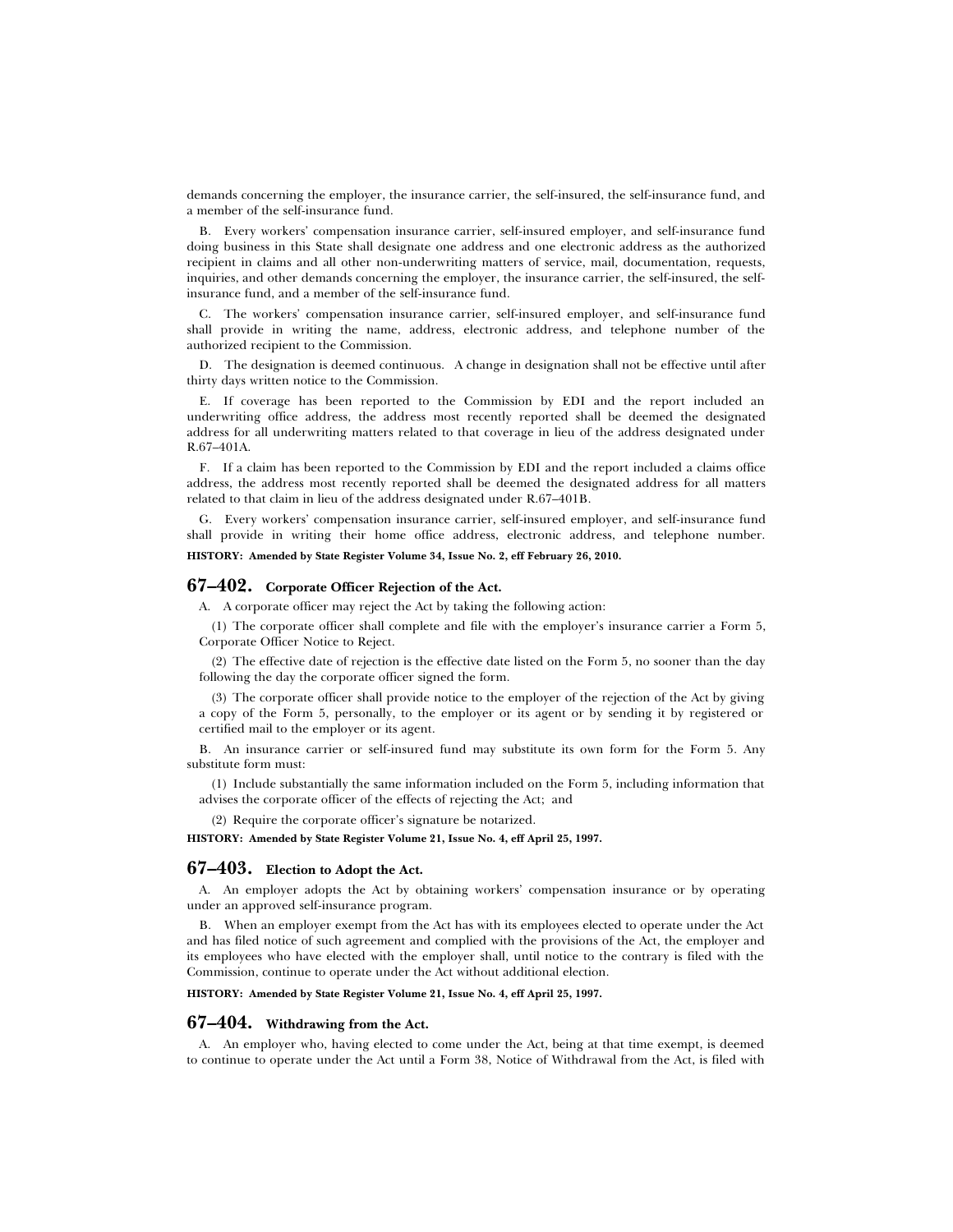the Commission's Coverage and Compliance Department and its employees are provided written notice in section B below.

B. An employer shall withdraw from the Act by filing a Form 38 with the Coverage and Compliance Department as in subsection B(1), or, by notifying its insurance carrier as in subsection B(2) below.

(1) The employer shall complete and file with the Coverage and Compliance Department the original and one copy of a Form 38.

(a) Upon receipt of a completed, signed, and notarized Form 38, the Coverage and Compliance Department will return to the employer an approved Form 38.

(b) The effective date of withdrawal, sixty days from the date of filing, will appear on the form.

(c) The employer shall provide notice to its employees before the effective date of withdrawal by posting the approved Form 38 conspicuously in the place of employment or by giving each employee, personally, a copy of the approved Form 38.

(2) If the employer elects to withdraw from the Act by notifying in writing its workers' compensation insurance carrier, the employer's representative shall provide notice to the Commission by taking the following action:

(a) Before the effective date of the employer's insurance policy's cancellation, the insurance carrier shall complete and file with the Coverage and Compliance Department the original and one copy of a Form 38 signed by the employer.

(b) Upon receipt of a completed, signed, and notarized Form 38, the Coverage and Compliance Department will return to the insurance carrier an approved Form 38. The insurance carrier shall give the approved Form 38 to the employer.

(c) The effective date of withdrawal, sixty days from the date of filing, will appear on the form.

(d) The employer shall provide notice to its employees as in  $B(1)(c)$  above.

C. The insurance carrier's filing a policy cancellation or termination notice with the Coverage and Compliance Department or the National Council on Compensation Insurance shall not operate as notice of withdrawal from the Act. The insurance carrier shall file the Form 38 in addition to a notice of termination required in R.67-405.

D. A nonexempt employer, becoming exempt from the insurance provisions of this Chapter and the Act, may file an exemption with the Coverage and Compliance Department as provided below:

(1) File a Form 38, an attached affidavit, and supporting documentation with the Coverage and Compliance Department.

(2) The affidavit and supporting documentation must establish the employment and the employer are exempt from the insurance provisions of the Act.

(3) The form is subject to approval by the department if the supporting documentation establishes an exemption under the Act.

(4) It is the employer's responsibility to assure compliance with the insurance provisions of the Act.

(a) A Form 38 approved according to this Regulation creates a rebuttable presumption of exemption from the Act.

(b) An exemption established by a Form 38 shall not prevent the department from investigating and, if necessary, requesting prosecution of the employer.

(5) The Commission may impose the maximum penalty and fine available against the employer who, although previously exempt from the Act, then operates subject to the Act and fails to comply with the insurance provisions of this Chapter and the Act.

#### **67–405. Employers and Insurance Carriers, Proof of Compliance.**

A. Every employer operating under the Act shall file with the Commission proof of its compliance with the insurance provisions of this Chapter and the Act.

B. When an employer insures its liability under the Act, the insurer shall file a report of coverage within thirty days of the inception date of the policy with the Commission's authorized agent as proof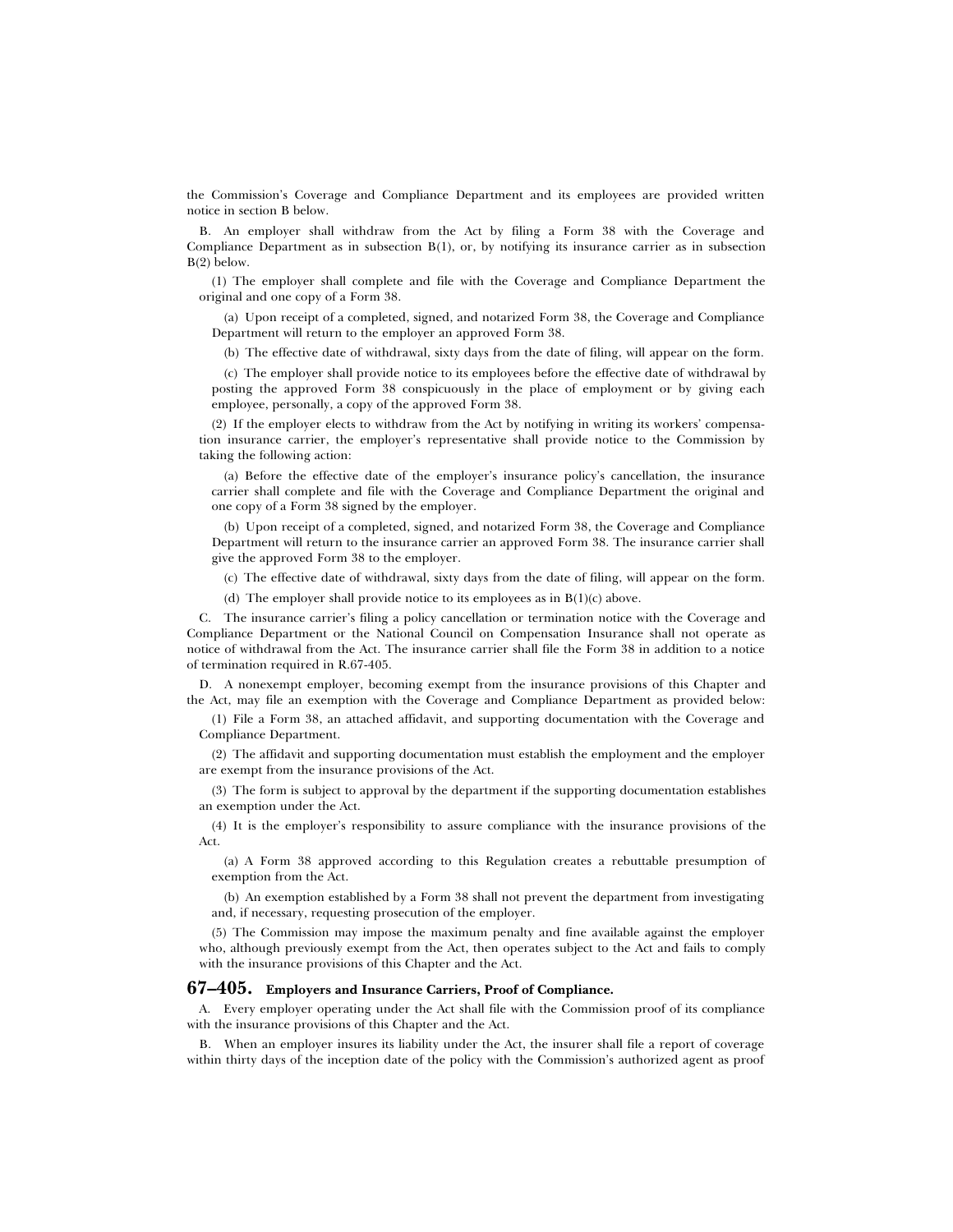of the employer's compliance with the insurance provisions of this Chapter and the Act and as provided herein.

(1) A workers' compensation insurance carrier shall file a report of coverage in accordance with R.67–416.

(2) The State Accident Fund shall file a report of coverage in accordance with R.67–416.

(3) A self-insurance fund shall comply with the insurance reporting requirements in Article 15 of this Chapter.

C. If the employer fails to renew its insurance, or the insurer cancels the policy, the employer's insurer shall immediately notify the Commission's authorized agent that it no longer insures the employer.

(1) A worker's compensation insurance carrier shall file a notice of termination in accordance with R.67–416. Such termination shall not be effective until thirty days after receipt by the Commission's authorized agent.

(2) The State Accident Fund shall file a notice of termination in accordance with R.67–416. Such termination shall not be effective until thirty days after receipt by the Commission's authorized agent.

(3) A self-insurance fund shall file notice of termination of a fund member's self-insurance privileges as provided in Article 15 of this Chapter.

D. The employer's representative and the State Accident Fund shall on behalf of the employer file with the Commission all reports and documents required by this Chapter and the Act.

**HISTORY: Amended by State Register Volume 34, Issue No. 2, eff February 26, 2010.**

## **67–409. Duplicate or Dual Insurance Coverage.**

A. When duplicate or dual coverage exists by reason of two different insurance carriers issuing two policies to the same employer securing the same liability, the Commission shall presume the policy with the later effective date is in force and the earlier policy terminated on the effective date of the later policy.

B. When both policies carry the same effective date, one policy may be cancelled by filing a notice of termination retroactive to the date of the policy's inception.

(1) Cancellation must be reported as provided in R.67–405.

(2) The insurance carrier issuing the notice of termination shall provide the employer notice of termination.

**HISTORY: Amended by State Register Volume 34, Issue No. 2, eff February 26, 2010.**

#### **67–411. Employer's Report of Injury, Form 12A.**

A. Each employer shall keep a record of all injuries, fatal or otherwise, received by its employees in the course of their employment.

(1) The record must be made on the Form 12A and retained or filed according to section B below.

(2) The Commission shall not construe the filing of a Form 12A as an admission of liability on the part of the employer or the employer's representative.

B. Employer's Responsibilities

(1) The employer shall make a record of all work-related injuries reported by its employees on the Form 12A and retain the record for a period of two years.

(2) When an injury requires less than five hundred dollars in medical treatment and does not cause more than one lost workday or permanency, the employer may pay for the medical treatment. The employer is not required to make a written report to the employer's representative or to the Commission.

(3) If the employer denies the claim for injuries or does not elect to pay for the medical treatment, the employer shall send a copy of the Form 12A to the employer's representative immediately after the occurrence and knowledge of the injury.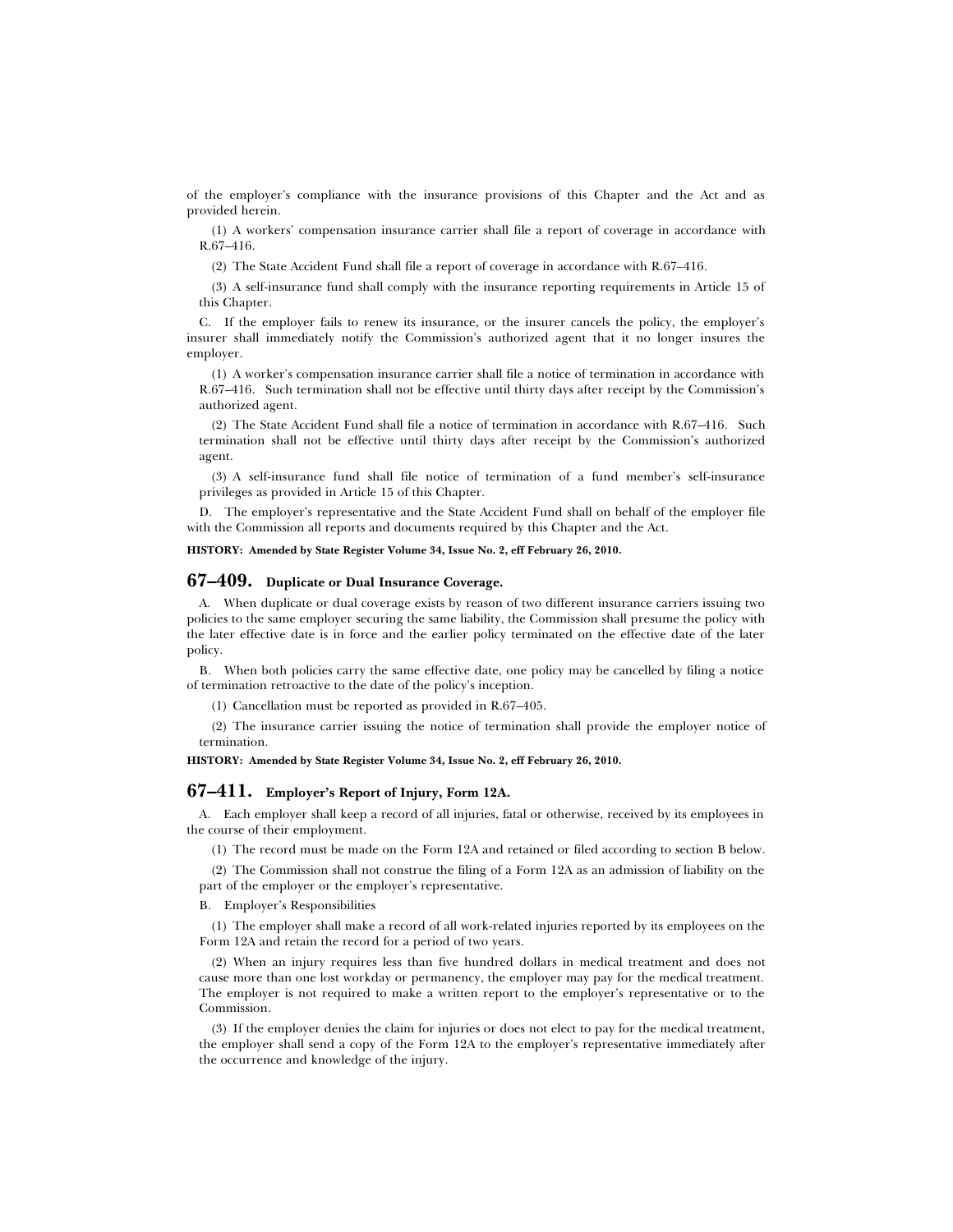(4) When an injury requires five hundred dollars or more in medical treatments or when it is determined more than one workday will be missed as a result of the injury or there is likely to be permanency, the employer shall send a copy of the Form 12A to the employer's representative immediately.

(5) The employer shall report all fatalities to its representative.

#### C. Employer's Representative's Responsibilities

(1) When an injury requires less than two thousand five hundred dollars in medical treatments and does not result in compensable lost time or permanency, the employer's representative shall retain the Form 12A filed by the employer for two years. The employer's representative shall make a report of the injuries in this category to the Commission as required in R.67–412.

(2) When an injury requires two thousand five hundred dollars or more in medical treatments or results in compensable lost time or permanency, the employer's representative shall send the Form 12A to the Commission within ten business days after the occurrence and the employer's knowledge of the injury. In the event the injury was previously processed under section C(1) above, the Form 12A shall be filed with the Commission within ten business days of the employer's representative's knowledge the limits set in section C(1) above have been exceeded. The Form 12A shall be marked ''Previously Processed As Medical Only.''

(3) If the employer's representative, or the employer, denies the claim for injuries, the employer's representative shall notify the claimant in writing and send the Form 12A, a Form 19 (reference R.67–414), and a copy of the letter denying the claim to the Commission within ten business days after the occurrence and the employer's knowledge of the reportable injury.

(4) The employer's representative is required to report all fatalities to the Commission.

D. An unqualified self-insured employer shall file a Form 12A with the Commission within ten business days after the occurrence and knowledge of an injury, regardless of the nature or seriousness of the injury.

**HISTORY: Amended by State Register Volume 21, Issue No. 4, eff April 25, 1997; State Register Volume 34, Issue No. 2, eff February 26, 2010.**

#### **67–412. Employer's Report of Injury, Form 12M.**

A. The employer's representative shall report to the Commission injuries reported by the employer pursuant to  $R.67-411C(1)$ .

B. This report shall be made in accordance with R.67–416 within ten days of closing by the employer's representative.

C. Late reports shall be subject to a fine for late reporting plus an additional penalty of five dollars for each day late.

**HISTORY: Amended by State Register Volume 21, Issue No. 4, eff April 25, 1997; State Register Volume 34, Issue No. 2, eff February 26, 2010.**

## **67–413. Periodic Report.**

A. The employer's representative shall file a Form 18, Periodic Report, or the EDI equivalent Sub Annual (SA), as follows:

(1) Six months after the alleged date of injury and each six months thereafter until the Commission's file is closed; and

(2) At the request of the Commission.

#### **HISTORY: Amended by State Register Volume 20, Issue No. 5, eff May 24, 1996; State Register Volume 21, Issue No. 4, eff April 25, 1997; SCSR42–2 Doc. No. 4735, eff February 23, 2018.**

#### **67–414. Status Report and Compensation Receipt.**

A. After payment of all compensation the employer's representative shall file with the Commission's Claims Department a Form 19, Status Report and Compensation Receipt, as provided in Section C below. If an individual claim file has been created by the Commission, a Form 19 is required to close the file, even if no compensation has been paid.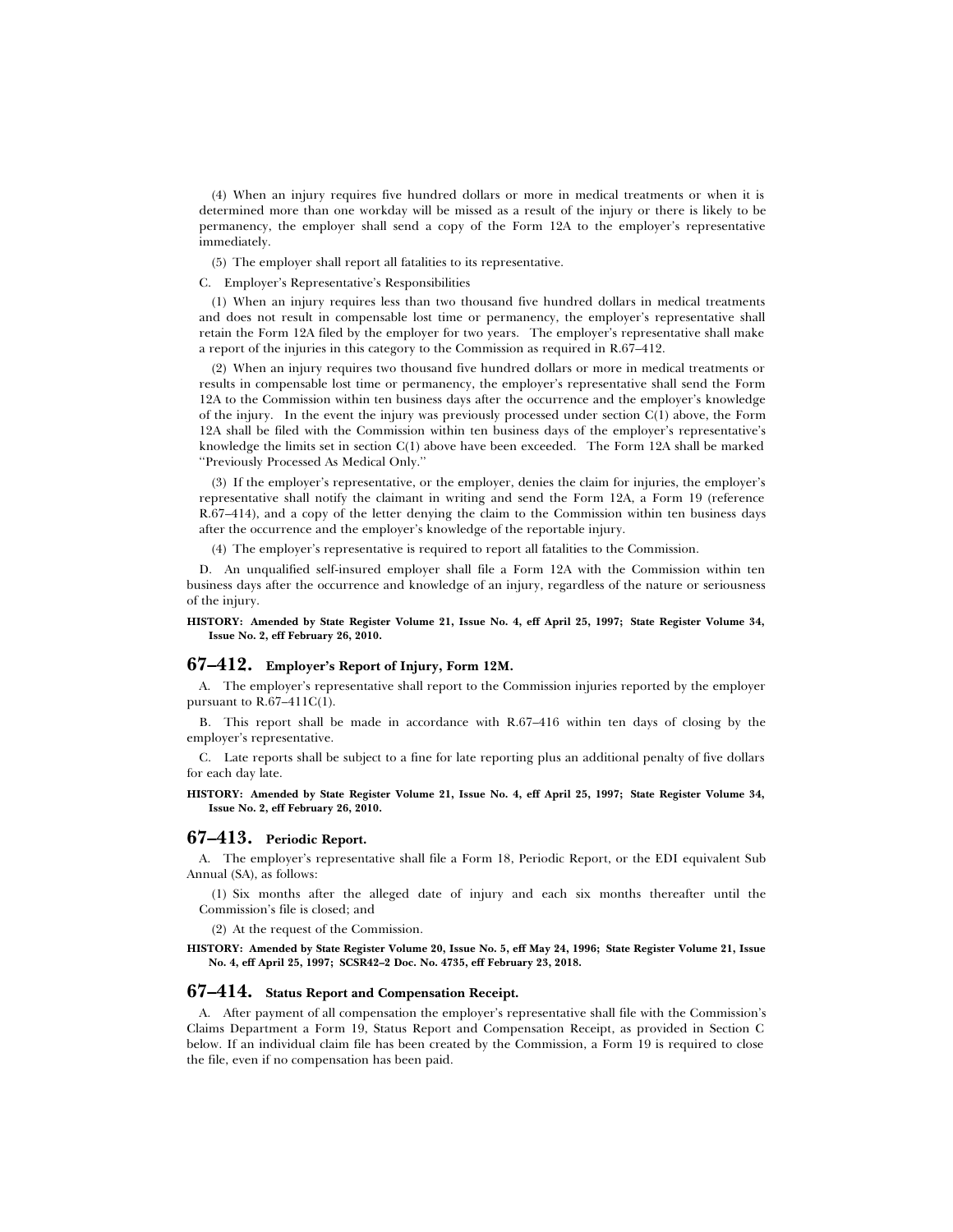B. When the employer's representative denies the claim, a Form 19 must be filed with the Claims Department, and the employer's representative shall:

(1) Attach to the form a copy of the letter provided to the claimant denying the claim; and

(2) Complete, sign, and file a Form 19. The claimant's signature is not necessary.

C. In all other cases, complete and file a Form 19 as provided below:

(1) When more than one person receives payment of compensation, prepare a separate Form 19 for each person or Guardian and a final, additional Form 19 indicating the total amount of compensation paid and all medical expenses incurred in the claim.

(2) Complete each line indicating payment of temporary total (TT), temporary partial (TP), and permanent partial (PP) compensation, disfigurement, and final release (an Agreement and Final Release), if applicable.

(3) The claimant's signature is required on the Form 19 when permanent disability, disfigurement, or death benefits are paid or when the claim is settled by a Full and Final Release. The preparer shall sign and date the Form 19.

(4) File the completed Form 19 with the Claims Department.

#### **HISTORY: Amended by State Register Volume 19, Issue No. 5, eff May 26, 1995; State Register Volume 20, Issue No. 5, eff May 24, 1996; State Register Volume 21, Issue No. 4, eff April 25, 1997.**

#### **67–415. Documentation of Insurance.**

A. For purposes of Section 42–1–415, either of the following is acceptable as documentation of insurance:

(1) The declaration page of a standard workers' compensation policy, as issued by the insurance carrier for the insured, serves as documentation of insurance for both South Carolina and out-ofstate employers, provided South Carolina is indicated as a named state in section 3A or 3C.

(2) The ACORD Form 25-S, Certificate of Insurance, as issued by the insurance carrier for the insured, is acceptable documentation of insurance, provided the Certificate of Insurance indicates a valid South Carolina address for the insured, is dated, signed and issued by an authorized representative of the insurance carrier for the insured. For an out-of-state employer, the ACORD Form 25-S is acceptable, provided the authorized representative of the insurance carrier for the insured affirms the following in an accompanying statement: South Carolina is a named state in section 3A or 3C of the declaration page of the insured's policy.

B. If the employer is a member of a self-insured fund approved by the Commission, the ACORD Form 25-S, Certificate of Insurance, must be dated, signed, and issued by an authorized representative of the self-insured fund.

C. If the employer has been approved by the Commission to individually self-insure according to R.67–1500, et seq., the self-insurance certificate issued by the Commission shall serve as documentation of insurance as provided in Section 42–1–415.

**HISTORY: Added by State Register Volume 21, Issue No. 4, eff April 25, 1997. Amended by State Register Volume 34, Issue No. 2, eff February 26, 2010.**

#### **67–416. Electronic Data Interface.**

A. All insurance carriers, third party administrators, self-insureds, self-insured funds, and the State Accident Fund reporting coverage, accident, and claims information to the Commission shall report such information using electronic interchange standards prescribed by the Commission.

B. Failure to comply with the Commission's prescribed electronic data interchange standard shall result in the assessment of fines in accordance with R.67–1401.

#### **HISTORY: Added by State Register Volume 21, Issue No. 4, eff April 25, 1997. Amended by State Register Volume 34, Issue No. 2, eff February 26, 2010.**

#### **67–417. Examination of Claim Files.**

A. As part of the claims review process, the Commission may conduct on-site examinations of all records relating to injuries, fatal or otherwise, sustained in the course and scope of an employee's employment.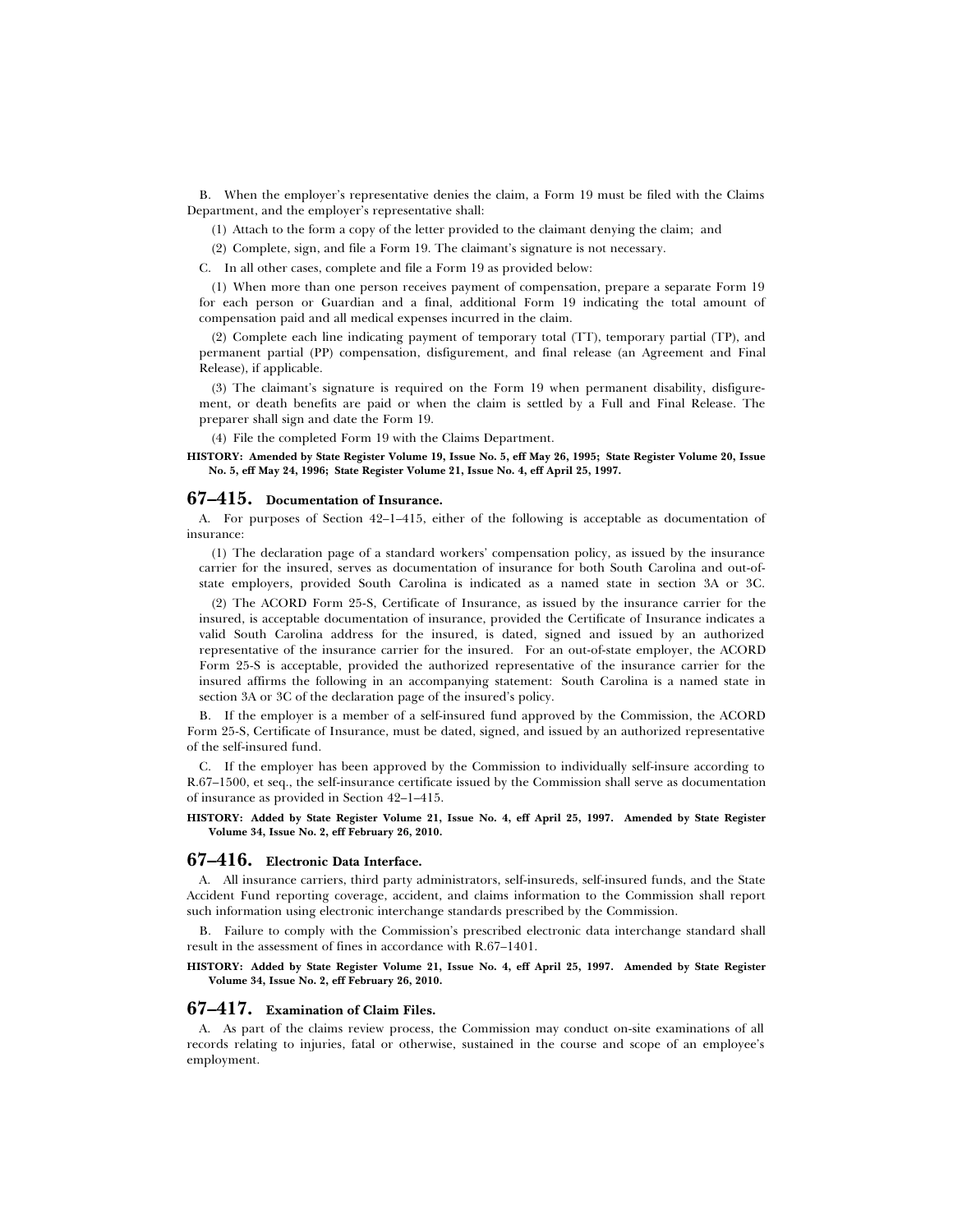B. Insurance carriers, self-insured employers, self-insured funds, the State Accident Fund, and any claims administrator acting on their behalf are required to cooperate with examinations.

C. Claims will be reviewed to ensure timely and accurate payment of benefits and the proper filing of reports as required under Title 42 and Chapter 67.

D. Repeated violations of reporting standards shall be reported to the South Carolina Department of Insurance pursuant to Section 38–13–10.

**HISTORY: Added by State Register Volume 22, Issue No. 6, Part 3, eff June 26, 1998.**

## **ARTICLE 5 TEMPORARY COMPENSATION**

## **67–502. Words and Phrases, Defined.**

A. Day of incapacity: The day of the injury is the first day of incapacity unless the injured person receives full pay for the day. In that event, the first day of incapacity is the day following receipt of full pay from the employer.

B. Disability:

(1) Incapacity because of injury to earn wages which the employee was receiving at the time of injury in the same or any other employment.

(2) Disability is presumed to continue until the employee returns to work or compensation is otherwise suspended or terminated according to Section 42-9-260.

C. Fractional part of a week: For a fractional part of a week, the daily wage is one-seventh of the weekly wage.

D. Return to work without restriction: A statement of the authorized health care provider about the capacity of the claimant to meet the demands of a job and the conditions of employment. The determination must be made when the claimant's physical condition is static or is stabilized with or without medical treatment. The determination is appropriate when there are no physical limitations on the claimant's ability to perform the same or other suitable job as the claimant performed before the injury.

E. Temporary Partial Incapacity: Partial incapacity for work resulting from the injury.

F. Temporary Total Incapacity: Total incapacity for work resulting from the injury.

G. Waiting Period: The day or days lost because of inability to work on account of the injury are counted in the waiting period even though the days may not be consecutive.

#### **HISTORY: Amended by State Register Volume 20, Issue No. 5, eff May 24, 1996; State Register Volume 21, Issue No. 4, eff April 25, 1997.**

## **67–503. Payment of Temporary Total and Temporary Partial Compensation.**

A. Medical, surgical, hospital, and other treatment including medical and surgical supplies are allowed from the first day of injury.

(1) Temporary total or temporary partial compensation is incurred on the eighth calendar day of incapacity and from the first day of incapacity if the injury results in incapacity for more than fourteen calendar days. The seven and fourteen day periods need not be consecutive days.

(2) Payment and acceptance of temporary compensation files a claim.

B. When the employer's representative begins to pay either temporary total or temporary partial compensation, or salary in lieu of temporary compensation, the employer's representative shall complete Section I of the Form 15, Temporary Compensation Report.

(1) The employer's representative shall file the Form 15 with the Claims Department within ten days of the date of first payment of compensation.

(2) The employer's representative shall serve the Form 15 on the Claimant according to R.67-211 with the claimant's first check.

C. When the compensation rate changes, the employer's representative shall complete, file, and serve, as set out above, a new Form 15.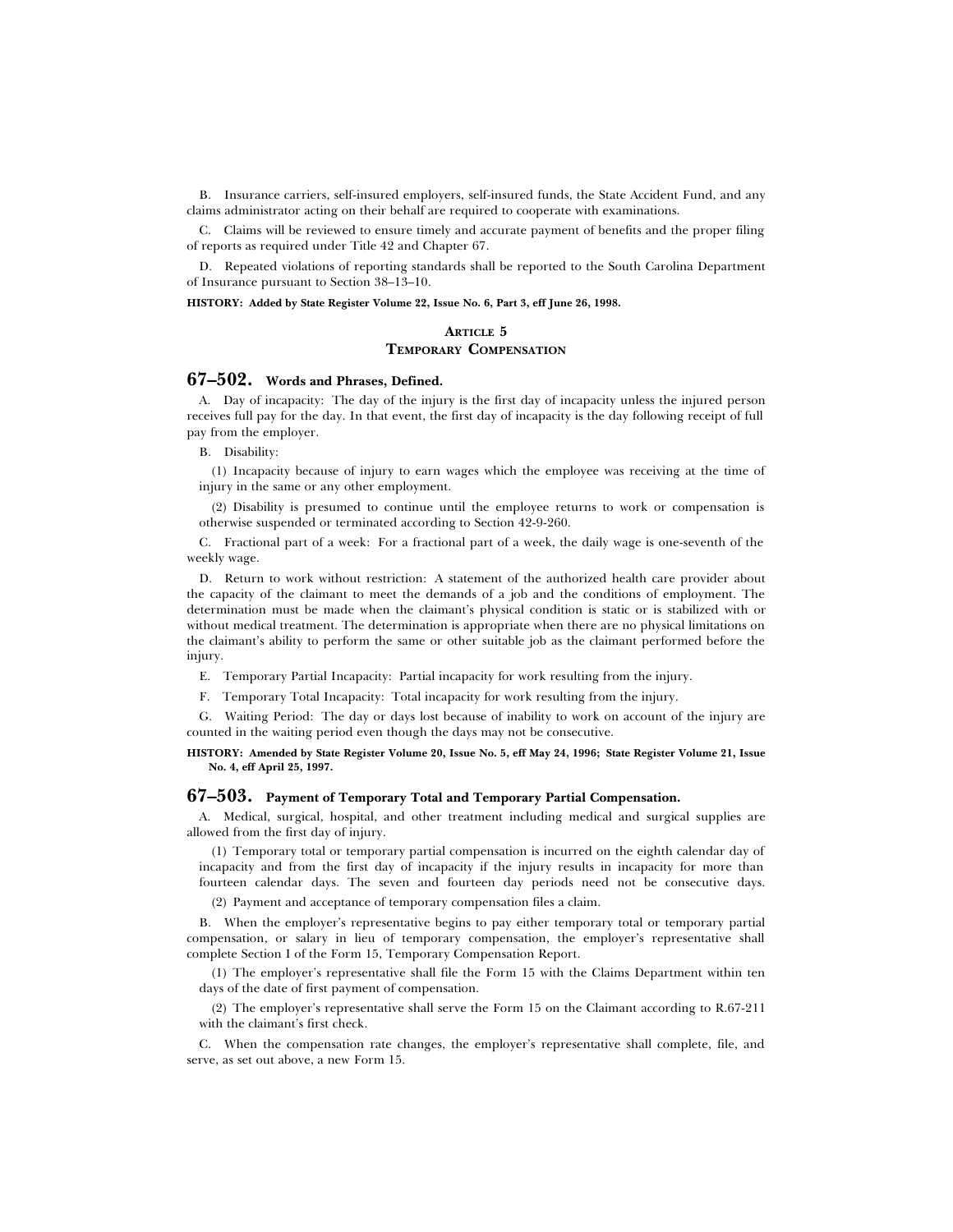(1) In an ongoing period of temporary partial compensation where the rate varies from week to week, the employer's representative shall report the first payment on the Form 15 as set out above.

(2) Supplemental payments shall be reported on the Form 15S, Supplemental Report of Compensation, to be filed with the document stopping that period of temporary partial compensation or with the Form 18, whichever becomes due first.

D. If the employer's representative does not pay temporary compensation, the claimant may request a hearing to receive benefits according to R.67-207. Payment of temporary total or temporary partial compensation does not prevent the claimant from seeking any other benefits available under the Act.

#### **HISTORY: Amended by State Register Volume 19, Issue No. 5, eff May 26, 1995; State Register Volume 21, Issue No. 4, eff April 25, 1997.**

#### **67–504. Terminating Payment of Temporary Total or Temporary Partial Compensation During the First One Hundred Fifty Days After Employer's Notice of the Accident.**

A. The employer's representative may terminate or suspend temporary compensation during the first one hundred fifty days after the employer received notice of the injury pursuant to Section 42–9–260. When compensation is terminated or suspended, the employer's representative shall complete Section I and Section II of the Form 15, Temporary Compensation Report. The employer's representative shall file the Form 15 immediately with the Claims Department and shall serve the Form 15 immediately on the claimant pursuant to R.67–211 with documentation attached as to the reason for termination or suspension.

B. To terminate or suspend compensation pursuant to Section  $42-9-260(B)(2)$ , the employer's representative must obtain a signed Form 17.

C. The claimant may request a hearing to dispute the termination or suspension of temporary compensation by completing Section III of the Form 15 and filing it according pursuant to R.67–207.

**HISTORY: Amended by State Register Volume 16, Issue No. 4, eff April 24, 1992; State Register Volume 21, Issue No. 4, eff April 25, 1997; SCSR42–2 Doc. No. 4735, eff February 23, 2018.**

#### **67–505. Suspending Temporary Compensation after the First One Hundred Fifty Days after the Employer's Notice of the Injury.**

A. After the one hundred fifty day period, the employer's representative shall not suspend or terminate temporary compensation except as provided in this regulation or R.67-506.

B. Disability is presumed to continue until the claimant returns or agrees he or she is able to return to work for fifteen calendar days.

C. Temporary compensation may be suspended as follows:

(1) When the authorized health care provider reports the claimant is able to return to work without restriction to the same or other suitable job, and such job is provided by the employer, the employer's representative may suspend temporary compensation while the claimant is working unless temporary partial compensation is due.

(2) When the authorized health care provider reports the claimant is able to return to work at limited duty and the employer provides limited duty work consistent with the terms upon which the claimant has been released, the employer's representative may suspend temporary compensation while the claimant is working unless temporary partial compensation is due.

(3) When the claimant returns to work for another employer, the employer's representative may suspend temporary compensation while the claimant is working, unless temporary partial compensation is due.

D. When the claimant is unable to complete fifteen calendar days of work, the employer's representative shall reinstate temporary compensation according to the terms of the Form 15 and may request a hearing to terminate compensation by filing a Form 21 according to R.67-506.

E. When the claimant completes fifteen calendar days of work, or fifteen days after the claimant agrees he or she could have returned to work, the employer's representative immediately shall submit a completed Form 17 to the claimant for signature.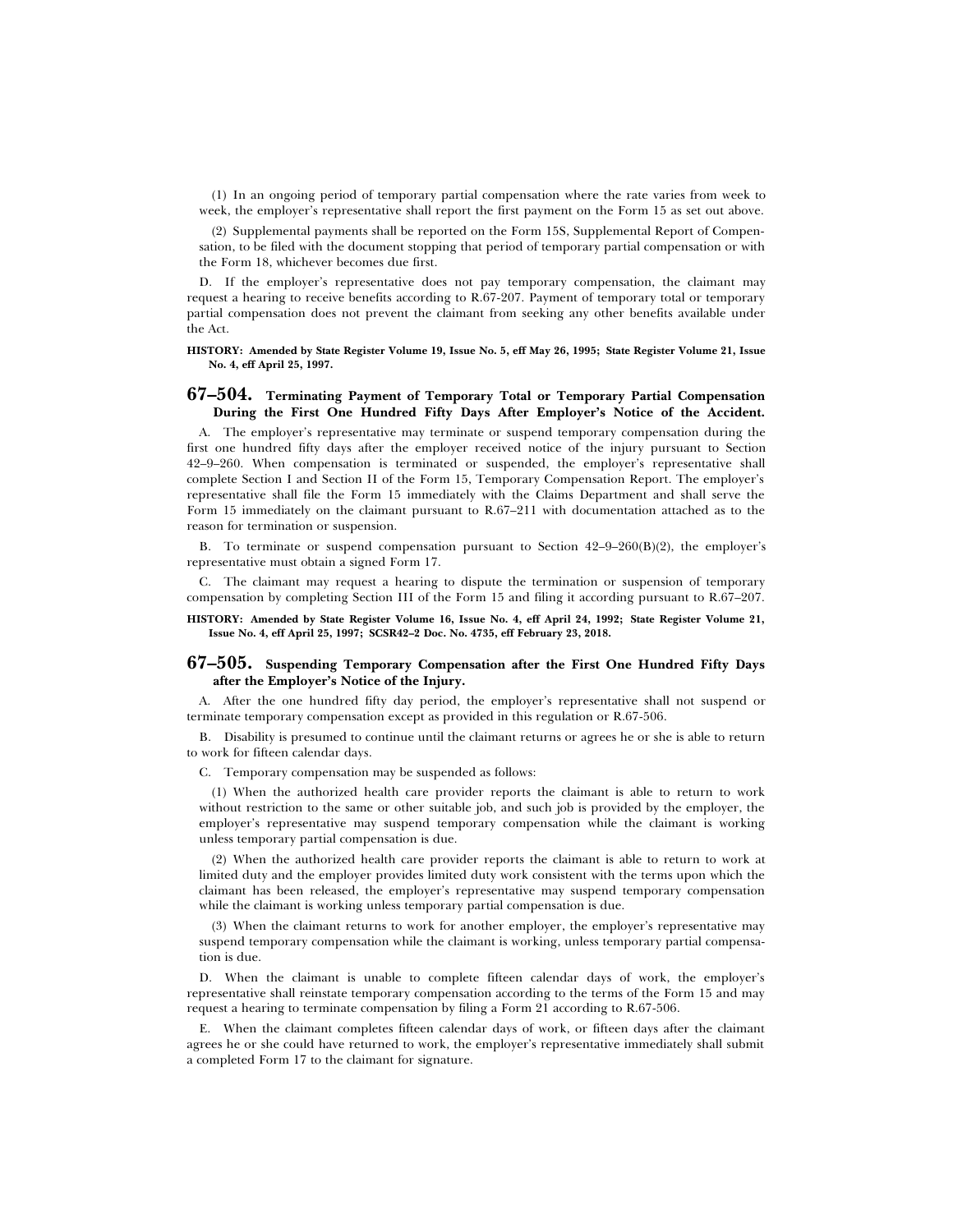(1) The employer's representative shall file the Form 17 signed by the claimant and the employer's representative with the Claims Department within thirty-one days of the date the claimant returned to work or agreed he or she was able to return to work.

(2) Temporary compensation is terminated by the filing of the signed Form 17.

(3) A signed Form 17 does not prevent the claimant from seeking any other benefits available under the Act.

(4) When the claimant returns to work for at least fifteen calendar days but refuses to sign a Form 17, the employer's representative shall file a Form 21 according to R.67-506. The Commission may certify the Form 17 at an informal conference.

F. When the employer's representative suspends temporary compensation for refusal of medical treatment according to Section 42-15-60 or Section 42-15-80, the employer's representative shall file a Form 21 according to R.67-506.

G. If the employer's representative reinstates temporary compensation after the fifteen day period above, the employer's representative shall file a new Form 15 according to R.67-503.

H. If the employer's representative refuses to reinstate temporary compensation after the fifteen day period above, the claimant may request a hearing according to R.67-207.

**HISTORY: Amended by State Register Volume 21, Issue No. 4, eff April 25, 1997.**

#### **67–506. Terminating Temporary Compensation after the First One Hundred Fifty Days after the Employer's Notice of the Injury.**

A. After the one hundred fifty day period, the employer's representative shall not suspend or terminate temporary compensation except as provided in this regulation or in R.67-505. Disability is presumed to continue until the employee returns to work, except as provided herein.

B. After the one hundred fifty day period, when the claimant is receiving temporary compensation and the authorized health care provider reports the claimant has reached maximum medical improvement, the employer's representative shall continue payment of temporary compensation until the Commission finds the employer's representative may terminate compensation unless compensation has been suspended according to R.67-505. When compensation has been suspended according to R.67-505, see section F below.

C. After the one hundred fifty day period, when the claimant is receiving temporary compensation and the authorized health care provider reports the claimant may return to work at the same or other suitable job and such job has been offered by the employer but the claimant refuses to return to work, the employer's representative must continue payment of temporary compensation until the Commission finds the employer's representative may terminate temporary compensation.

D. After the one hundred fifty day period, when the claimant is receiving temporary compensation and the authorized health care provider assigns an impairment rating and reports the claimant is unable to return to work at the same or other suitable job, the employer's representative must continue payment of temporary compensation until the Commission finds the employer's representative may terminate temporary compensation.

E. To request a hearing for permission to terminate temporary compensation, the employer's representative shall file a Form 21 with the Judicial Department.

(1) The employer's representative shall serve a copy of the Form 21 on the claimant according to R.67-211.

(2) The employer's representative shall certify temporary compensation is current or no hearing will be set.

F. After the one hundred fifty day period, when the employer's representative has suspended temporary compensation according to R.67-505, the employer's representative shall request permission to terminate compensation by filing a Form 21 with the Judicial Department.

(1) Serve a copy of the Form 21 on the claimant according to R.67-211.

(2) The Commission may schedule an informal conference to certify a Form 17 when compensation has been suspended according to R.67-505.

**HISTORY: Amended by State Register Volume 21, Issue No. 4, eff April 25, 1997.**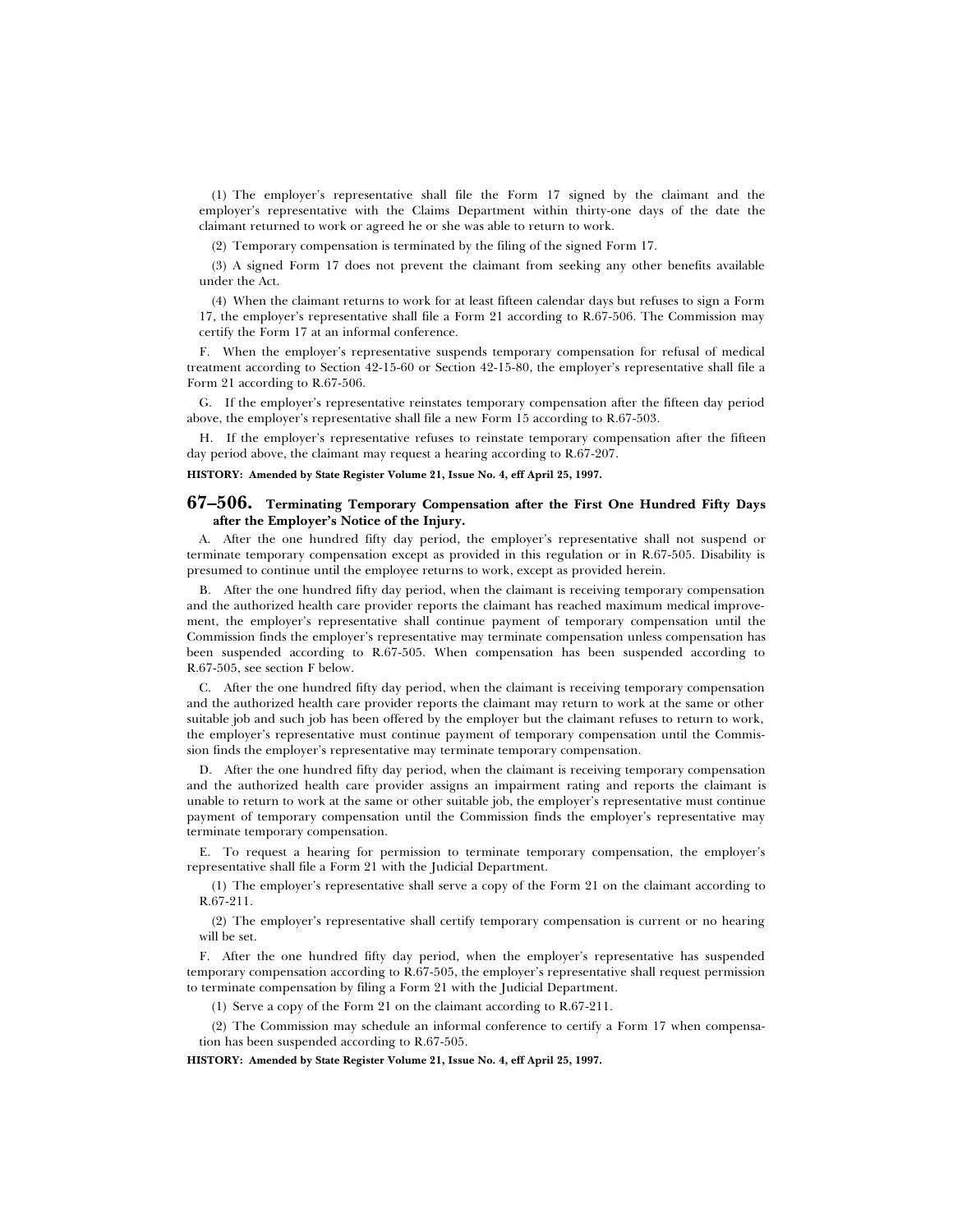## **67–509. Medical Treatment While Receiving Temporary Compensation Benefits.**

A. The employer's representative chooses an authorized health care provider and pays for authorized treatment.

B. The claimant should contact the employer's representative with questions about medical care and payment.

#### **67–510. Unauthorized Suspension or Termination of Temporary Compensation Benefits.**

A. If the employer's representative suspends, terminates, or reduces temporary total or temporary partial compensation benefits without first complying with the procedures in this Article, the claimant may be entitled to additional compensation and penalty as provided in this Chapter and the Act.

B. The claimant may request a hearing as provided in R.67-207 for the relief in section A above.

#### **ARTICLE 6 CONTESTED CASE PROCEDURE**

#### **67–601. Hearings, Generally.**

A. The Commission may, on its own motion, order a hearing.

B. The Commission will not set a hearing until a conflict arises.

#### **67–602. Hearings, Required Information.**

A. The Commission's file must contain all required forms and medical reports filed according to R.67-1301.

B. In a claim involving a fatality, the claimant must obtain the following items:

- (1) The death certificate;
- (2) Marriage license, if any;
- (3) Divorce decree, if any;
- (4) Birth certificates of children, if any; and
- (5) A statement of burial expenses.

C. In a claim involving a change of condition, the moving party must attach to the hearing request form a medical report(s) indicating a change in the claimant's condition. The claimant may request an informal conference to determine if the claimant may receive a medical evaluation at the expense of the employer's representative by writing the Commission's Judicial Department. Additional experts reports may be admitted at the hearing according to R.67-612.

D. The documents listed in sections A, B, and C must be filed in the Commission's file before the date set for the hearing.

**HISTORY: Amended by State Register Volume 16, Issue No. 4, eff April 24, 1992.**

#### **67–603. Employer's Answer to a Request for Hearing, Time for Filing and Service.**

A. The employer's representative shall respond to a Form 50 by preparing a Form 51 and respond to a Form 52 by preparing a Form 53.

B. The employer's attorney shall fully state its position and defenses, if any, replying to each specification in the Form 50 or Form 52 and:

(1) File the Form 51 or Form 53 and a proof of service with the Commission's Judicial Department within thirty days of service of the Form 50 or Form 52; and

(2) Serve the claimant a copy of the Form 51 or Form 53 according to R.67–211.

C. Failure to file a Form 51 or Form 53 within the period in section  $B(1)$  shall be deemed a general denial of liability for the benefits claimed and the employer and its representative by the failure to respond within the period in section B(1) shall forfeit each special and affirmative defense allowed by the Act including the defenses available in Sections 42–9–60, 42–15–20, 42–15–40, and 42–17–90 of the Act.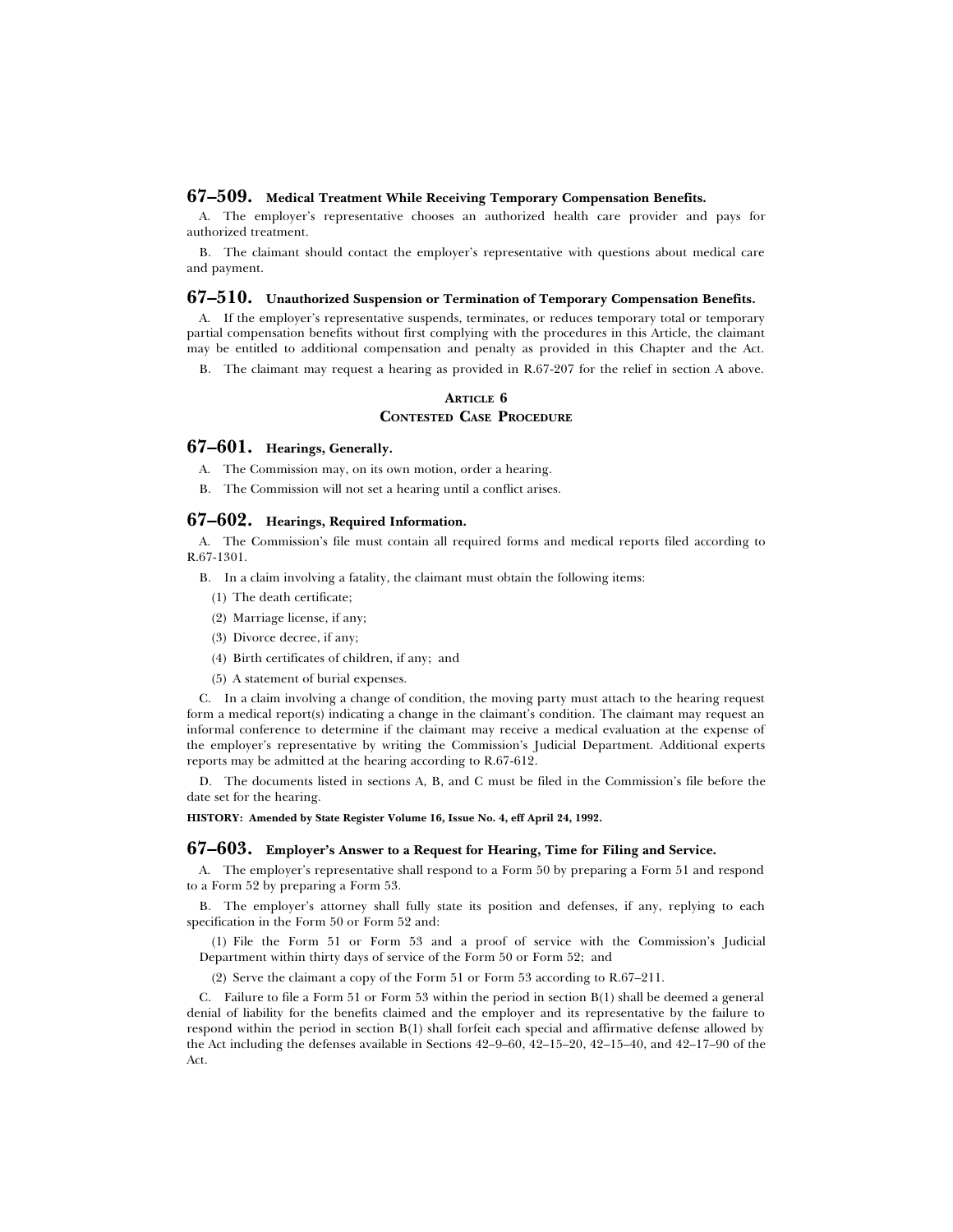D. When under the laws of this State an employer and its insurance carrier, if any, are required to be represented by an attorney in a contested case hearing, its attorney must file a letter of representation with the Judicial Department and provide a copy to the opposing party no later than sixty days from the date of service of the Form 50 or Form 52.

E. A Form 51 must describe with as much specificity as possible the defenses to be relied upon by the defendants. A Form 51 shall not state ''all defenses apply'' or other similar language unless such is actually the case. A Form 51 not complying with this regulation shall not be considered at a hearing.

**HISTORY: Amended by State Register Volume 21, Issue No. 4, eff April 25, 1997; State Register Volume 34, Issue No. 2, eff February 26, 2010.**

## **67–604. General Denial to Employer's Request for Hearing.**

A. Except when the employer is seeking permission to pay compensation as provided by R.67-208B, each allegation made in a Form 21 is deemed denied.

B. The claimant may, but is not required to, file a response to the Form 21 in writing.

(1) File the response, if any, and proof of service with the Commission's Judicial Department within thirty days of service of the Form 21.

(2) Serve the employer's representative according to R.67-211.

**HISTORY: Amended by State Register Volume 21, Issue No. 4, eff April 25, 1997.**

### **67–605. Second Injury Fund's Answer to a Request for Hearing, Time for Filing and Service.**

A. The attorney for the Second Injury Fund shall file and serve a Form 55, Answer of the Second Injury Fund to Employer's Request for Hearing, as provided below.

B. File the Form 55 and proof of service with the Commission's Judicial Department within thirty days of service of the Form 54.

C. Serve the employer according to R.67-211.

D. Failure to file a Form 55 within the period in section B above shall be deemed a general denial of liability for the benefits claimed and the Second Injury Fund by the failure to respond within the period allowed in Section B shall forfeit each special and affirmative defense allowed by the Act.

**HISTORY: Amended by State Register Volume 21, Issue No. 4, eff April 25, 1997.**

#### **67–606. Employee's Wage Determination.**

A. The average weekly wage and compensation rate is an issue for determination at the hearing unless stipulated by the parties.

B. The employer's representative shall prepare, file, and serve a Form 20 according to R.67-1603.

**HISTORY: Amended by State Register Volume 16, Issue No. 4, eff April 24, 1992; State Register Volume 21, Issue No. 4, eff April 25, 1997.**

#### **67–607. Hearing Notice.**

A. Each party is afforded at least thirty days notice of a hearing.

B. The Commission issues a hearing notice to the parties which includes the date, place, time, and purpose of the hearing.

C. Hearing notices may be issued electronically.

**HISTORY: Amended by State Register Volume 34, Issue No. 2, eff February 26, 2010.**

#### **67–608. Failure to Appear at a Hearing.**

A. The Commission may issue an order assessing a fine of up to one hundred dollars against a party who properly served a hearing notice fails to appear at a scheduled hearing.

B. The party has the right to review and appeal as in other cases.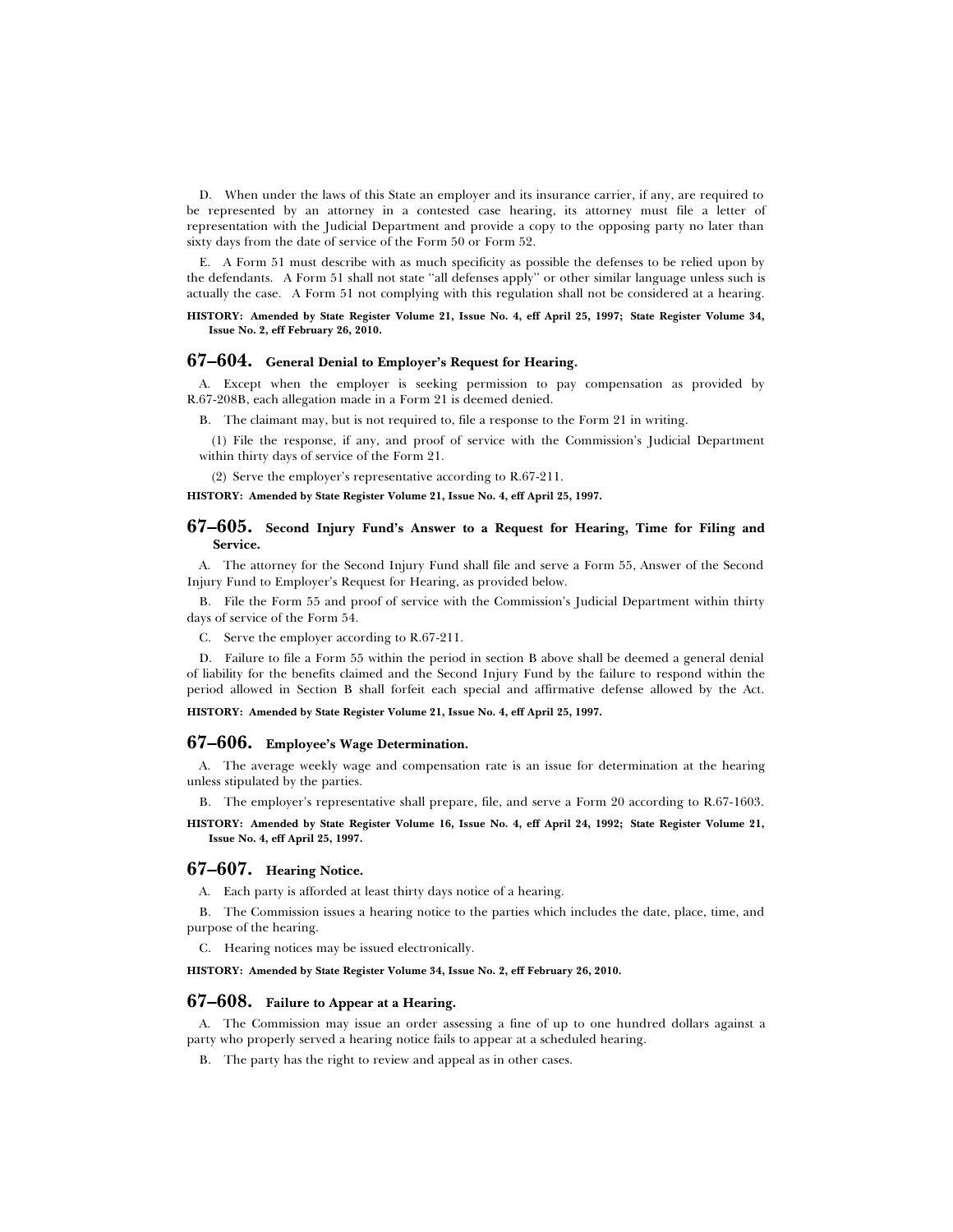## **67–609. Withdrawing a Request for Hearing.**

A. A claimant may withdraw a Form 50 or Form 52 once as a matter of right with leave to renew.

(1) A Form 50 or Form 52 may be withdrawn by writing the Commission's Judicial Department, if a hearing notice has not been issued, or, the Commissioner's office identified on the hearing notice.

(2) When a Form 50 or Form 52 is withdrawn, a notice removing the case from the docket will be filed in the Commission's record and a copy sent electronically or mailed to the parties in R.67–210.

B. The notice is without prejudice to the claimant's right to proceed with his or her claim.

(1) If the nature of the claim and the relief requested does not change, write the Judicial Department requesting the Form 50 or Form 52 be reset for hearing.

(2) If the nature of the claim or relief requested changes, file according to R.67–207, a new Form 50 or Form 52 with the word ''Amended'' printed or typed boldly on the top of the form.

C. Withdrawing a Form 50 or Form 52 the second time without good cause may operate as a voluntary dismissal of the claim when the form is withdrawn by a claimant who has once withdrawn a Form 50 or Form 52 based on the same set of facts, and, in the opinion of the Commissioner, the form is withdrawn merely for the purpose of delay.

D. Withdrawing a Form 15 request for hearing waives the sixty day hearing requirement. If the jurisdictional commissioner is unable to reschedule the case, the file will be returned to the Judicial Department to be reassigned.

**HISTORY: Amended by State Register Volume 21, Issue No. 4, eff April 25, 1997; State Register Volume 34, Issue No. 2, eff February 26, 2010.**

#### **67–610. Continuing Obligation to Update, Request for Hearing, and Answer.**

A. After a Request for Hearing and Answer are filed with the Commission, an ''Amended'' form must be filed to indicate a change in the nature of the claim, relief requested, or another defense.

B. A party may amend a form once as a matter of course at any time before or within thirty days after it is served. Otherwise a party may amend a form no later than ten days prior to the hearing and only by leave of the Commissioner or by written consent of the adverse party.

(1) A party shall file and serve an amended form and move at the hearing to go forward on the issue(s), as amended. Type or print boldly across the top of the form the word ''Amended''.

(2) Leave shall be freely given when justice so requires and does not prejudice any other party.

(3) A party shall plead in response to an amended form within the time remaining for response to the original form or within ten days after service of the amended form, whichever period may be longer, unless the Commission otherwise orders.

(4) Attorneys for the parties shall serve the opposing party according to R.67-211.

(5) If the claimant is not represented by an attorney, the Commission will serve the employer's representative or attorney.

C. An amended form must be timely filed and served. The Commissioner will determine at the hearing whether to allow a party to rely on new facts or defenses.

**HISTORY: Amended by State Register Volume 16, Issue No. 4, eff April 24, 1992; State Register Volume 21, Issue No. 4, eff April 25, 1997.**

#### **67–611. Pre-hearing Brief.**

A. A claimant who is not represented by an attorney is not required to file a Form 58, Pre-hearing Brief.

(1) If the claimant elects to file a Form 58, the claimant must mail the Form 58 to the Commissioner's office identified on the hearing notice.

(2) The Commissioner's office shall send a copy of the Form 58 to the employer's attorney.

B. Each attorney representing a party at a hearing shall file and serve a Form 58 according to the following:

(1) The moving party must provide the Form 58 and proof of service to the opposing party at least fifteen days before a scheduled hearing. The Form 58 must be complete and set forth the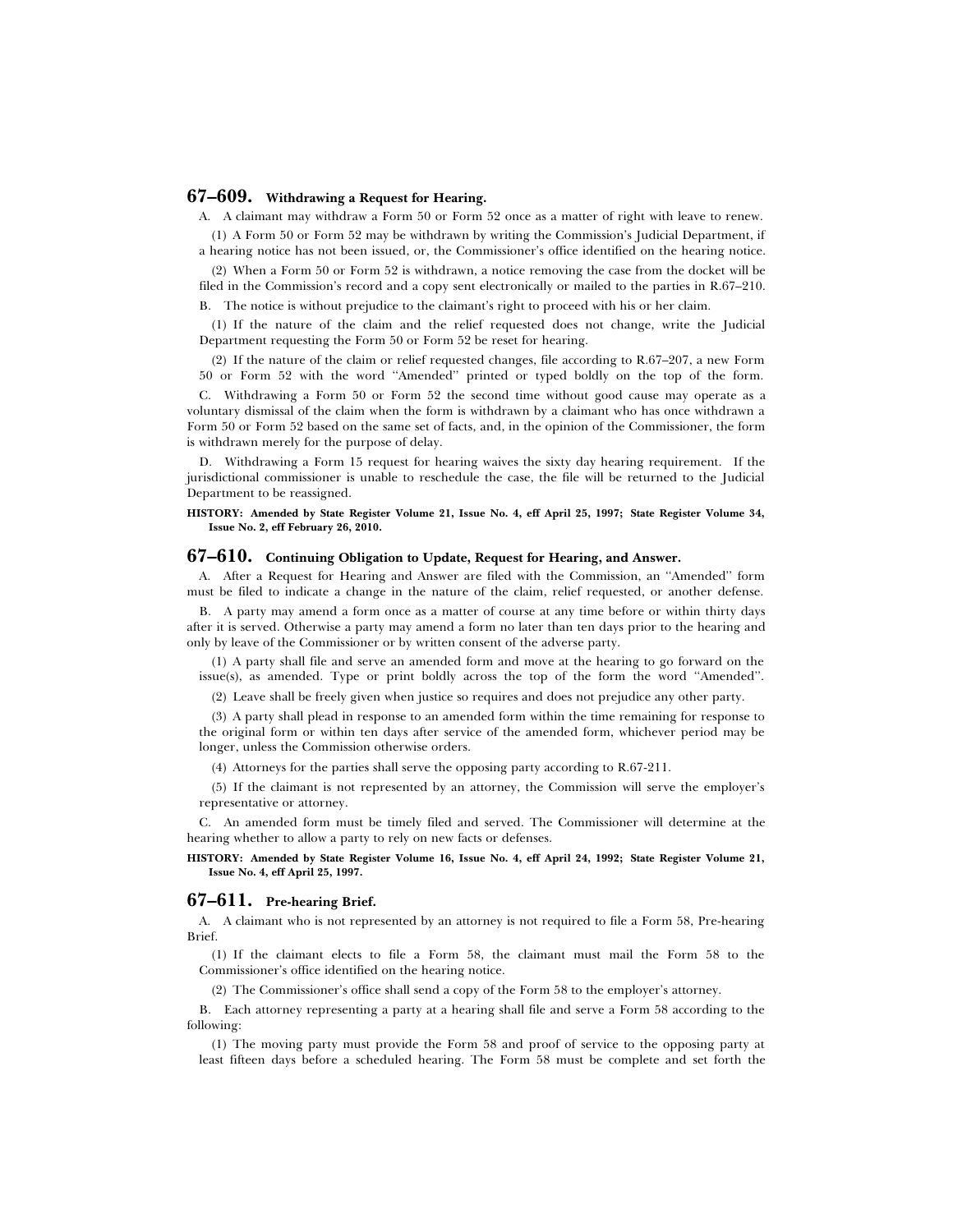names and addresses of persons known to the parties or counsel to be witnesses concerning the facts of the case and indicate whether or not written or recorded statements including video recordings and/or transcribed audio recordings have been taken from any witness including the claimant, and indicate who has possession of same. A nonmoving party must provide to the moving party a response at least ten days before a scheduled hearing. The nonmoving party shall also promptly supplement a response with respect to any question directly addressed on the form and amend a response if the party obtains information upon the basis of which the party knows the response was incorrect when made, or the party knows the response, though correct when made, is no longer true and the circumstances are such that a failure to amend the response is in substance a knowing concealment.

(2) All amendments and supplements to a Form 58 must be made at least 5 days prior to the date of the scheduled hearing. Otherwise, a party seeking to supplement or amend the Form 58 must move for relief pursuant to R.67–613.

(3) Each Form 58 shall be served on the opposing party pursuant to R.67–211.

(4) All blanks on the Form 58 must be completed pursuant to R.67–204.

(5) The parties may extend the Form 58 filing deadlines required in (B)(1) and (2) by consent agreement in writing.

C. The Form 58 shall remain in the Commission's file, but does not constitute evidence or become part of the record of the hearing.

D. If an attorney fails to file and serve a Form 58, the Commissioner may postpone the hearing according to R.67–613 or assess against an attorney by written order a fine not to exceed one hundred dollars.

#### **HISTORY: Amended by State Register Volume 16, Issue No. 4, eff April 24, 1992; State Register Volume 21, Issue No. 4, eff April 25, 1997; SCSR42–2 Doc. No. 4735, eff February 23, 2018.**

## **67–612. Admission of Expert's Report as Evidence.**

A. This regulation does not apply to the Form 14A filed according to R. 67–1301, nor shall this regulation be construed to limit a party's right to call a witness (lay or expert) or present evidence (lay or expert) in the form of a deposition.

B. A written expert's report to be admitted as evidence at the hearing must be provided to the opposing party as follows:

(1) The moving party must provide the report to the opposing party at least fifteen days before the scheduled hearing.

(2) The non-moving party must provide to the moving party any report not provided by the moving party at least ten days before the scheduled hearing.

(3) Where both parties file hearing requests the first party to file shall be considered the moving party.

(4) The carrier shall be deemed the moving party in all hearings scheduled pursuant to a request under R. 67–504C.

C. Proof of notice as required under this section shall be filed with the Commission at the time such reports are provided to a party.

D. Any report submitted to the opposing party in accord with  $B(1)$  or  $B(2)$  above shall be submitted as an APA exhibit at the hearing unless withdrawn with the consent of the other party, and the nonmoving party shall submit only reports not submitted by the moving party. The actual report shall not be filed with the Commission prior to the hearing.

E. Failure to provide reports and notices as required under this section may result in the exclusion of such reports from the evidence of the case. This paragraph shall not be construed to limit the discretionary authority of a Hearing Commissioner to accept reports, depositions or other evidence at the conclusion of the scheduled hearing pursuant to subsection J below.

F. If the parties consent to the admission of a report, then the Hearing Commissioner shall receive such report into evidence without regard as to whether the parties have complied with this section.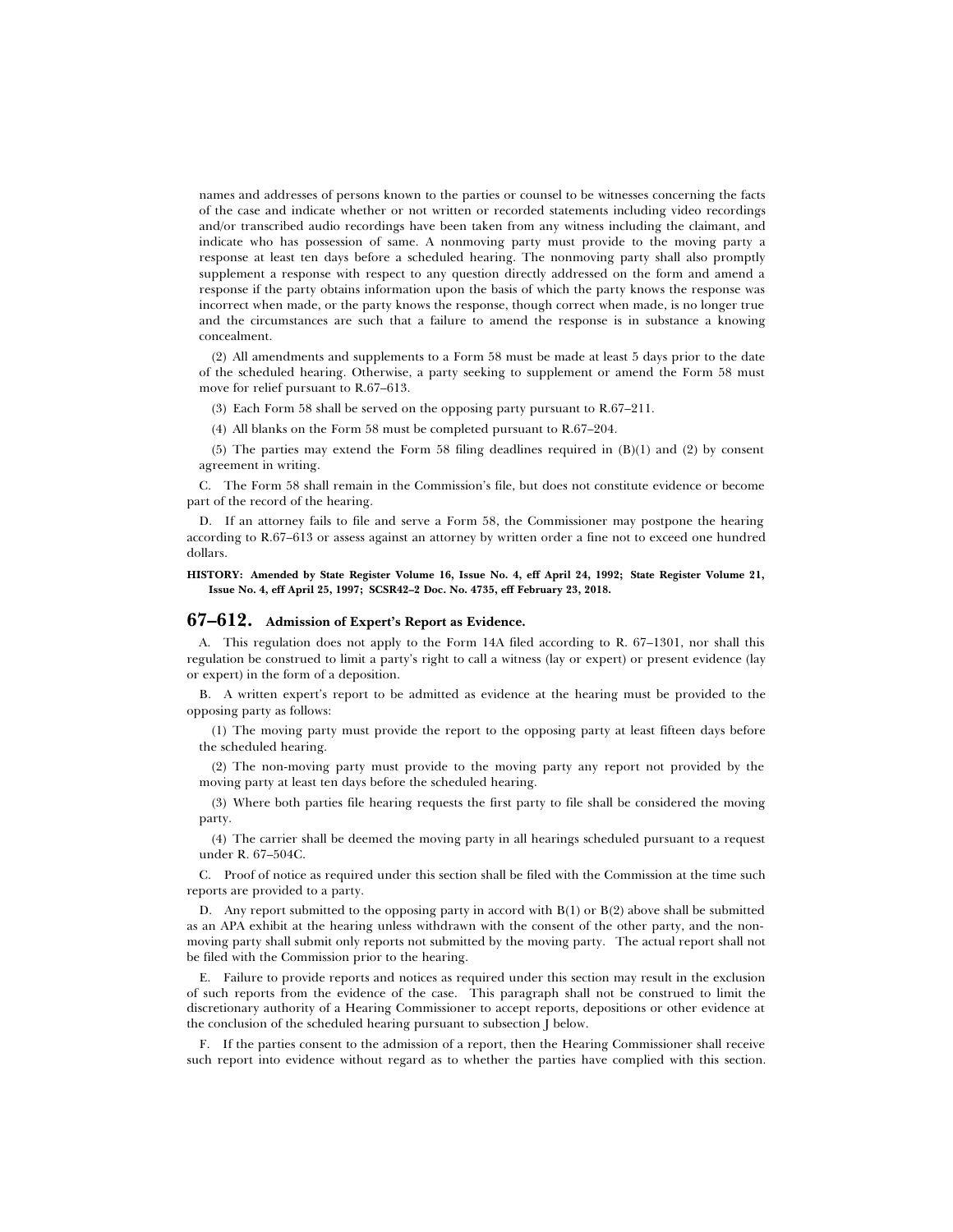G. The following rules in this subsection shall govern the format in which Administrative Procedures Act (APA) exhibits are submitted into evidence. Each APA or set of APA's shall have:

(1) An index sheet listing the APA number, name of the provider, dates of service and number of pages in the APA, with the records from each medical provider identified in groups, as APA #1, APA  $#2$ ; etc. The reports of each expert shall be arranged in either chronological or reverse chronological order.

(2) A consecutive number beginning with the first page of APA #1 and continuing through the final page of the last APA submitted.

H. Counsel for all other parties appearing at the hearing shall be given the opportunity to review the APA exhibits as prepared in accordance with this regulation and to supplement the record with any properly noticed APA exhibits which may have been omitted from the Claimant's and Defendants' single sets.

I. By complying with this regulation, the parties do not waive any evidentiary objections to the introduction of a particular exhibit. Such objections may include, but are not limited to relevancy, materiality, qualification of the expert, timeliness, privilege, hearsay or authenticity as may relate to the document in controversy.

J. All available evidence and testimony shall be presented at the scheduled hearing or a party must move for an adjournment according to R.67–613.

(1) The Commissioner may adjourn the hearing, and testimony of a necessary witness unable to appear at the scheduled hearing may be presented by deposition or at a hearing reconvened at a later date.

(2) The Commissioner may order the party moving for adjournment to take the de bene esse deposition of the expert. The Commissioner may order the party moving for adjournment to pay hearing costs if it is necessary to reconvene.

**HISTORY: Amended by State Register Volume 16, Issue No. 4, eff April 24, 1992; State Register Volume 21, Issue No. 4, eff April 25, 1997; State Register Volume 22, Issue No. 6, Part 3, eff June 26, 1998; State Register Volume 25, Issue No. 6, eff June 22, 2001.**

## **67–613. Postponement or Adjournment of the Scheduled Hearing.**

A. Each party shall arrange and present all evidence at the hearing. Testimony of a necessary witness unable to appear at the hearing may be presented by deposition.

B. A commissioner may postpone a hearing for good cause.

(1) Good cause includes but is not limited to:

(a) The attorney is actually engaged in another court;

(b) Illness;

- (c) Additional discovery is necessary;
- (d) A conflict of interest exists requiring another Commissioner hear the case;
- (e) It is premature to hear the case.

(2) A party requesting a postponement shall file and serve a motion pursuant to R.67–215 at least ten days prior to the hearing. If the moving party can show emergency or other circumstance beyond its control, the motion may be filed and served as soon as reasonably possible before the hearing.

(3) If the postponement is granted upon the request of the moving party who requested a hearing set pursuant to Section 42–9–260, the requirement to hold the hearing within sixty days is waived.

(4) A new hearing date shall be scheduled by the Commissioner assigned the case at the discretion of the Commissioner.

C. A party may move for adjournment at a hearing under the following circumstances:

(1) To obtain additional evidence when the evidence is in existence, identified, and necessary for the decision, but unavailable at the time of the hearing.

(2) When a witness fails to appear.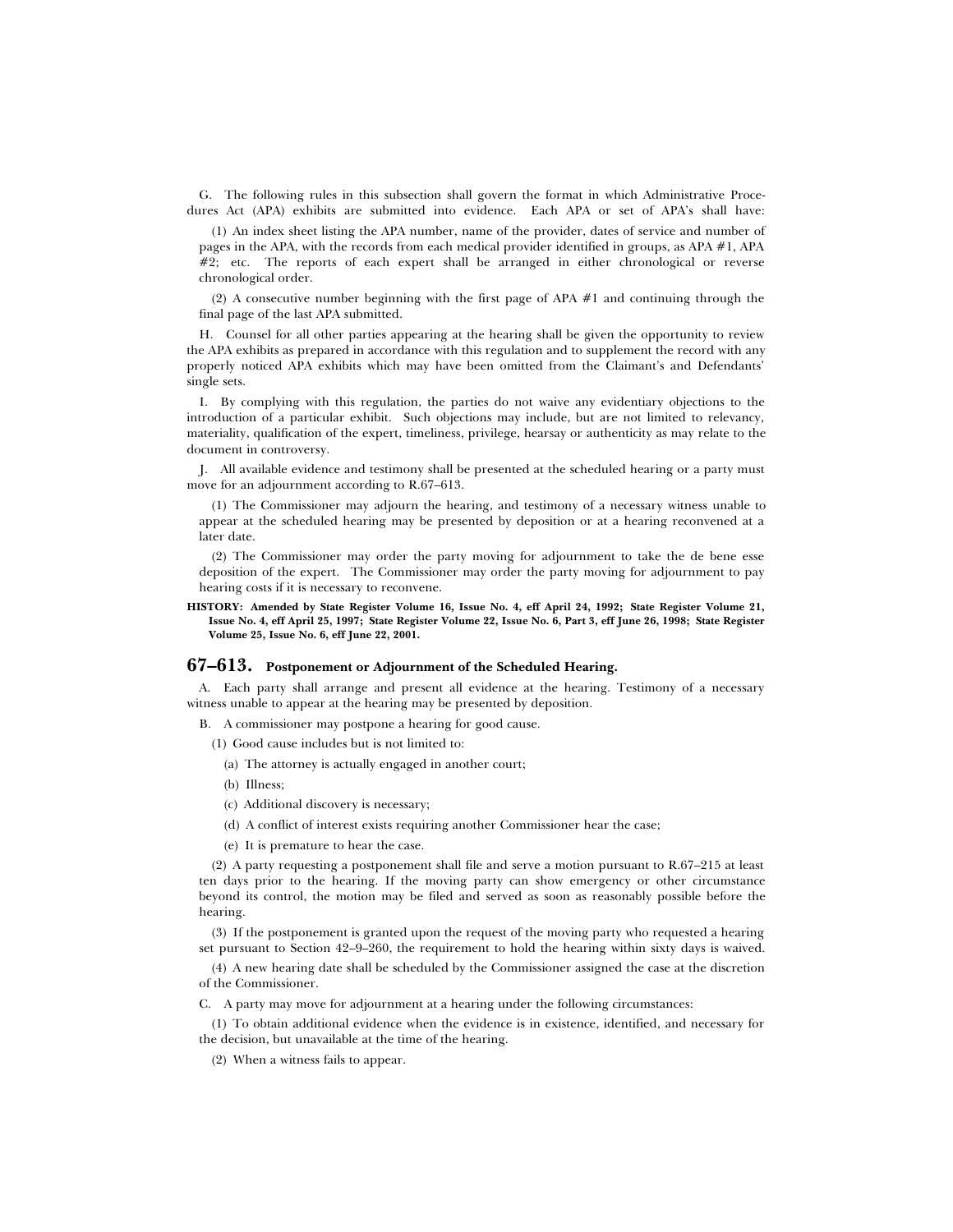(a) If the witness has been properly subpoenaed, the moving party shall produce a copy of the Form 27 and proof of service. The Commission may allow the testimony to be made part of the record by *de bene esse* deposition or by testimony at a reconvened hearing. Nothing in this section shall prevent the moving party from withdrawing the subpoena or agreeing to an alternate means of obtaining the necessary evidence.

(b) If the witness has not been properly subpoenaed, the moving party shall provide a reasonable basis for failure to subpoena the witness. The testimony may be allowed at the Commissioner's discretion.

#### **HISTORY: Amended by State Register Volume 21, Issue No. 4, eff April 25, 1997; State Register Volume 22, Issue No. 6, Part 3, eff June 26, 1998; SCSR42–2 Doc. No. 4735, eff February 23, 2018.**

#### **67–614. Hearing Costs.**

A. A Commissioner may issue an order assessing the actual cost of a hearing as established by the Commission if the Commissioner determines that the hearing has been brought, prosecuted, or defended on unreasonable grounds.

B. The party assessed has the right to review and appeal as in other cases.

#### **67–615. Transcripts of Hearings.**

A. A person may, by written request to the court reporter, obtain all or a portion of a transcript of a hearing.

B. A request for a portion of a transcript shall be limited to the entire testimony of a particular witness, or the position of a party or parties.

C. The cost of a transcript is the responsibility of the party ordering the transcript.

**HISTORY: Amended by State Register Volume 21, Issue No. 4, eff April 25, 1997; SCSR42–2 Doc. No. 4735, eff February 23, 2018.**

## **ARTICLE 7**

#### **REVIEW AND HEARING**

## **67–701. Requesting Commission Review of the Hearing Commissioner's Decision.**

A. Either party or both may request Commission review of the Hearing Commissioner's decision by filing the original and three copies of a Form 30, Request for Commission Review, with the Commission's Judicial Department within fourteen days of the day the Commissioner's order is received. The fourteen day period is jurisdictional. The Commission will not accept for filing a Form 30 that is not postmarked or delivered to the Commission by the fourteenth day from the date of receipt of the Hearing Commissioner's order. The appellant shall attach a copy of the Order and Decision being appealed to the Form 30 and to the brief.

(1) The party requesting review is the appellant. The opposing party is the respondent. Place the proper designation after the names of the parties on the form.

(2) The W.C.C. file number assigned to the case is retained and must be on the Form 30.

(3) The grounds for appeal must be set out in detail on the Form 30 in the form of questions presented.

(a) Each question presented must be concise and concern one finding of fact, conclusion of law, or other proposition the appellant believes is in error.

(b) References to evidence must be by title and exhibit number.

(4) To request oral argument, mark the space provided on the Form 30.

(a) If the space provided on the Form 30 requesting oral argument is not marked, oral argument is waived. The Commission will review the Commissioner's decision on the record without oral argument.

(b) If the appellant does not request oral argument, the respondent may request oral argument by writing the Judicial Department. A copy of the letter requesting oral argument must be sent to all opposing parties pursuant to R.67–211.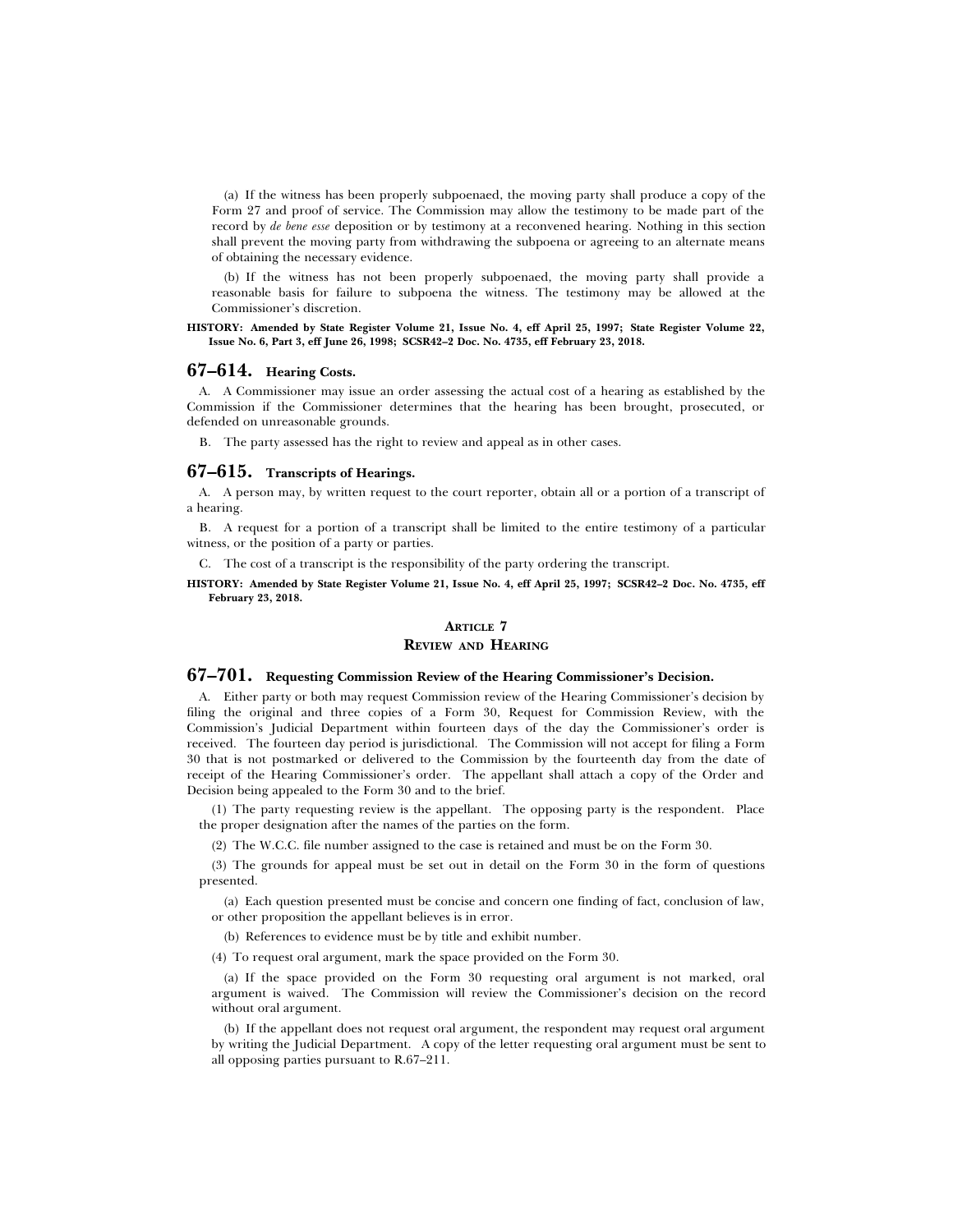(c) If respondent requests oral argument, both parties may present oral argument.

(5) File the Form 30 and proof of service with the Judicial Department. Serve the opposing party pursuant to R.67–211.

(a) The Judicial Department will not set a Form 30 for review until proof of service is filed.

(b) Failure to file proof of service will result in receipt of a notice administratively dismissing the Form 30.

(c) An administrative dismissal does not bar review if the Form 30 has been timely filed. When service is completed, write the Judicial Department requesting the Form 30 be set for review.

B. If the claimant appeals and is representing himself or herself, the Judicial Department will prepare the additional copies of the Form 30 and serve the Form 30 on the opposing party.

**HISTORY: Amended by State Register Volume 21, Issue No. 4, eff April 25, 1997; State Register Volume 34, Issue No. 2, eff February 26, 2010.**

## **67–702. Filing Fee.**

A. The appellant shall attach to the Form 30 the filing fee required by the Act.

B. If a party is representing himself or herself and is unable to pay the filing fee, the party must file the Form 30 within fourteen days of receipt of the Commission's order. The party may file a Form 32, Request to Waive Appeal Filing Fee, with the Form 30.

(1) The Commission's Chair reviews the Form 32.

(2) If the filing fee is not waived, the appellant must pay the filing fee within ten days of the date of receipt of a notice denying waiver of the filing fee.

## **67–703. Appeals without Merit.**

A. At the conclusion of the review if the Commission determines that the appeal was without merit, it may charge, in its sole discretion, the appealing party an additional fee not to exceed two hundred fifty dollars.

B. The person charged the additional fee has the right to appeal as in other cases.

## **67–704. Notice of Review Hearing.**

A. The Commission serves the parties in R.67-210 a Form 31, Notice of Review, at least thirty days before the date of review hearing.

(1) The Form 31 states the date, place, time, purpose of the review hearing, and the filing date for the appellant's brief.

(2) The appellant's brief must be filed with the Commission according to R.67-205 and R.67-705 on or before the date stated on the Form 31.

B. The Commission's Judicial Department will set several ''standby'' cases for review each month, issue a Form 31 as in A above, and notify the parties to appear for oral argument if the case is reached on the review hearing docket.

C. The Judicial Department will set cases for review on the record without oral argument and issue a Form 31 as in A above.

D. The appellant in B and C above must file his or her brief according to R.67-205 and R.67-705 on or before the date stated on the Form 31.

**HISTORY: Amended by State Register Volume 16, Issue No. 4, eff April 24, 1992.**

#### **67–705. Briefs, Filing and Service.**

A. On each case appealed to the Commission for review, the appellant shall file a brief that includes a statement of the case, questions presented, argument, and conclusion.

B. The appellant shall file the brief and proof of service on the opposing party with the Commission's Judicial Department according to R.67-205 on or before the date on the Form 31.

C. The respondent may file a brief and proof of service on the opposing party with the Judicial Department within fifteen days of service of the appellant's brief.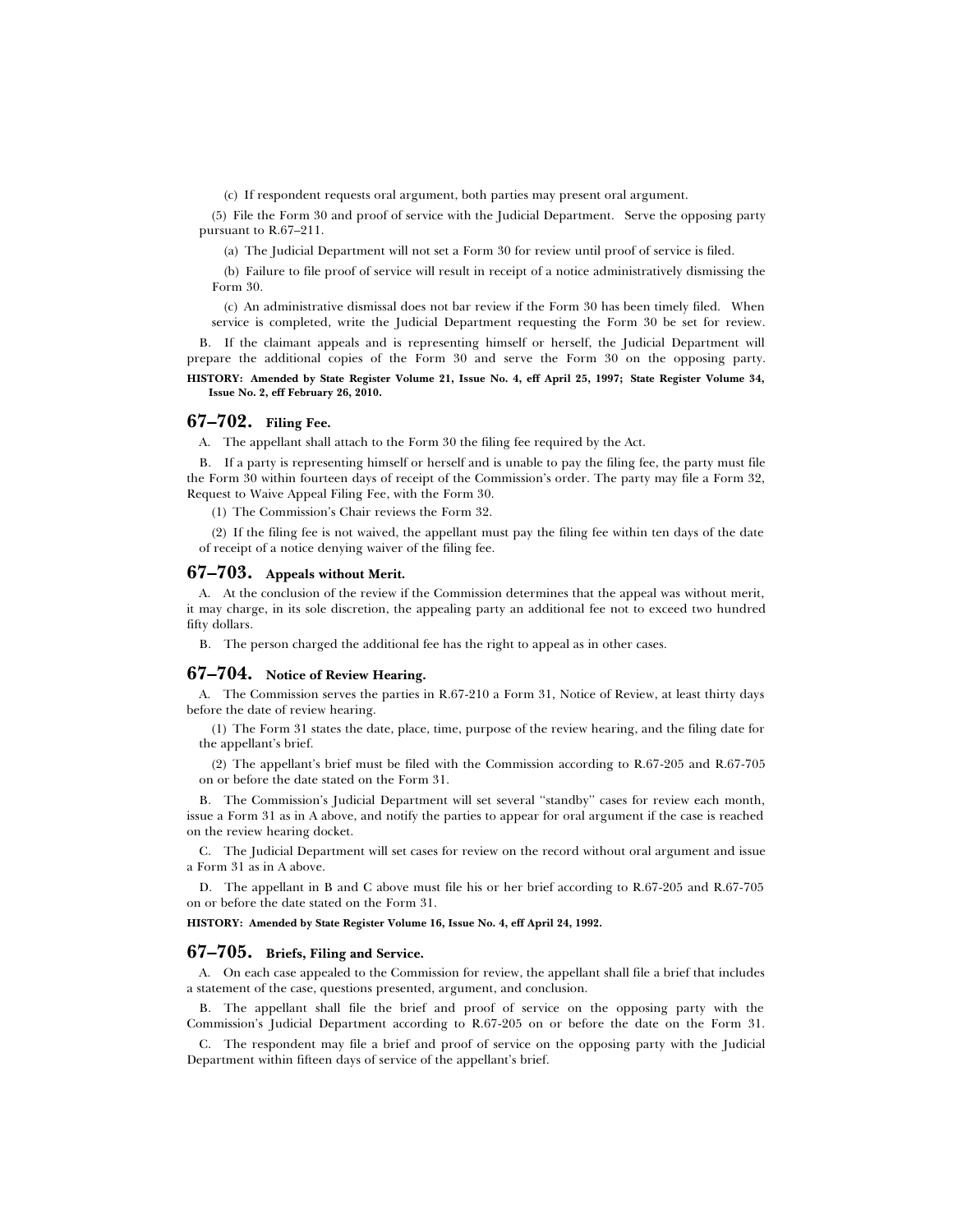D. The appellant may file a reply brief and proof of service with the Judicial Department within ten days of service of the respondent's brief.

E. No further briefs are permitted unless requested by the Commission.

F. The original and three copies of the brief must be filed when a three member Commission panel reviews the case as indicated on the review hearing notice. The original and six copies of the brief must be filed when a six member Commission panel reviews the case as indicated on the review hearing notice.

G. Serve the briefs pursuant to R.67-211. If the claimant is representing himself or herself, the Judicial Department prepares the additional copies of the brief and serves the brief on the opposing party.

H. With the consent of the opposing party, the time for filing a brief may be extended if a letter acknowledging the agreement is filed with the Commission on or before the original filing date.

(1) All briefs must be filed at least five days before the scheduled date for review. The Commission will exclude from consideration a brief filed later than five days before the scheduled review.

(2) The party extending the time for filing a brief shall file with the Judicial Department a copy of the agreement. The agreement must state the date the brief is due.

(3) If the appellant fails to file a brief within ten days of receipt of the Form 31, the Judicial Department may remove the case from the review hearing docket by issuing an administrative order dismissing the appeal.

(4) An appeal administratively dismissed by the Judicial Department may be reinstated for a good cause upon motion to the Commission.

(a) A motion to reinstate the appeal must be filed with the Commission and served on all parties no later than thirty days from the date of service of the administrative order dismissing the appeal.

(b) The motion will be heard by the Full Commission without oral argument or appearance of the party.

(c) If the case is reinstated, the Commission may impose against the appellant costs up to two hundred fifty dollars.

**HISTORY: Amended by State Register Volume 16, Issue No. 4, eff April 24, 1992; State Register Volume 21, Issue No. 4, eff April 25, 1997.**

## **67–706. Oral Argument.**

A. Each party is permitted ten minutes for oral argument. The appellant is permitted three minutes for reply.

B. If both parties have appealed, each party is permitted ten minutes for oral argument, and each party is permitted three minutes for reply.

C. A party may request additional time for argument by attaching a motion to the Form 30. The Commission will issue an order before the case is set for argument.

#### **67–707. Additional and Newly Discovered Evidence.**

A. When additional evidence is necessary for the completion of the record in a case on review the Commission may, in its discretion, order such evidence taken before a Commissioner.

B. When a party seeks to introduce new evidence into the record on a case on review, the party shall file a motion and affidavit with the Commission's Judicial Department.

C. The moving party must establish the new evidence is of the same nature and character required for granting a new trial and show:

(1) The evidence sought to be introduced is not evidence of a cumulative or impeaching character but would likely have produced a different result had the evidence been procurable at the first hearing; and

(2) The evidence was not known to the moving party at the time of the first hearing, by reasonable diligence the new evidence could not have been secured, and the discovery of the new evidence is being brought to the attention of the Commission immediately upon its discovery.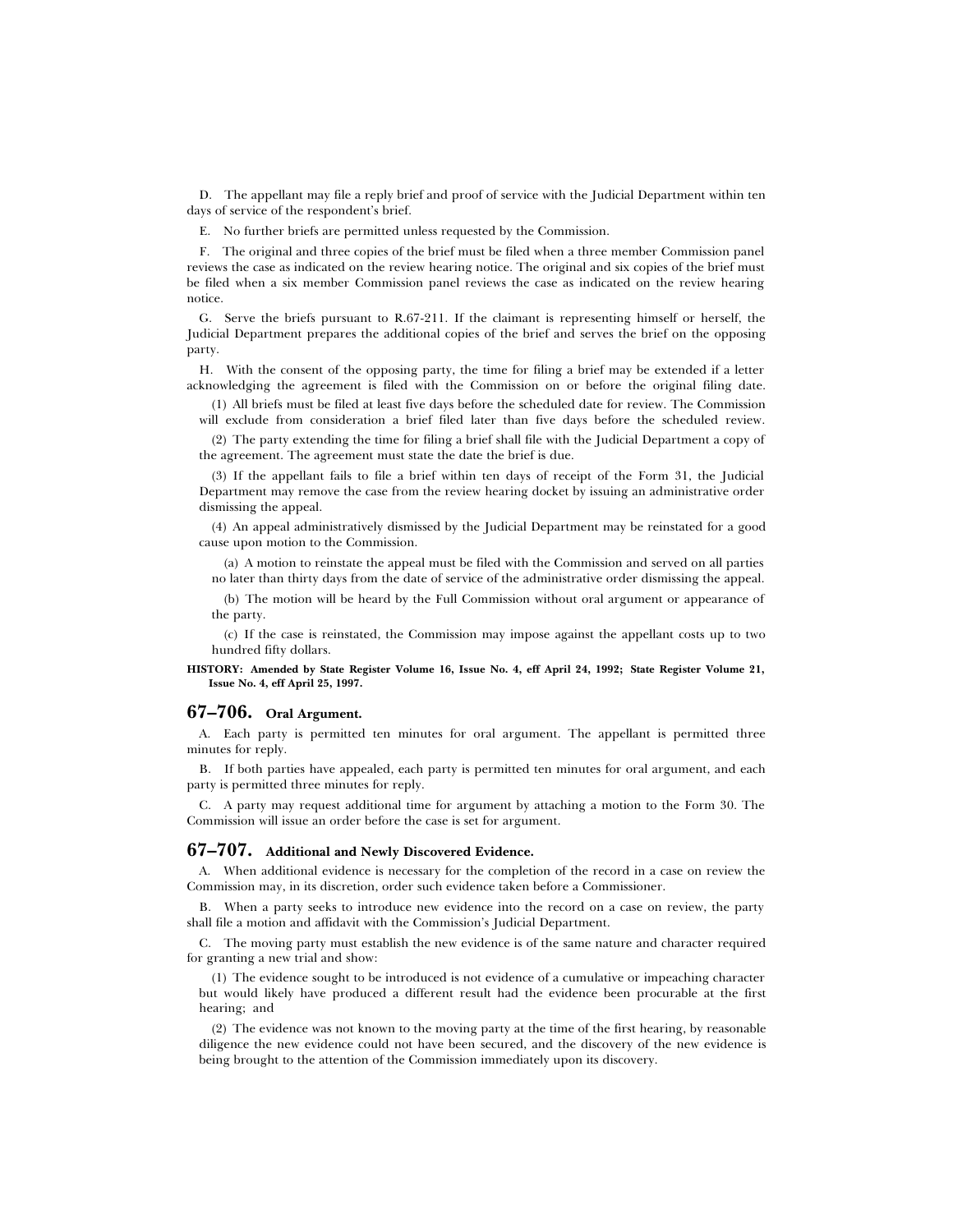(a) File the motion and affidavit with proof of service as soon as the new evidence is discovered. The motion and affidavit may be filed with the Form 30.

(b) Serve the opposing party pursuant to R.67-215.

(c) Oral argument will not be heard on the motion. The Commission will act upon the motion and issue an order before the review hearing is held.

(d) If the Commission grants the motion, the review hearing is stayed. The case will be remanded to the original Hearing Commissioner who may, unless otherwise provided, reconvene the hearing or admit the deposition of a witness into the record.

(e) The original Hearing Commissioner will issue his or her findings and recommendations in the form of an order to the Commission and the parties.

(f) Upon the receipt of the Commissioner's order, the Judicial Department will reset the case on the review hearing docket.

(g) If the Commission denies the motion, the case may remain on the review hearing docket unless otherwise provided.

#### **HISTORY: Amended by State Register Volume 21, Issue No. 4, eff April 25, 1997.**

## **67–708. Postponement.**

A. A review hearing may be postponed for the reasons in R.67-613.

B. Either party may contact the Commission's Judicial Department to request postponement. A case may be postponed administratively.

C. When the appellant has caused postponement of a review hearing two times, the appellant's request for oral argument is deemed waived. The case may be reviewed on the record.

#### **67–709. Commission Review, Procedure.**

A. Commission review may be conducted by a three or six member review panel either of which excludes the original Hearing Commissioner. An order of a three member review panel has the same force and effect as a six member review panel and is the final decision of the Commission.

B. The Commission's Chair with approval of the majority of the other Commissioners shall assign cases to a three member panel according to the following subsections:

(1) When a Form 30 is filed, the Hearing Commissioner is notified. If the Hearing Commissioner determines the review involves a novel issue of law or fact, the Hearing Commissioner may request the Commission's Chair set the case for review by a six member review panel.

(2) If the Hearing Commissioner does not request a six member review, the Commission's Chair may assign the review to a three member panel.

(3) The Commission's Chair may appoint by random selection two review panels and exclude, on a rotating basis, one Commissioner from the panels each month. The Commission's Chair may assign a case for review as in B(2) above to a three member panel that excludes the original Hearing Commissioner.

C. The Commissioners reviewing the case may confer and shall vote within ten days of the date of review. The original Hearing Commissioner's decision is neither a vote, nor shall it be considered as a vote, of the Commission's final decision.

D. To reverse the Hearing Commissioner's decision requires a majority decision of the Commissioners reviewing the case.

(1) A majority of a three member panel consists of two votes to reverse.

(2) A majority of a six member panel consists of four votes to reverse.

(3) If one Commissioner is temporarily incapacitated or a vacancy exists on the Commission, review may be conducted by the remaining Commissioners sitting as a five or three member panel.

(a) The Hearing Commissioner may request review of the case as in B(1) above, and a panel of five may review the case. A majority consists of four votes to reverse.

(b) If the Hearing Commissioner does not request review as in B(2) above, the Commission's Chair may assign the review to a three member panel. A majority consists of two votes to reverse.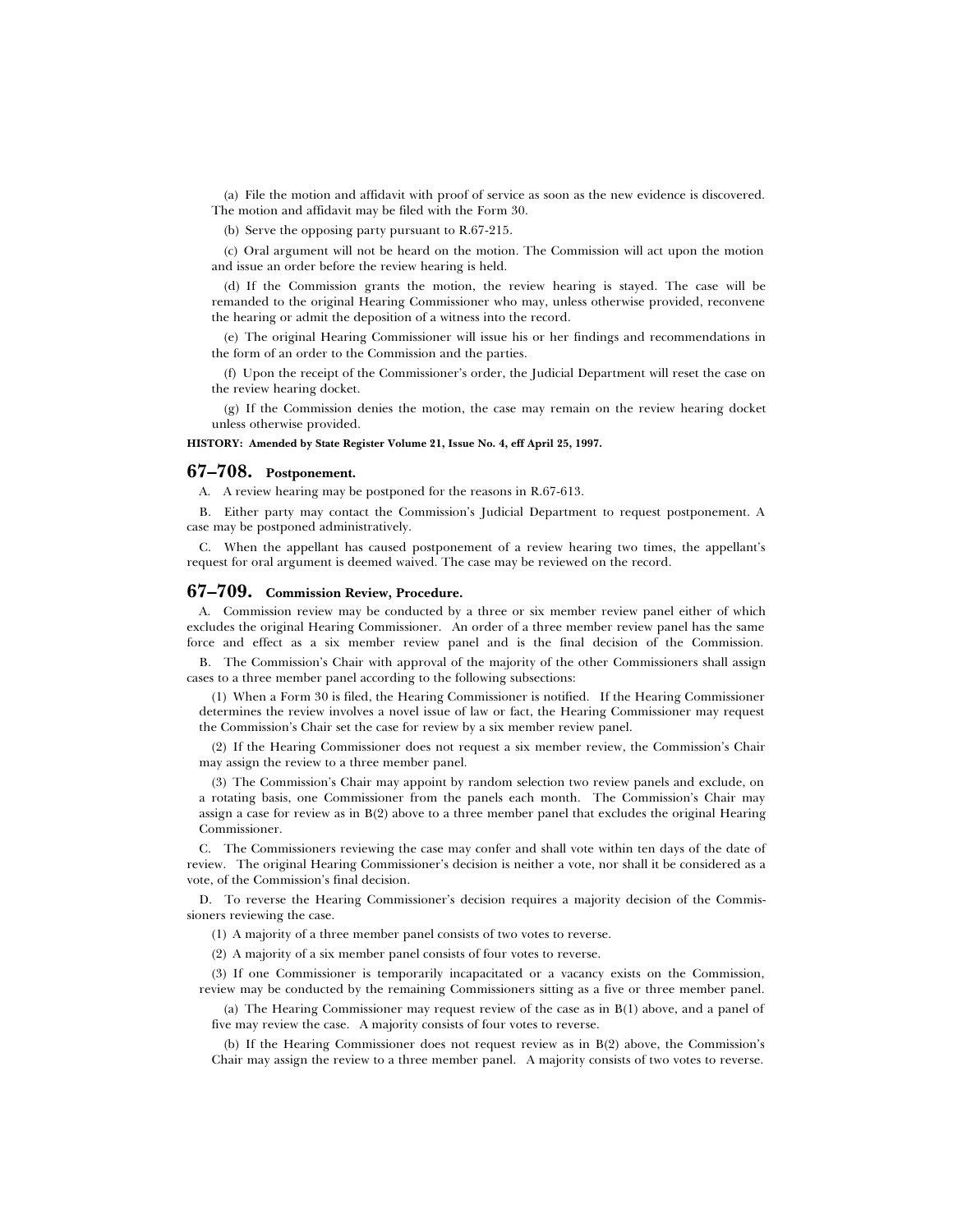E. A Hearing Commissioner's finding of fact or conclusion of law subject to review by the Commission may be modified by the entry of the review panel's order making a new finding of fact, conclusion of law, or modifying the Hearing Commissioner's finding of fact or conclusion of law.

(1) On review, a vote to affirm and modify is deemed a vote to affirm, or a vote to reverse and modify is deemed a vote to reverse.

(2) The Commissioners, together, shall agree on a modification if any and record their findings of fact and conclusions of law on a vote sheet.

(3) If the case is reviewed by a three member panel and the panel cannot agree on modifying the Hearing Commissioner's decision, the Commissioners on the three member panel may request the remaining Commissioners, excluding the Hearing Commissioner, review the case and the issue in dispute as follows:

(a) The panel may certify an issue for review to the remaining Commissioners, excluding the Hearing Commissioner, by completing a vote sheet and phrasing the issue in dispute in the form of a question.

(b) The Commission's Judicial Department will notify the parties of the question presented to the remaining Commissioners and the parties may file briefs according to R.67–705 on or before the date stated on the notice. Oral argument is not permitted.

(c) The remaining Commissioners shall consider the question presented, briefs if any, and register their decision on the vote sheet within thirty days of the date of notice to the parties.

(d) The panel members shall issue an order thirty days from the date the remaining Commissioners register their decision.

(4) The Commission sitting as a five or six member review panel shall register a vote in accordance with section C above. The Commission sitting as a five or six member panel may remand a case to the Hearing Commissioner only for taking additional or newly discovered evidence or for exceptional circumstances set forth in its order.

F. If a Commissioner fails to register a vote within the periods referred to above, the Commissioner is deemed to have registered a vote affirming the Hearing Commissioner and may not vote otherwise.

G. [Repealed]

**HISTORY: Amended by State Register Volume 16, Issue No. 4, eff April 24, 1992; State Register Volume 34, Issue No. 2, eff February 26, 2010.**

## **67–710. Settlement of a Claim Pending Review.**

A. If the parties settle a claim after filing a Form 30, the appellant shall immediately notify the Commission's Judicial Department in writing.

B. The Judicial Department will remove the case from the review hearing docket or notify the Commission an order is not required.

C. When the terms of the settlement, as in Article 8, are filed with the Commission, an administrative order will be issued dismissing the appeal upon consent of the parties.

## **67–711. Transcripts.**

A. Oral argument presented to the Commission is recorded.

B. A transcript may be requested by notifying the Commission's Judicial Department. The terms and costs as in R.67-615 shall apply.

## **67–712. Requesting Higher Court Review.**

A. The appellant shall notify the Judicial Department of any and all subsequent appeals.

B. The prevailing party shall provide the Judicial Department with a copy of any orders issued by the courts on appeal. The prevailing party shall also notify the Commission in writing when a final order issued by the courts on appeal remits jurisdiction to the Commission.

**HISTORY: Added by State Register Volume 34, Issue No. 2, eff February 26, 2010. Amended by SCSR42–2 Doc. No. 4735, eff February 23, 2018.**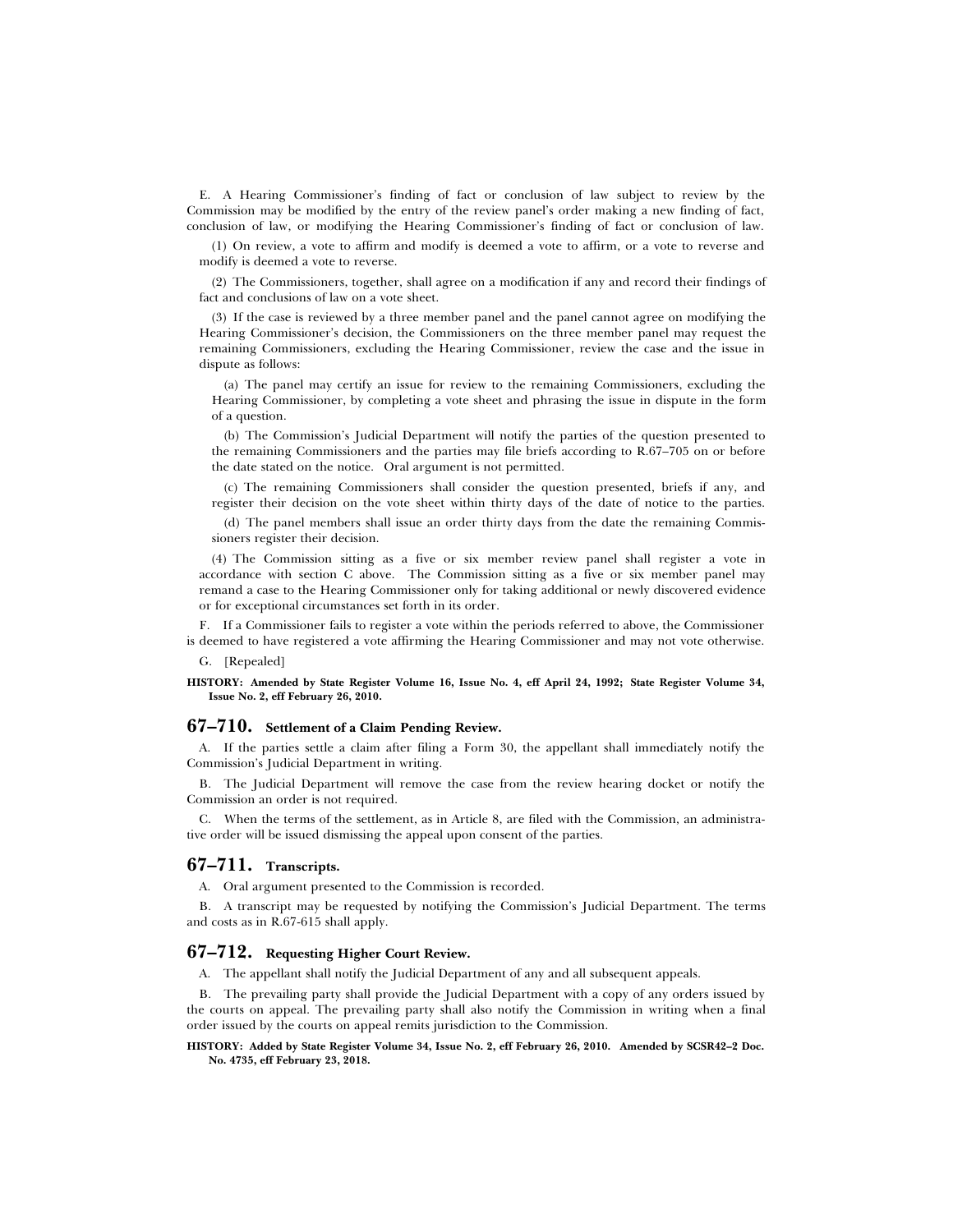## **ARTICLE 8 SETTLEMENTS, PROCEDURES**

(Statutory Authority: 1976 Code § 42–3–30)

## **67–801. Settlement of the Claim, General.**

A. After the claimant reaches maximum medical improvement the parties may agree to settle the claim by signing a Form 16 or Form 16A, Agreement for Permanent Disability/Disfigurement Compensation, or by signing an Agreement and Final Release (clincher).

B. If each party is represented by an attorney, an appearance before a Commissioner is not required for approval of a settlement unless either party requests an informal conference, or the Commissioner schedules a hearing.

C. If the claimant is not represented by an attorney, the parties must appear before the Commissioner assigned to the claim at an informal conference for approval of the settlement. At the informal conference, the Commissioner will review the proposed settlement and may approve it if the Commissioner finds the settlement fairly made and in accordance with the provisions of the Act.

D. A Form 16 or Form 16A retains the claimant's right to request a hearing according to R.67–207 for additional benefits not later than one year from the date of the last compensation payment. By signing the Form 16 or Form 16A, the employer's representative does not agree it will make any additional payments in the future unless the form specifically provides otherwise.

E. An Agreement and Final Release (clincher) relieves the employer and its representative from any further responsibility for payment of compensation or medical expenses, unless the Agreement and Final Release specifically provides otherwise. When the claimant signs the Agreement and Final Release and it is approved, the claimant does not have the right to ask for additional payments in the future even if the claimant's medical condition worsens, unless otherwise specifically provided in the document.

F. An official copy of the settlement is approved and certified by the Commission as binding.

#### **HISTORY: Amended by State Register Volume 21, Issue No. 4, eff April 25, 1997; State Register Volume 34, Issue No. 2, eff February 26, 2010.**

## **67–802. Settlement, Form 16, Form 16A.**

A. If the parties agree to the terms of a Form 16 or Form 16A, the employer's representative shall complete a Form 16 or Form 16A by recording the claimant's compensation rate; the percent of disability agreed upon disfigurement, if any; and the number of weeks of compensation the claimant will receive. The form may be approved as follows:

(1) If the claimant is not represented by an attorney, the Form 16 or Form 16A must be approved at an informal conference.

(a) The employer's representative must request an informal conference by writing the Judicial Department requesting that an informal conference be scheduled, and filing an updated Form 18 or the EDI equivalent Sub Annual (SA) Periodic Report showing the status of payment of temporary compensation, if any, and medical expenses with the Commission's Judicial Department. For claims arising after July 1, 2007, a Form 14B is also required. The Commission shall accept medical records containing the substantial equivalent of the information contained in the Form 14B only when the party certifies and documents that it has made a good faith effort to obtain a completed Form 14B, and the hospital or physician has unreasonably refused to complete a Form 14B. The claimant may request an informal conference by writing to the Judicial Department.

(b) If the parties at the informal conference reach an agreement which the Commissioner approves, or the claims mediator recommends, the parties shall sign the agreement. (A Commissioner must approve a claims mediator's recommendation before the settlement is recorded as binding.)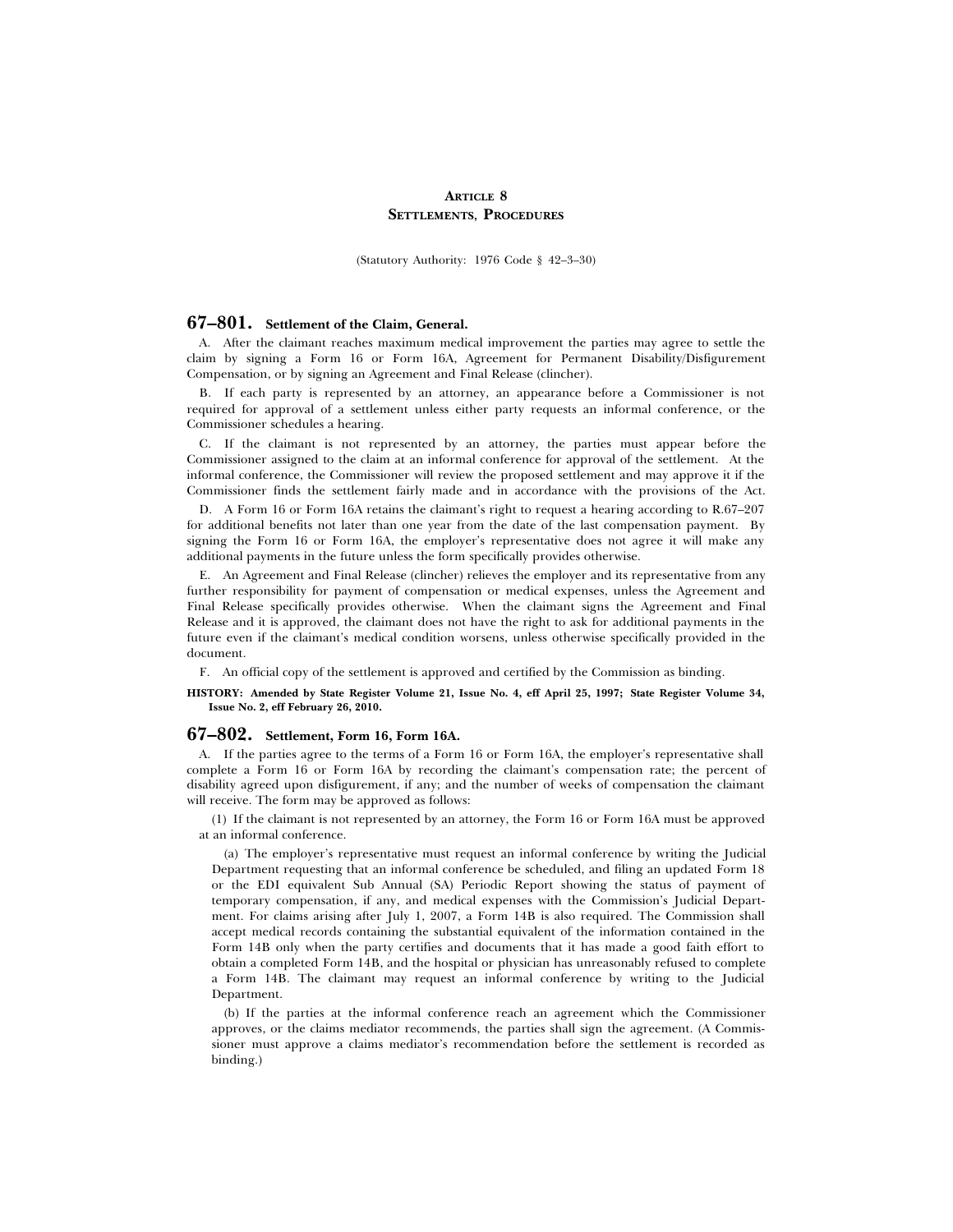(c) If the parties do not reach an agreement of which the Commissioner approves, the Commission shall set the matter for hearing pursuant to R.67–804I.

(2) If the claimant is represented by an attorney, the claimant, his or her attorney, and the employer's representative shall sign the Form 16 or Form 16A. The Form 16 or Form 16A shall then be filed with the Commission for approval without an appearance before a Commissioner, as follows:

(a) The employer's representative shall file an original and one copy of the Form 16 or Form 16A with the Commission's Claims Department. The employer's representative shall file the Form 14B, if applicable, with the Form 16A for claims arising after July 1, 2007.

(b) A Commissioner shall review the Form 16 or Form 16A and may approve the Form.

(c) If the Commissioner approves and signs the Form 16 or 16A, the Claims Department shall record the settlement and return an approved copy of the Form to the employer's representative.

(d) The employer's representative must provide the claimant a copy of the approved Form 16 or Form 16A.

(3) If the claimant is represented by an attorney, and the employer is represented by an attorney, a Form 16 or a Form 16A shall be filed with the Commission.

(a) The attorney for the employer's representative shall file an original and one copy of the Form 16 with the Commission's Claims Department. A Commissioner shall review the Form and may approve the Form.

(b) The attorney for the employer's representative shall file an original and one copy of the Form 16A with the Commission's Claims Department.

(c) The Commission's Claims Department shall review and record the settlement, and return an official copy of the Form 16 or 16A to the attorney for the employer's representative.

B. The Commissioner may schedule an informal conference to discuss the terms of the settlement when necessary.

**HISTORY: Amended by State Register Volume 20, Issue No. 5, eff May 24, 1996; State Register Volume 34, Issue No. 2, eff February 26, 2010; SCSR42–2 Doc. No. 4735, eff February 23, 2018.**

## **67–803. Settlement by Agreement and Final Release.**

A. If the parties agree to the terms of a settlement by entering into an Agreement and Final Release, the document shall include the following:

(1) The caption of the claim;

(2) A statement of the facts at issue;

(3) The date and nature of the alleged injury coinciding with the date and nature of each injury on the Form 12A, Form 50, or Form 52;

(4) The amount of the settlement and terms of payment; and

(5) The signature of the claimant, his or her attorney, if any, and the attorney for the employer's representative.

B. An Agreement and Final Release shall be approved as follows:

(1) If the claimant is not represented by an attorney, the Agreement and Final Release must be approved at an informal conference.

(a) The employer's representative must request an informal conference by filing an updated Form 18 showing status of payment of temporary compensation, if any, and medical expenses with the Commission's Judicial Department. For claims arising after July 1, 2007 a Form 14B is also required. The claimant may request an informal conference by writing to the Judicial Department.

(b) The attorney for the employer's representative and the claimant attend the informal conference. If the parties reach an agreement at the informal conference that the Commissioner approves, the Agreement and Final Release is signed by the claimant, the attorney for the employer's representative, and the Commissioner.

(c) The attorney for the employer's representative must provide the original and two copies of the Agreement and Final Release to the Commissioner at the informal conference. The Commis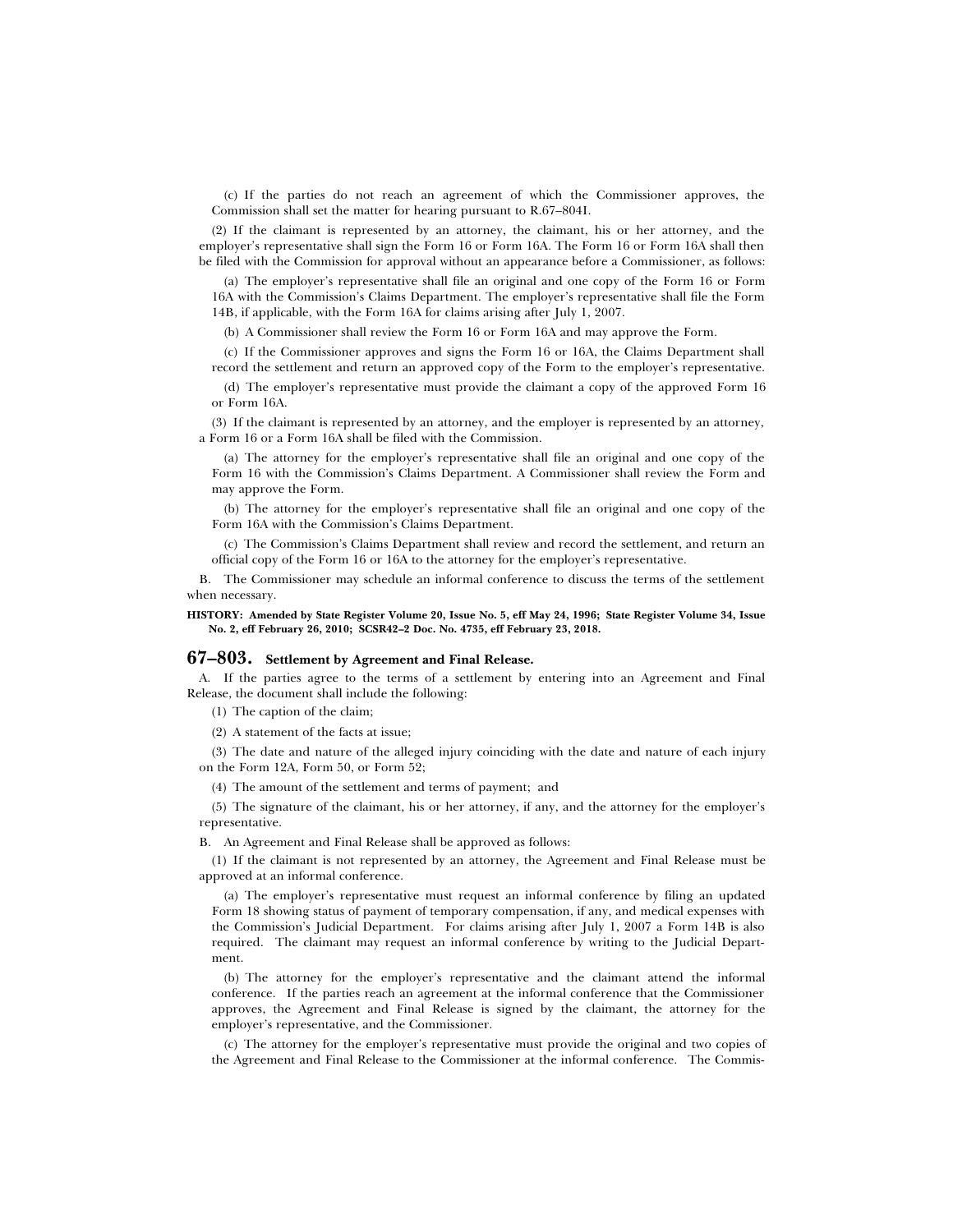sion returns an official copy to the attorney for the employer's representative, and the attorney for the employer's representative shall provide the claimant a copy of the official Agreement and Final Release.

(d) If the Commissioner does not approve the Agreement and Final Release, the Agreement and Final Release is neither approved nor binding. The Commission will set the claim for hearing according to R.67–804I.

(2) If the claimant is represented by an attorney, the claimant, his or her attorney, and the attorney for the employer's representative sign the Agreement and Final Release. The Agreement and Final Release shall be filed with the Claims Department.

(a) The attorney for the employer's representative files the original and two copies of the proposed Agreement and Final Release with the Claims Department.

(b) An official copy of the Agreement and Final Release is returned to the attorney for the employer's representative.

(c) The employer's representative shall provide the claimant an official copy of the Agreement.

C. The Commission shall not approve an Agreement and Final Release that is not fairly made and in accordance with the Act. An approved Agreement and Final Release is binding. The employer's representative shall pay compensation according to its terms.

#### **HISTORY: Amended by State Register Volume 20, Issue No. 5, eff May 24, 1996; State Register Volume 24, Issue No. 4, eff April 28, 2000; State Register Volume 30, Issue No. 5, eff May 26, 2006; State Register Volume 34, Issue No. 2, eff February 26, 2010.**

## **67–804. Informal Conference.**

A. Appearances at Informal Conferences.

(1) A claims mediator may appear on behalf of a Commissioner at an informal conference when the purpose of the informal conference is to:

(a) review a proposed Form 16 or Form 16A settlement when the total amount of medical benefits paid is below the threshold amount established by the Commission; or

(b) certify a Form 17.

(2) A Commissioner shall preside over an informal conference when the purpose of the informal conference is to:

(a) approve a settlement in the form of a full and final Agreement and Release made pursuant to Section 42–9–390; or

(b) approve a proposed Form 16 or Form 16A settlement when the total amount of medical benefits paid meets or exceeds the threshold amount as established by the Commission.

The Commissioner may, in the Commissioner's discretion, preside over an informal conference that does not fall under items (a) or (b).

(3) An insurance adjuster licensed by the South Carolina Department of Insurance in accordance with Chapter 47 of Title 38, South Carolina Code of Laws, may appear on behalf of an employer or insurance company at an informal conference when the purpose of the informal conference is to:

(a) review a proposed Form 16 or Form 16A settlement when the total amount of medical benefits paid is below the threshold amount as established by the Commission; or

(b) certify a form 17.

(4) An attorney licensed in this State or admitted in accordance with R.67–1201C shall appear on behalf of an employer or insurance company at an informal conference when the purpose of the informal conference is to:

(a) approve a settlement in the form of a full and final Agreement and Release made pursuant to Section 42–9–390; or

(b) approve a proposed Form 16 or Form 16A settlement when the total amount of medical benefits paid meets or exceeds the threshold amount as established by the Commission;

The Commissioner may deem it prudent for an attorney to appear at an informal conference that does not fall under subsections (a) or (b) according to the Commissioner's discretion.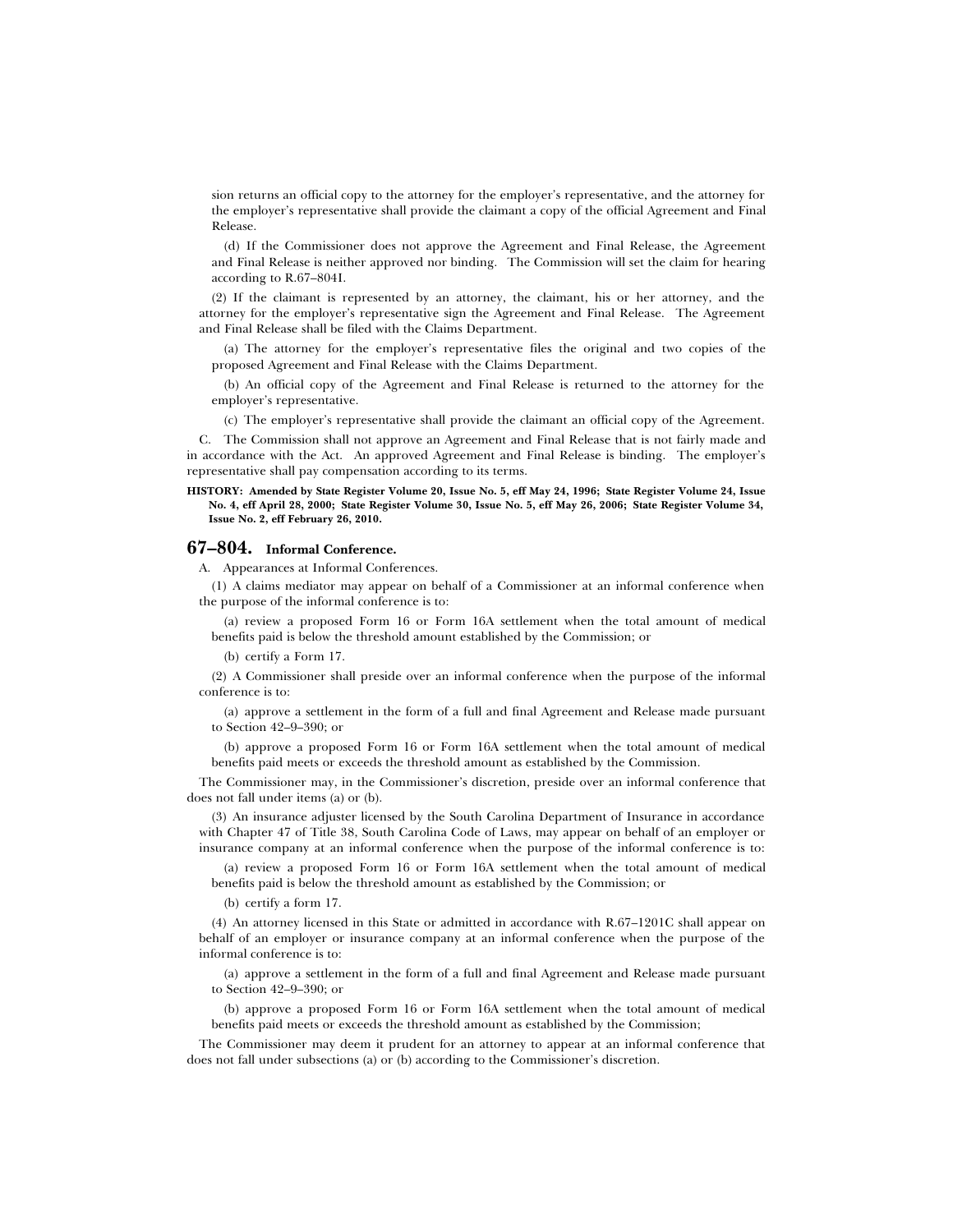B. An informal conference is defined in R.67–202(8).

C. Requesting an Informal Conference.

(1) A party requesting an informal conference shall (a) write the Commission's Judicial Department requesting that an informal conference be set, and (b) upload an updated Form 18 or the EDI equivalent Sub Annual (SA) Periodic Report showing the status of payment of temporary compensation, if any, and medical expenses.

(2) Upon receipt of a request for an informal conference the Commission shall review the Commission's file for required reports. The employer's representative must ensure that the following reports are in the Commission's file before the informal conference is held, or the employer's representative may be subject to a fine.

- (a) Form 14B, if applicable; and
- (b) Form 15, if applicable; and
- (c) Form 17, if applicable; and
- (d) Form 20, if applicable; and
- (e) All medical reports required by R.67–1301; and

(f) An authorized health care provider's report stating the claimant has reached maximum medical improvement and an impairment rating, if any; and

(g) An amputation chart, if applicable.

D. The claimant may request an informal conference by writing the Commission's Judicial Department and stating whether the parties propose to settle the claim on a Form 16, a Form 16A, or by Agreement and Final Release.

E. An informal conference may be held with less than thirty days' notice to the parties. The conference shall be held at a hearing site as designated by the jurisdictional commissioner. If the parties request in writing to convene the conference at a different hearing site, all parties agree, and the request is received before the hearing notice for the conference is issued, the request may be approved administratively.

F. Only a Commissioner is authorized to approve a Form 16, a Form 16A, or an Agreement and Final Release.

G. When the claimant fails to appear at an informal conference, the Commission shall reschedule the conference.

(1) If the claimant fails to appear twice, the claim shall be removed from the informal conference roster and administratively dismissed.

(2) The claimant may request the Commission to schedule another informal conference and the Commissioner assigned to the claim may, if a good cause is shown, allow the claimant to proceed with his or her claim.

H. If the employer's representative or an attorney, if any, fails to appear at the informal conference, the Commission shall reschedule the conference. The Commissioner assigned to the claim may assess against the employer's representative or an attorney, if any, the actual costs of the conference as established by the Commission.

I. If the parties fail to reach an agreement at the informal conference, or the proposed Agreement and Final Release is not approved, the Commission shall set the claim on the contested case hearing docket. A Form 50 or Form 52 is not required, but if filed, the opposing party must respond pursuant to R.67–603.

J. Either party may request postponement of the informal conference by writing either the Commissioner whose name appears on the informal conference notice or the Judicial Department. The Commissioner may reschedule the conference during the term the Commissioner is in the district. If the Commissioner cannot reschedule the conference during his or her term in the district, the Commission must reschedule the conference, unless otherwise agreed to by the parties or ordered by the Commission.

**HISTORY: Amended by State Register Volume 20, Issue No. 5, eff May 24, 1996; State Register Volume 21, Issue No. 4, eff April 25, 1997; State Register Volume 22, Issue No. 6, Part 3, eff June 26, 1998; State Register Volume 34, Issue No. 2, eff February 26, 2010; SCSR42–2 Doc. No. 4735, eff February 23, 2018.**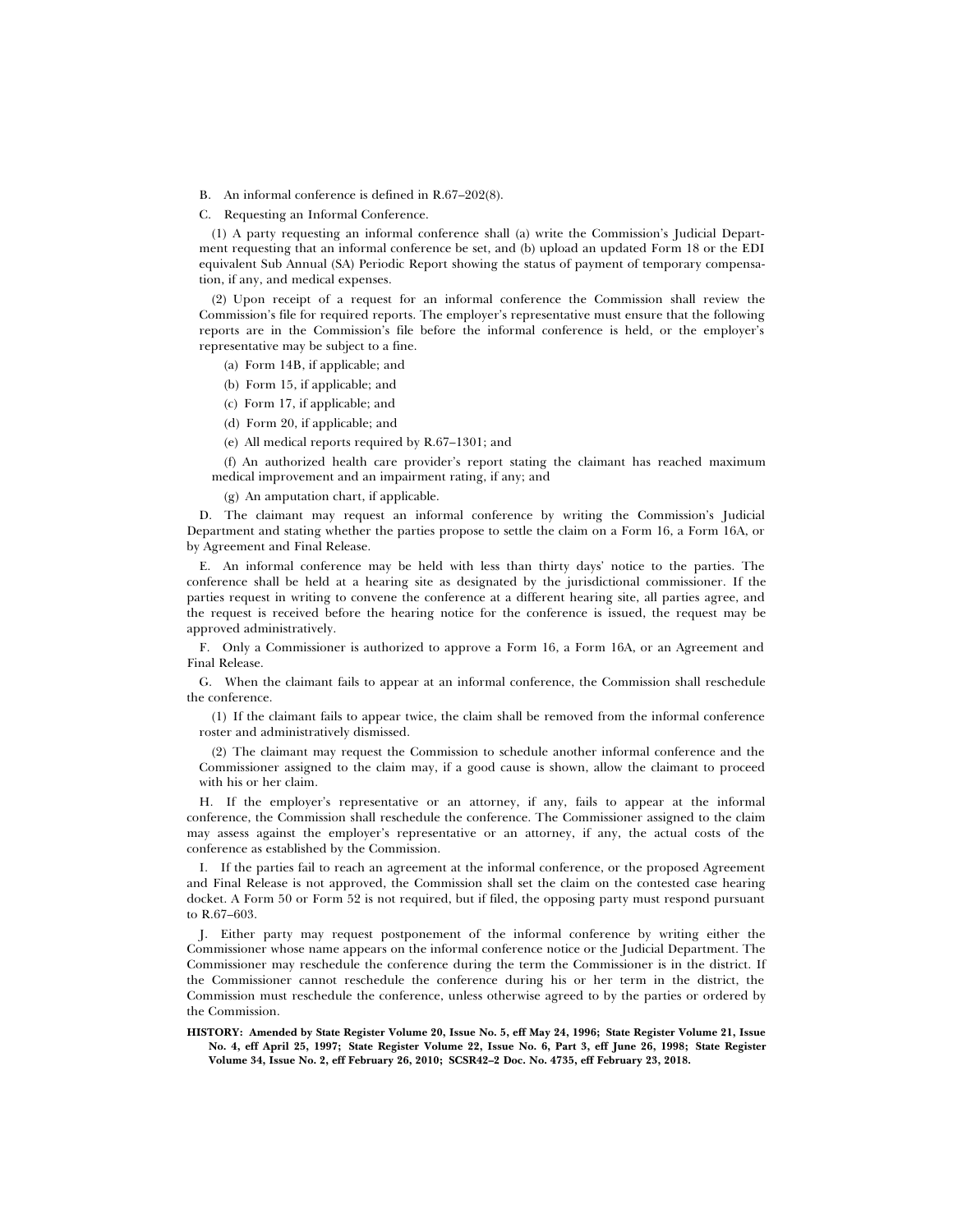## **67–805. Third Party Settlements.**

A. The distribution of third party settlement proceeds must be filed with the Commission unless otherwise directed by a court of competent jurisdiction.

B. File the settlement documents with the Claims Department.

C. If the parties agree, third party settlements less than two thousand five hundred dollars do not need to be filed with the Commission.

D. If the claimant is not represented by an attorney, the third party settlement must be approved at an informal conference according to R.67–803B(1).

#### **HISTORY: Added by State Register Volume 21, Issue No. 4, eff April 25, 1997. Amended by State Register Volume 34, Issue No. 2, eff February 26, 2010.**

## **ARTICLE 9 PROCEDURE FOR CLAIM INVOLVING A FATALITY**

## **67–901. Notification that a Fatality has Occurred, Required.**

A. The employer's representative must state on the Form 12A a fatality has occurred.

B. If after a Form 12A is filed the claimant dies, the employer's representative must notify the Commission's Claims Department by letter stating the date of death and whether the fatality is believed to be related to the earlier injury.

C. The Commission will notify the Second Injury Fund of reported fatalities.

#### **67–902. Discovery of Beneficiaries.**

A. The employer's representative must make a good faith effort to discover the decedent's beneficiaries.

B. The employer's representative shall attach to the Form 12A a list of the names, addresses, and ages of all known beneficiaries.

C. If the employer's representative discovers additional beneficiaries after the 12A is filed it shall immediately notify the Commission's Claims Department in writing of the beneficiaries names, addresses, and ages, if known.

## **67–903. Fatality, Statement on Liability Required.**

A. When the Commission is notified a fatality has occurred, the Commission's Claims Department requests a statement from the employer's representative on liability.

(1) The employer's representative shall file a reply in writing with the Claims Department at least thirty days from the date of the Commission's inquiry.

(2) The letter must state the employer's position on liability and that all known beneficiaries have been reported.

(3) The Claims Department will send a copy of the letter to all reported beneficiaries and request from the known beneficiaries the names and addresses of any other beneficiaries.

(4) Failure of the employer's representative to respond may result in a fine imposed against the employer's representative. Failure to reply is deemed a denial of liability.

B. If the employer's representative determines upon good faith investigation there are no known beneficiaries, it may attach a Form 19 to the letter filed according to A above.

C. The file may be reopened by filing a Form 52 according to R.67-207.

## **67–904. Employer Accepts Liability, Procedure.**

A. If the employer's representative accepts liability for a claim involving a fatality the Commission will automatically set a hearing to determine beneficiaries.

- (1) The parties are notified of the date, time, and place of the hearing.
- (2) A Guardian ad Litem must be appointed according to R.67-216.
- (3) The amount of compensation due each beneficiary will be determined at the hearing.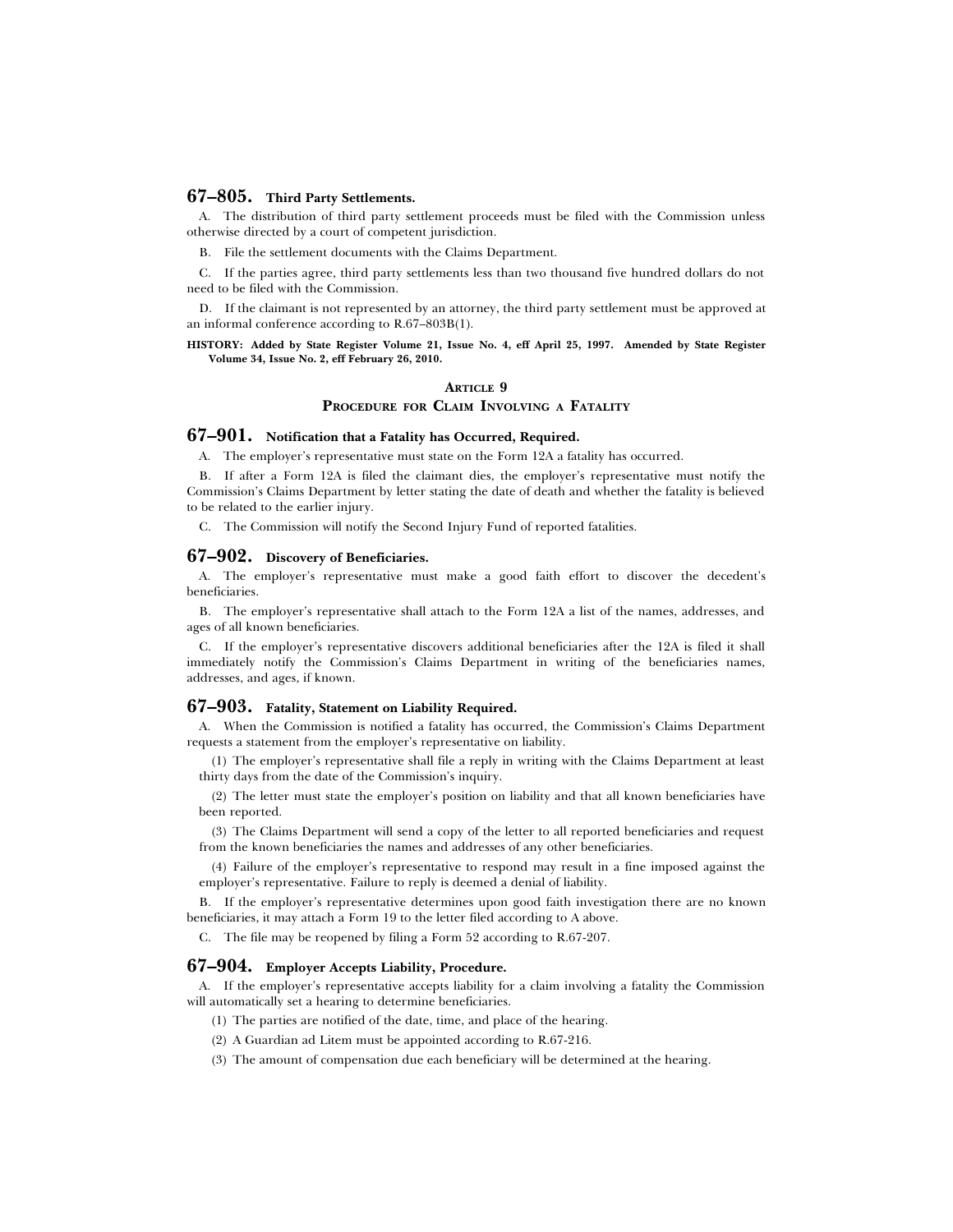B. The parties are not required to file a request for hearing. If a request for hearing is filed, the opposing party must respond as provided in R.67-603.

#### **67–905. Employer Denies Liability, Procedure.**

A. If the employer's representative denies liability of a claim involving a fatality, the claimant must request a hearing by filing a Form 52 according to R.67-207.

B. A Guardian ad Litem must be appointed according to R.67-216.

C. If a hearing is not requested by a claimant within sixty days from the date the notice in R.67-903 is mailed to the known beneficiaries, the employer's representative may file a Form 19 with the Commission's Claims Department.

D. The file may be reopened by filing a Form 52 according to R.67-207.

#### **ARTICLE 10 OCCUPATIONAL DISEASE, PROCEDURE, AND WAIVER OF CLAIM**

## **67–1001. Parties, Generally.**

A. The proper parties in a claim involving an occupational disease are often a matter in dispute.

B. The claimant may request a report from the Commission of the insurers of an employer or employers at or during the period of alleged exposure. The period of alleged exposure must be provided for each employer.

**HISTORY: Amended by State Register 34, Issue No. 2, eff February 26, 2010.**

#### **67–1002. Occupational Disease, Waiver of Claim.**

A. A person affected by occupational disease who desires to continue in the same employment or to obtain new employment to which such disease is a hazard, may waive his or her right to further benefits for any incapacity or disability caused by an aggravation of the occupational disease in the same or new employment according to the following sections.

B. File a Form 65, Waiver of Claim Involving an Occupational Disease, and physician's statement with the Commission's Judicial Department at least ten days after signing the Form.

(1) The physician's statement must state the physician has examined the applicant, the nature, extent, and probable duration of the disease and an opinion as to whether or not the employee runs the risk of becoming partially or totally incapacitated due to the employment involved.

(2) The Judicial Department will notify the applicant, the employer, and the employer's representative of approval or disapproval of the form.

(3) The Commission's determination shall be deemed effective the date of filing the Form 65 with the Judicial Department.

C. The Commission may reject a Form 65 and recommend against the employment of an employee if the Commission concludes that to permit the employee to work in the employment will expose him or her to a hazard which may imminently render him disabled from an occupational disease.

D. An informal conference will be held with the applicant before the Commission rejects a Form 65.

#### **ARTICLE 11**

#### **SCHEDULED LOSSES**

## **67–1101. Total or Partial Loss or Loss of Use of a Member, Organ, or Part of the Body.**

A. This regulation does not include injury to the many bodily systems, organs, members, and anatomical parts for which compensation is payable due to disability or serious disfigurement under Section 42–9–10 and Section 42–9–20.

B. This schedule of organs, members, and bodily parts lists prominent parts of the anatomy subject to occupational injury and is not complete. The value of an organ, member, or bodily part not included may be determined in accordance with the American Medical Association's ''Guide to the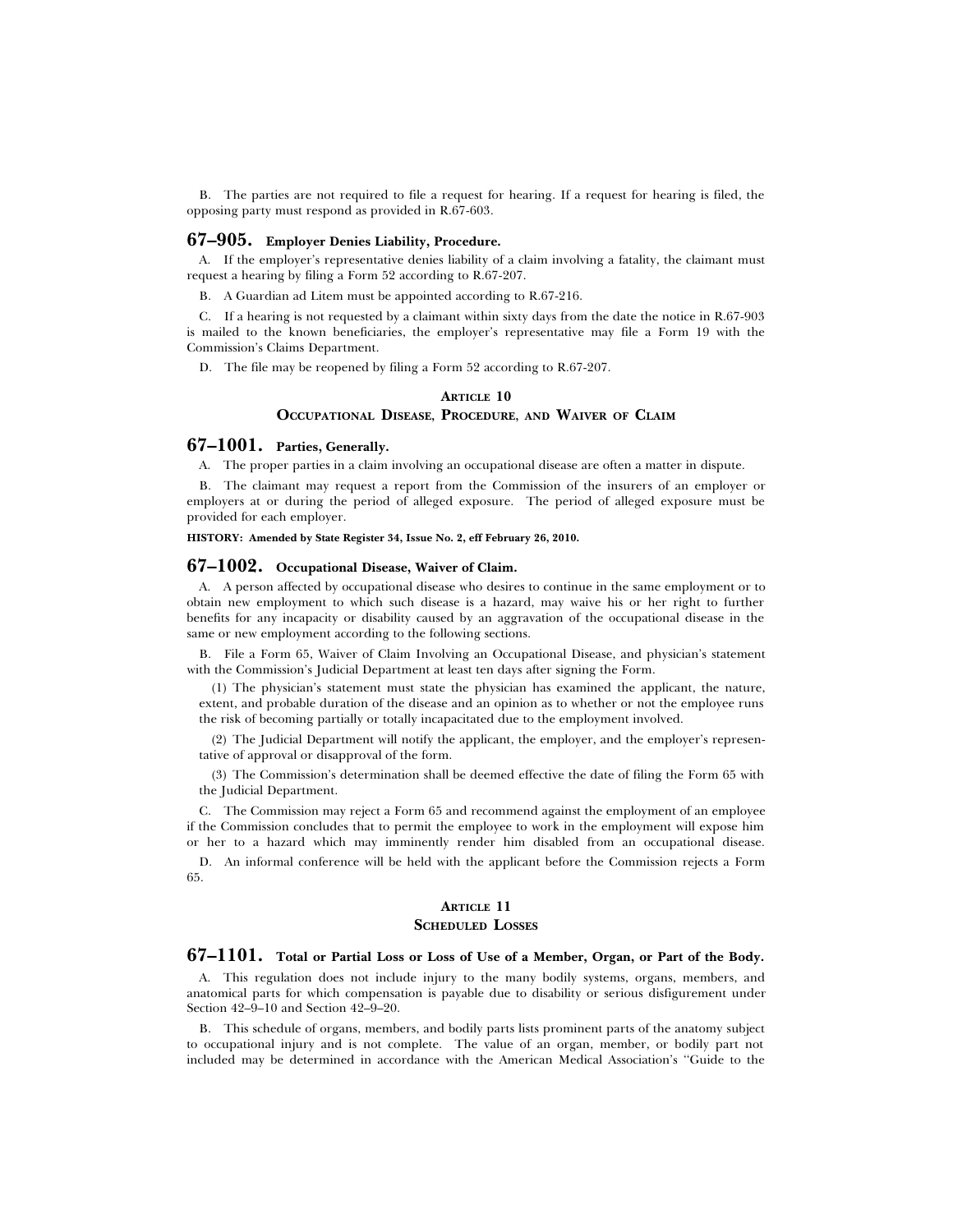Evaluation of Permanent Impairment'', or any other accepted medical treatise or authority. Compensation shall be payable shall be payable for total loss, permanent partial loss, or loss of use of a member, organ, or part of the body when compensation is not otherwise payable.

C. For total loss, partial loss, or loss of use of an organ, member, or body part listed in this regulation, disability shall be deemed to continue for the minimum period specified, if applicable. In cases involving impairment and disability in excess of the minimum period specified for partial loss of or loss of use of an organ, member, or bodily part, compensation shall be payable in such proportion as disability bears to the maximum number of weeks provided in this regulation. The maximum period of compensation for a combination of injuries is the legislative criterion of five hundred weeks.

|                                                       |                   | Partial Loss or    |
|-------------------------------------------------------|-------------------|--------------------|
| Organ, Member or Body Part                            | <b>Total Loss</b> | Loss of Use        |
| <b>Breast</b>                                         | 75                | $10 - 75$          |
| <b>Breasts</b>                                        | 250               | $25 - 250$         |
| Coccyx                                                | 10                | $1 - 10$           |
| Gall Bladder                                          | 75                | $10 - 75$          |
| Kidney                                                | 400               | $25 - 250$         |
| Lung                                                  | 400               | $25 - 250$         |
| Pancreas                                              | 500               | $10 - 250$         |
| Rib                                                   | 10                | $1\frac{1}{2}-10$  |
| (Maximum award of 200 weeks for total loss of 4 ribs) |                   |                    |
| <b>Scrotum</b> and Testicles                          | 350               | 30-300             |
| Spleen                                                | 25                | $2\frac{1}{2}$ -25 |
| Testicle                                              | 75                | $10 - 75$          |
| <b>Testicles</b>                                      | 250               | $25 - 250$         |
| Tongue                                                | 500               | $50 - 500$         |
| Tooth                                                 | $\overline{2}$    | $\frac{1}{2} - 2$  |
| <b>Biliary Tract</b>                                  |                   | 75-400             |
| Bladder                                               |                   | $25 - 250$         |
| <b>Brain</b>                                          |                   | $25 - 250$         |
| <b>Bronchi</b> or Bronchus                            |                   | 25-400             |
| Esophagus                                             |                   | 25-400             |
| Cervix                                                |                   | $10 - 100$         |
| Clavicle                                              |                   | $10 - 100$         |
| Colon                                                 |                   | $25 - 250$         |
| Diaphragm                                             |                   | $25 - 250$         |
| Duodenum                                              |                   | $10 - 250$         |
| <b>Fallopian Tubes</b>                                |                   | $10 - 100$         |
| Heart                                                 |                   | $25 - 250$         |
| Intestine, Small                                      |                   | $10 - 400$         |
| Larynx                                                |                   | 25-400             |
| Liver                                                 |                   | $25 - 250$         |
| Mandible                                              |                   | $10 - 100$         |
| Ovaries                                               |                   | $10 - 100$         |
| Palate                                                |                   | $25 - 250$         |
| Penis                                                 |                   | $25 - 250$         |
| Prostate                                              |                   | $10 - 100$         |
| Rectum                                                |                   | $10 - 250$         |
| Scapula                                               |                   | $10 - 200$         |
| Skin                                                  |                   | $5 - 300$          |
| Spermatic Cord                                        |                   | $10 - 100$         |
| Sternum                                               |                   | $10 - 100$         |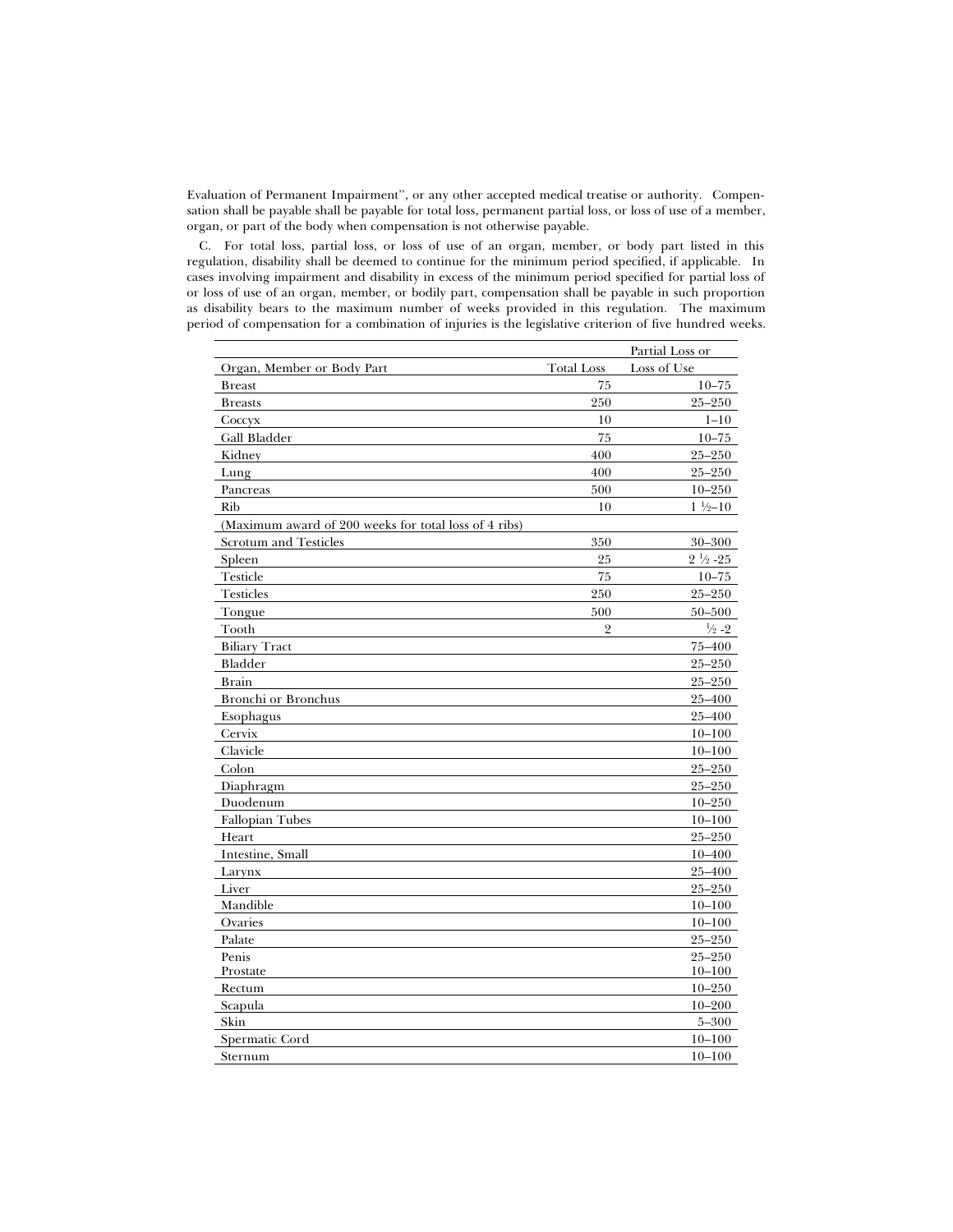|                                       |                   | Partial Loss or |
|---------------------------------------|-------------------|-----------------|
| Organ, Member or Body Part            | <b>Total Loss</b> | Loss of Use     |
| Stomach                               |                   | $25 - 250$      |
| Thyroid Gland                         |                   | $10 - 100$      |
| Ureter                                |                   | $10 - 100$      |
| Urethra                               |                   | $10 - 100$      |
| Vagina                                |                   | $25 - 250$      |
| Vulva                                 |                   | $25 - 250$      |
| Nasal Pasage                          |                   | $10 - 75$       |
| <b>Olfactory Nerve</b>                |                   | $10 - 75$       |
| Sinus                                 |                   | $5 - 30$        |
| Zygomatic Arch or Facial Nerve        |                   |                 |
| (In accordance with the AMA "Guides") |                   |                 |

**HISTORY: Amended by State Register Volume 16, Issue No. 4, eff April 24, 1992; State Register Volume 34, Issue No. 2, eff February 26, 2010.**

## **67–1102. Loss of Hearing.**

A. The method for determining hearing impairment is based on the American Academy of Otolaryngology ''Guide for Evaluation of Hearing Handicap'', copyright 1979, which is based upon the American Medical Association's "Guides to the Evaluation of Permanent Impairment", copyright 1977.

B. The calculation of a hearing handicap is derived from the pure tone audiogram, obtained with an audiometer calibrated to ANSI S3.6-1969 standards and as follows.

(1) The average of the hearing threshold levels at 500 Hz, 1000Hz, 2000Hz, and 3000Hz are calculated for each ear.

(2) The percent impairment for each ear is calculated by multiplying by 1.5% the amount that the above average hearing threshold level exceeds 25dB (low fence) up to a maximum of 100%, which is reached at 92dB (high fence).

(3) The hearing handicap, a binaural assessment, is calculated by multiplying the smaller percentage (better ear) by five, adding this figure to the larger percentage (poorer ear), and dividing the total by six.

#### **67–1103. Amputation of Finger or Toe.**

A. The amputation of any portion of the bone of the distal phalange of a finger or toe to a point opposite the base of the nail is deemed the loss of one-fourth of the finger or toe.

B. Amputation below the base of the nail of the bone in the distal phalange is deemed loss of onehalf of a finger or toe.

#### **67–1104. Health Care for Injury Resulting in Hernia.**

A. In a claim involving an injury resulting in a hernia in which liability is denied and the claimant will be disabled pending a hearing, the employer's representative may provide the claimant a truss.

B. Health care provided in section A above shall not be construed an admission of liability for payment of temporary total compensation.

C. The costs incurred in providing the claimant a truss may be charged as a medical expense.

## **67–1105. Loss of Vision.**

A. Loss of vision is based on reading without the use of corrective lenses. Eighty percent loss of vision, or more, is considered one hundred percent industrial blindness.

B. The following table, derived from the Snellen Notation, is used to determine the percentage of impairment to vision. The physician also may rely upon the American Medical Association's ''Guide to the Evaluation of Permanent Impairment'' and any other accepted medical authority or treatise in deriving an impairment rating.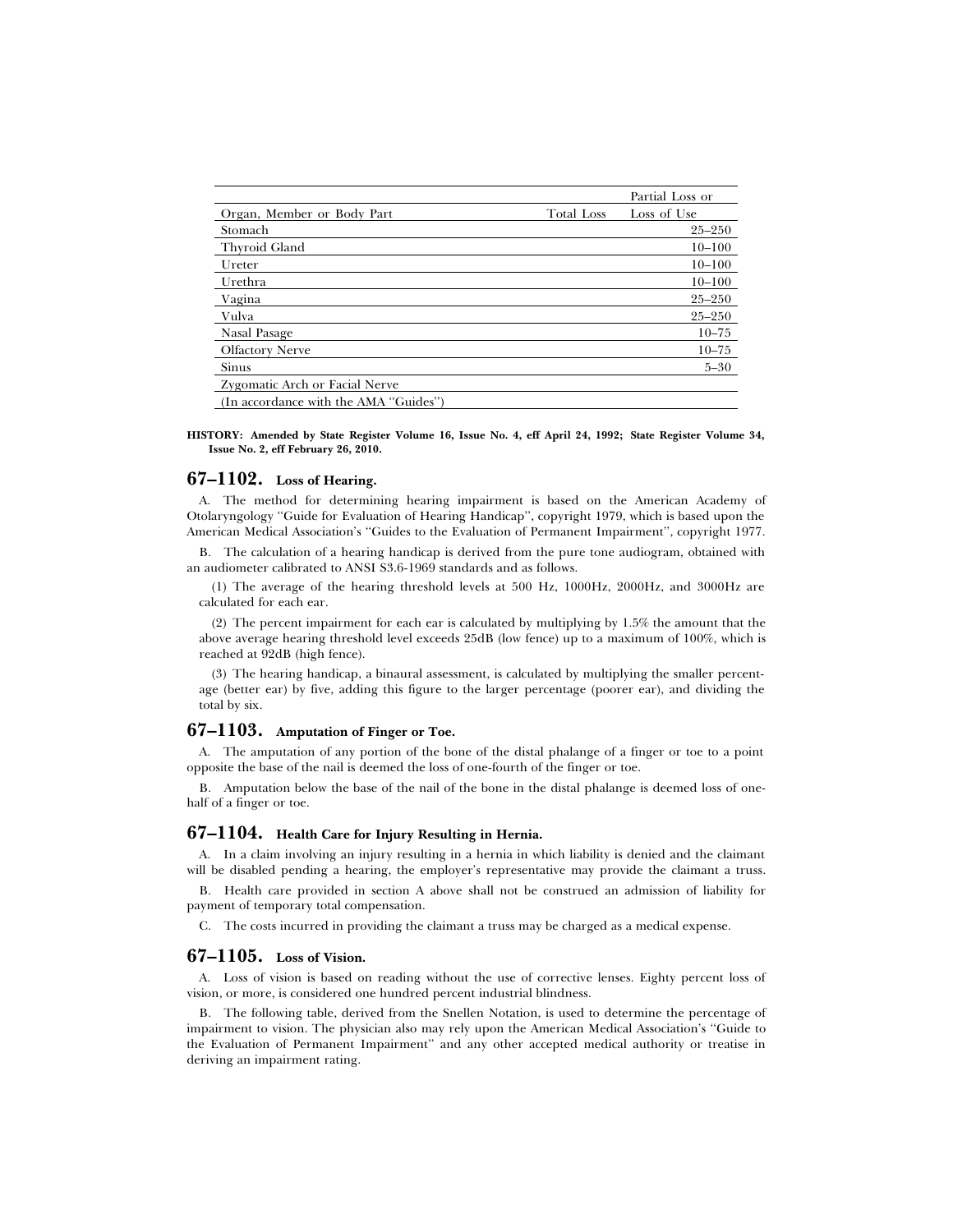C. Loss in muscle function, in conjunction with other factors, may warrant a greater percentage of loss of vision.

| Notation for<br>Distance | Notation for<br>Near | Percentage of<br>Visual Efficiency                            | Percentage of<br>Vision |
|--------------------------|----------------------|---------------------------------------------------------------|-------------------------|
| 20/20                    | 14/14                | 100.0                                                         | 0.0                     |
| 20/25                    | 14/17/5              | 95.7                                                          | 4.3                     |
| 20/30                    | 14/21                | 91.5                                                          | 8.5                     |
| 20/35                    | 14/24.5              | 87.5                                                          | 12.5                    |
| 20/40                    | 14/28                | 83.6                                                          | 16.4                    |
| 20/45                    | 14/31.5              | 80.0                                                          | 20.0                    |
| 20/50                    | 14/35                | 76.5                                                          | 23.5                    |
| 20/60                    | 14/42                | 69.9                                                          | 30.1                    |
| 20/70                    | 14/49                | 64.0                                                          | 36.0                    |
| 20/80                    | 14/56                | 58.5                                                          | 41.5                    |
| 20/90                    | 14/63                | 53.4                                                          | 46.6                    |
| 20/100                   | 14/70                | 48.9                                                          | 51.1                    |
| 20/120                   | 14/84                | 40.9                                                          | 59.1                    |
| 20/140                   | 14/96                | 34.2                                                          | 66.8                    |
| 20/160                   | 14/112               | 28.6                                                          | 71.4                    |
| 20/180                   | 14/126               | 23.9                                                          | 76.1                    |
| 20/200                   | 14/140               | 20.0                                                          | 80.0                    |
|                          |                      | (80% loss of vision is considered 100% industrial blindness.) |                         |
| 20/220                   | 14/154               | 16.7                                                          | 83.3                    |
| 20/240                   | 14/168               | 14.0                                                          | 86.0                    |
| 20/260                   | 14/182               | 11.7                                                          | 88.3                    |

## **ARTICLE 12 ATTORNEY PRACTICE AND FEES**

#### **67–1201. Appearances Before the Commission.**

A. In all contested cases before a single Commissioner and in all cases on Commission review, only attorneys licensed in South Carolina may practice before the Commission except as provide in section C below.

B. This regulation shall not be construed to prevent a party from representing himself or herself as otherwise allowed in this State.

C. An attorney licensed in another state may represent a party by associating himself or herself with an attorney licensed in South Carolina and receiving permission as provided below.

(1) The attorney may file a motion with the Commission's Judicial Department according to R.67-215.

(2) The motion must be limited to one case or proceeding and state the following:

(a) The state in which the attorney is licensed to practice and the names of the Bars with which the attorney is in good standing.

(b) That the attorney will represent the party until a final determination of the case or proceeding unless he or she is permitted to be relieved as counsel.

(c) The attorney agrees to be subject to the orders, disciplinary rules, proceedings, and jurisdiction of the Commission and the State of South Carolina as if the attorney were a member of the South Carolina Bar.

(d) The signature of an attorney licensed in South Carolina.

(e) A statement that the South Carolina attorney is licensed, in good standing, is associated with the moving attorney for the case or proceeding, is authorized to receive service, orders, and other forms and documents, and that the South Carolina attorney will appear with the moving attorney in Article 6 or Article 7 proceedings.

(3) Upon receipt of a motion, the Judicial Department will assign the motion to a Commissioner assigned the claim. The Commissioner may grant the motion without appearances by the attorneys or the parties.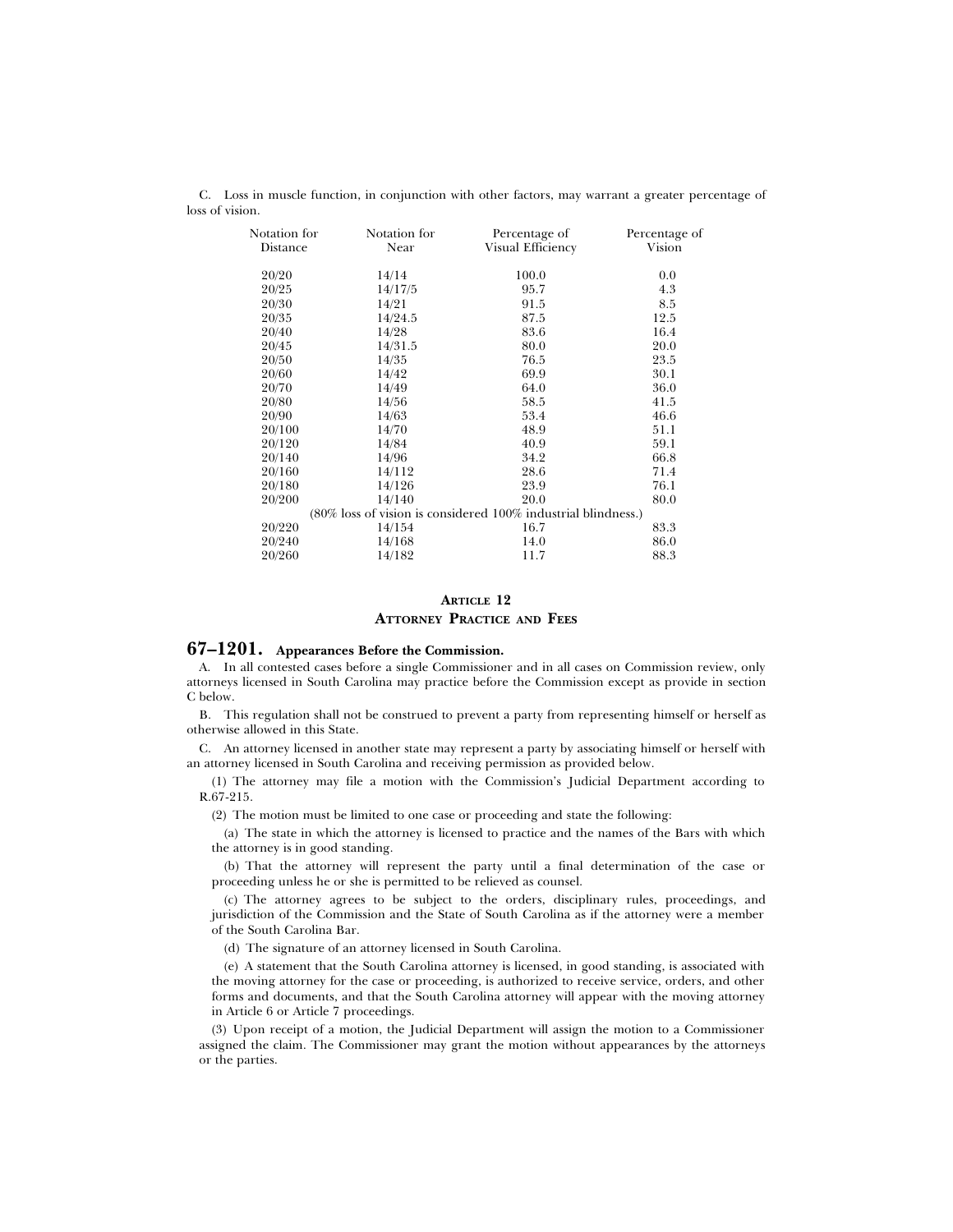## **67–1202. Attorney's Letter of Representation.**

A. When an attorney is employed to represent a party before the Commission, the attorney must notify the Commission by writing the Commission's Judicial Department.

B. The attorney may notify the employer's representative.

C. If an attorney representing a claimant files a letter of representation with the Commission and at the same times files a claim as provided in R.67-206, the letter of representation must contain the information in R.67-206C(1) through (12).

(1) The Commission will notify the employer's representative a claim has been filed unless the letter states the employer's representative has been given a copy of the letter.

(2) The attorney may state in the letter the date the attorney was employed. If a date of employment is not included in a letter of representation, the date of the letter of representation is deemed the date of employment.

## **67–1203. Withdrawing Representation.**

A. An attorney shall not withdraw as counsel without first obtaining an order from the Commission.

B. An attorney may withdraw as counsel on the showing of good cause. South Carolina Supreme Court Disciplinary Rules and the Common Law of this State define good cause.

C. An attorney may file with the Commission's Judicial Department a Motion To Withdraw As Counsel, according to R.67-215.

(1) A Form 61, Attorney Fee Petition, may accompany the motion.

(2) The Commissioner assigned the claim, or the Chair if a Commissioner has not been assigned the claim, will consider the motion.

(3) The Commissioner may on a showing of good cause, order the attorney relieved as counsel. If a Form 61 accompanies the motion, the Commissioner may issue an appropriate order allowing a fee or ordering the attorney's fee considered upon the final resolution of the claim.

## **67–1204. Reporting Attorneys Fees for Approval.**

A. An attorney shall report and obtain approval of any fee for services rendered in a worker's compensation claim as follows.

B. When the parties agree to a fee based on an hourly rate and/or retainer the total amount of the fee shall be reported on the Form 19, filed according to R.67–414.

C. When the parties agree to a contingent fee contract, the attorney shall report the fee by filing the original and one copy of a Form 61, Attorney Fee Petition, and an Order, along with a stamped, self-addressed envelope with the Commission's Claims Department.

D. Upon receipt of a Form 61 and Order, the Order may be signed and a copy returned to the attorney when the fee calculation complies with R.67–1205.

E. The Commissioner may amend, sign, and return a copy of the Order. If the attorney disagrees with the Amended Order, the attorney may file a motion according to R.67–1205 with the Commission's Judicial Department. The motion may be heard according to R.67–215, unless the motion requests a hearing to present testimony or evidence.

F. If the Form 61 and Order do not comply with R.67–1205, the Commissioner reviewing the Form 61 and Order shall immediately schedule a hearing to consider argument of counsel and testimony, if any.

**HISTORY: Amended by State Register Volume 16, Issue No. 4, eff April 24, 1992; State Register Volume 24, Issue No. 4, eff April 28, 2000; State Register Volume 34, Issue No. 2, eff February 26, 2010.**

#### **67–1205. Determining a Reasonable Fee.**

A. If the parties fix the fee by contract and base the fee on an hourly rate and/or a retainer, the fee is deemed reasonable unless it conflicts with the South Carolina Supreme Court Disciplinary Rule on determining reasonable fees.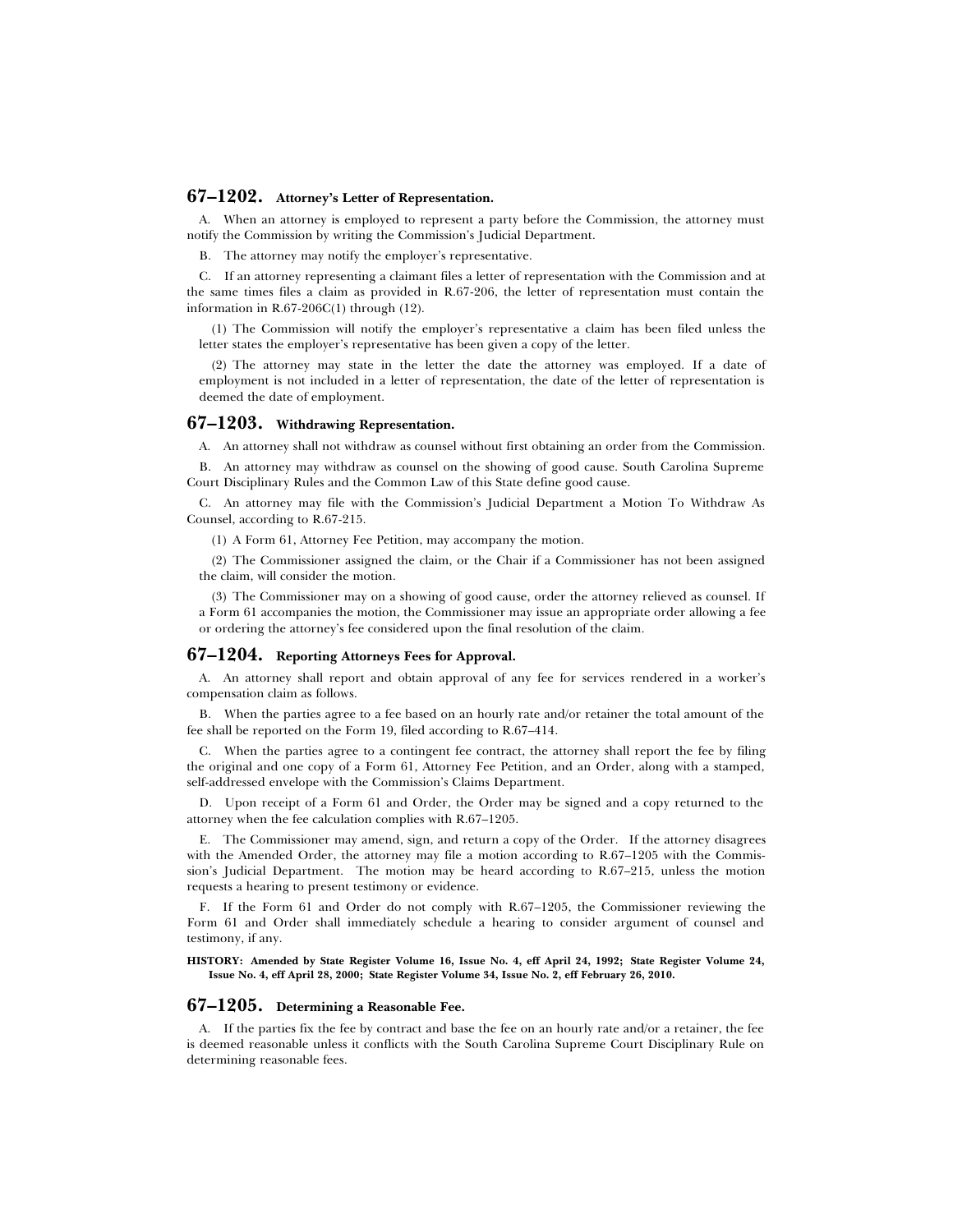B. If the parties agree to a contingent fee contract, the fee is deemed reasonable when the following requirements are met and the requested fee does not conflict with the South Carolina Supreme Court Disciplinary Rule on determining a reasonable fee.

(1) The attorney fully explains the fee agreement to the client and informs the client of the total dollar amount of the fee that will be deducted from the client's benefits; and

(2) The client agrees to the fee by signing a completed Form 61; and

(3) The attorney calculates the fee according to C below.

C. An attorney may charge up to, but not more than, 33.3% of the total amount of compensation, except in the following situations, where the attorney shall set the fee as instructed. When unusual circumstances exist, the attorney may attach to the Form 61 a short memorandum supporting approval of a fee calculated on an hourly rate or by quantum meruit.

(1) If the amount of compensation secured is derived from an impairment rating rendered by an authorized health care provider before the party employed the attorney, the attorney shall base the fee on the difference between the original impairment rating and the disability rating ultimately secured. The attorney shall include on the Form 61 the date the impairment rating was rendered, the percentage and the name of the rating physician. The fee shall not exceed 33.3% of the difference between the original impairment rating and the disability rating secured.

(2) If the attorney secures temporary compensation for a client on a Form 15, the attorney shall calculate the fee on the number of weeks that are past due at the time that the Form 15 is approved. The attorney may not charge a fee on temporary compensation that is due in the future. If the attorney secures the payment of permanent disability later, the attorney may charge, according to these regulations, up to but not more than 33.3% of the settlement or award.

(3) If the claim involves a fatality and the employer's representative does not contest liability, compensability or beneficiaries, the attorney may charge a fee up to but not more than two thousand five hundred dollars. If the claim involves a fatality and the employer's representative contests liability, compensability or a party disputes the status of the client as a beneficiary, the attorney may charge up to but not more than 33.3% of the settlement or award.

(4) If the claim involves lifetime compensation and the employer's representative does not contest liability or the claimant's entitlement to lifetime compensation, the attorney may charge up to but not more than two thousand five hundred dollars. When the claim involves lifetime compensation benefits and the employer's representative contests liability and/or the claimant's entitlement to lifetime compensation, the attorney's fee shall be considered on a case by case basis. The attorney shall attach to a Form 61, a Motion to Award Fee, according to R.67-215.

(5) If the attorney files or intends to file a Form 24, Lump Sum Application, for the client, the attorney shall base his fee calculation on the amount paid or payable to the client after the award or settlement is reduced to present day value.

(6) The combined fee of all attorneys for one party may not total more than 33.3% of the compensation. The Commissioner shall review jointly the motion for fee filed by a previous attorney for the client and the additional Form 61. The Commissioner assigned the claim shall indicate the portion of the fee approved for each attorney.

(7) When an attorney is employed after the employer's representative makes a written offer of settlement to the claimant, the attorney shall base his or her fee on the amount of compensation secured in excess of the settlement offer. The fee shall not exceed 33.3% of the difference between the offer of settlement and the amount of compensation secured.

D. If the claimant refuses to sign a Form 61, the attorney shall file the unsigned Form 61 and motion requesting a hearing which states the claimant refuses to sign the form. The Commission will notify the claimant by issuing a hearing notice according to R.67-213.

## **67–1206. Costs.**

A. In addition to an attorney's contingent fee, an attorney may request approval of the actual costs incurred in the prosecution of a claim by attaching a statement of costs to the Form 61.

(1) The attorney waives the request for reimbursement of costs when he or she does not attach the statement to the Form 61.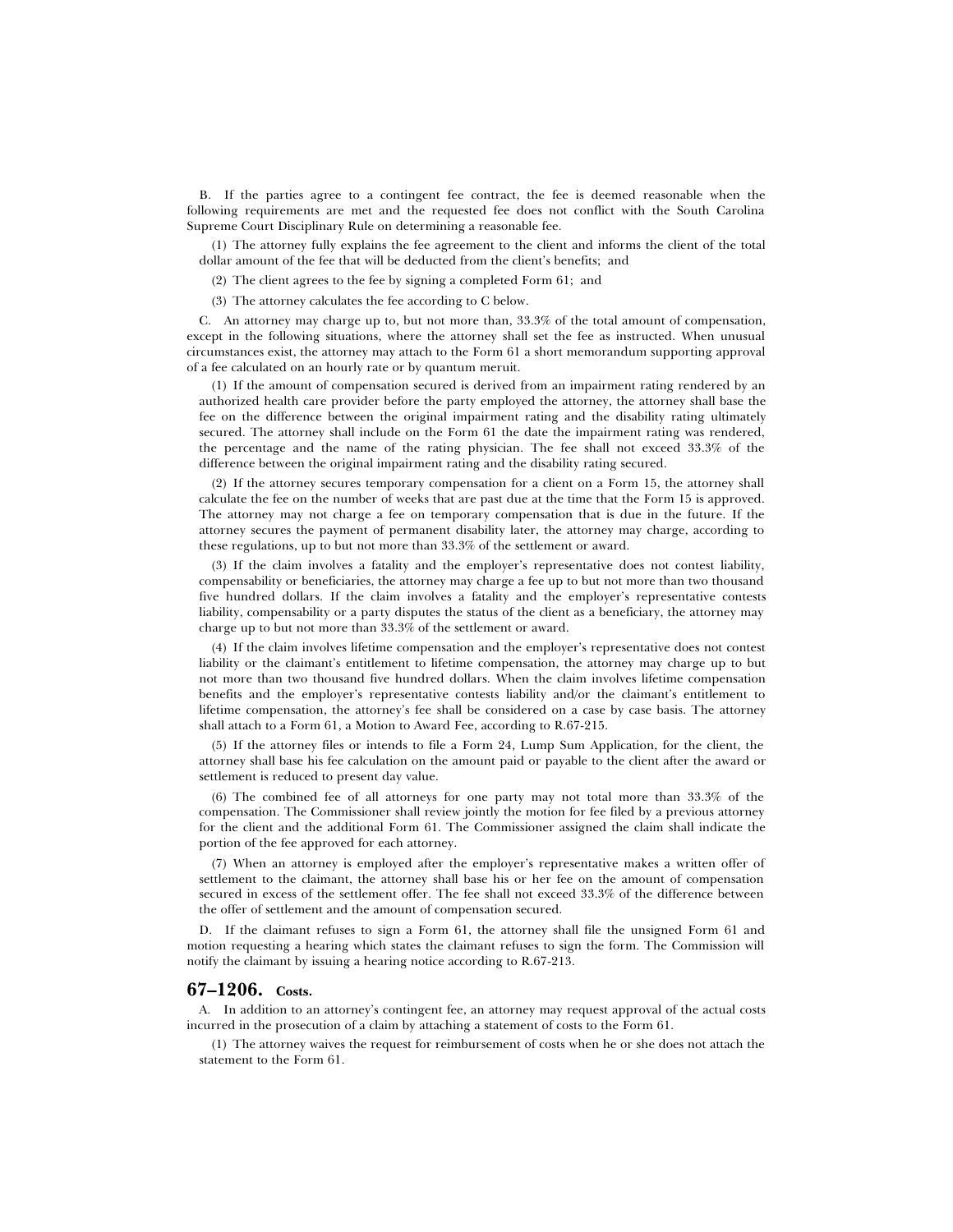(2) Costs include witness fees, expenses associated with the deposition of a witness, service costs, or expenses associated with the evaluation or treatment of the client.

B. If the attorney requests approval of costs not listed in A(2) above, the attorney must attach to the statement a copy of the employment contract. Additional costs may be allowed, in the commissioner's discretion, when the employment contract specifically states that the client agreed to pay the costs of phone calls, travel, copies, and other specifically stated expenditures.

**HISTORY: Amended by State Register Volume 16, Issue No. 4, eff April 24, 1992.**

#### **67–1207. Collection of Attorney's Fee in a Lump Sum.**

A. If the claimant receives an award or settlement of more than one hundred weeks that is not to be paid in a lump sum, and there are not sufficient accrued weeks to satisfy the attorney's fee and costs, the attorney may request collection of the commuted value of his or her approved fee directly from the employer's representative

B. To request payment of the attorney's fee in a lump sum, file a motion for Lump Sum Payment of Attorney's Fee according to R.67-215 with the Commission's Judicial Department.

(1) Attach a completed Form 61 to the Motion. The Commission will commute the fee to present day value as provided below.

(a) The number of weeks to which the fee is equivalent is determined by dividing the approved fee by the claimant's compensation rate.

(b) The present day value of the weeks is determined according to the discount tables approved by the Commission.

(c) The present day value is multiplied by the compensation rate, resulting in the attorney's fee reduced to present day value.

(2) The amount of each payment the claimant receives shall not be altered or interrupted. The attorney's fee is deducted from the end of the award. The attorney may obtain a calculation of the commuted value of the attorney fee by writing the Commission's Claims Department.

(3) If the parties agree to pay the attorney in a lump sum, the attorney shall attach to the motion, a consent order containing the signature of the client and the employer's representative. If the parties do not agree to the payment in lump sum, the attorney shall request, in the motion, a hearing.

## **ARTICLE 13**

### **MEDICAL REPORTS, PHYSICIAN'S FEES AND HOSPITAL CHARGES**

#### **67–1301. Medical Reports.**

A. A medical practitioner or treatment facility shall furnish upon request all medical information relevant to the employee's complaint of injury to the claimant, the employer, the employer's representative, or the Commission. Payment for services rendered may be withheld from any medical practitioner or treatment facility who fails to comply with a request for this information.

B. The employer's representative shall submit to the Commission a report indicating the claimant's final rating of permanent impairment.

C. A health care facility and a health care provider may charge a fee for the search and duplication of a medical record not to exceed the fee published in the Medical Services Provider Manual.

**HISTORY: Added by State Register Volume 14, Issue No. 9, effective September 2, 1990. Amended by State Register Volume 17, Issue No. 4, eff April 23, 1993; State Register Volume 21, Issue No. 6, Part 2, eff June 27, 1997; State Register Volume 34, Issue No. 2, eff February 26, 2010.**

## **67–1302. Maximum Allowable Payments to Medical Practitioners.**

A. The Commission shall establish maximum allowable payments for medical services provided by medical practitioners based on a relative value scale and a conversion factor set by the Commission.

(1) The maximum allowable payments and any policies governing the billing and payment of services provided by medical practitioners shall be published in a medical services provider manual.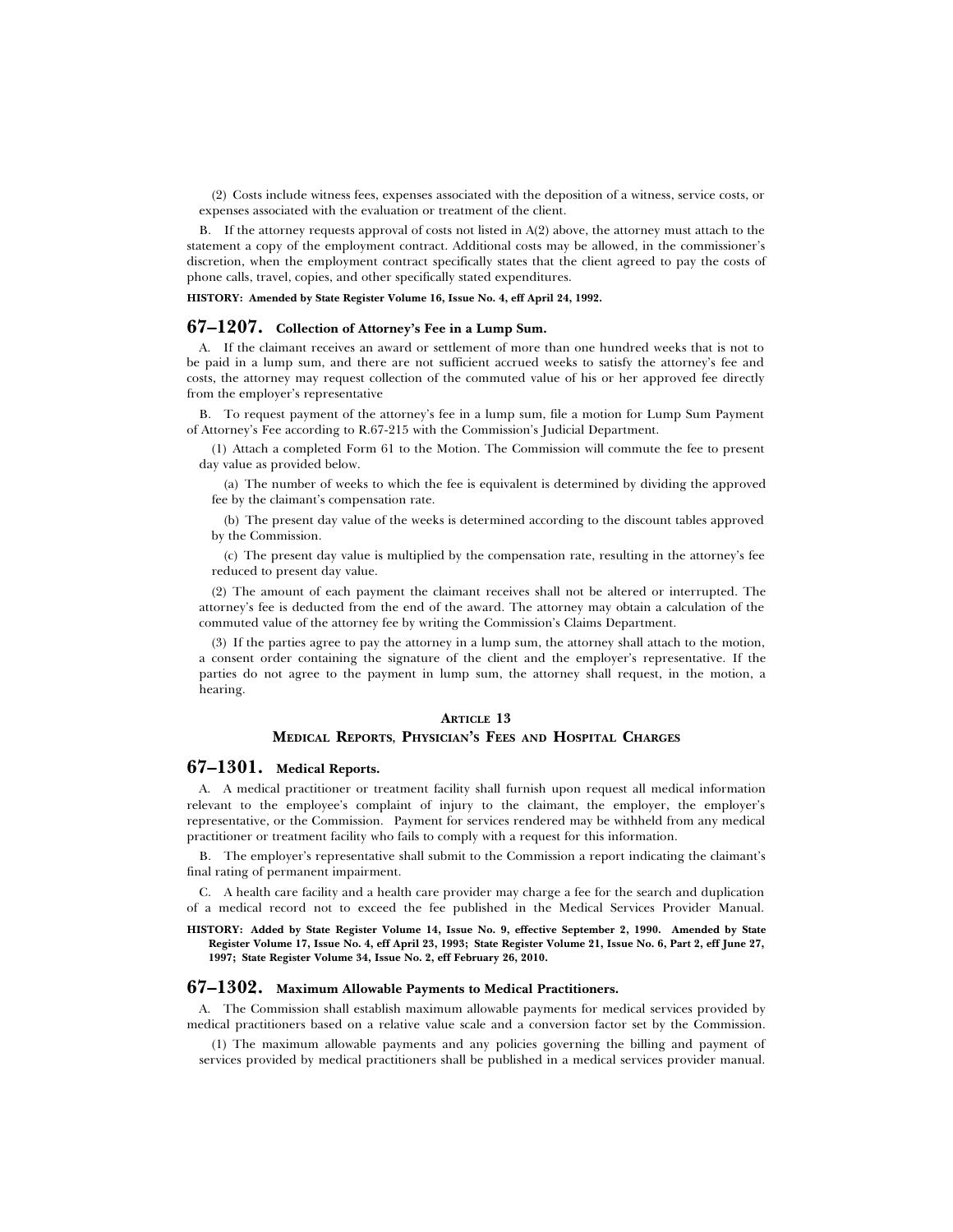(2) The Commission may review and update the relative values and/or the conversion factor as needed.

B. Medical practitioners submit claims for payment to the employer or insurance carrier on the Form 14A.

(1) The Commission recognizes the Health Care Financing Administration Form 1500 (HCFA-1500) as its Form 14A for medical practitioners.

(2) Any narrative records or reports pertaining to the services rendered must be attached to the Form 14A and supplied at no charge to the employer or carrier.

C. An employer or insurance carrier may not pay, and a medical practitioner may not accept, more than the maximum allowable payment amounts listed in the provider manual.

D. Providers of general dental services, pharmaceuticals, durable medical equipment, and other medical products and services not covered by the medical services provider manual shall bill at the provider's usual and customary charge.

**HISTORY: Added by State Register Volume 14, Issue No. 9, effective September 2, 1990. Amended by State Register Volume 17, Issue No. 4, eff April 23, 1993; State Register Volume 21, Issue No. 6, Part 2, eff June 27, 1997.**

## **67–1303. Payments for Hospital Inpatient Services.**

A. The Commission shall maintain a prospective payment system based on diagnosis related groups with methodology and prices established by the Commission for the payment of inpatient hospital services.

(1) Hospitals submit claims for payment to the employer or insurance carrier on the Form 14A.

(2) The Commission recognizes the current uniform billing (UB) form as its Form 14A for hospitals.

(3) The employer or insurance carrier reviewing the claim for payment shall be entitled to a copy of the applicable hospital records at no charge.

B. The Commission may review and revise the prospective payment system as needed.

C. An employer or insurance carrier may not pay, and a hospital may not accept, more than the amount set by the Commission for inpatient hospital services.

#### **HISTORY: Added by State Register Volume 14, Issue No. 9, effective September 2, 1990. Amended by State Register Volume 17, Issue No. 4, eff April 23, 1993; State Register Volume 21, Issue No. 6, Part 2, eff June 27, 1997.**

#### **67–1304. Payments for Hospital Outpatient Services and Ambulatory Surgical Centers.**

A. The Commission shall develop a prospective payment system for outpatient hospital services and services rendered by ambulatory surgical centers.

B. Until such time as the prospective payment system is operational the payments for hospital outpatient services and ambulatory surgical centers shall be set by the Commission based on a discount to the provider's usual and customary charge.

**HISTORY: Amended by State Register Volume 21, Issue No. 6, Part 2, eff June 27, 1997.**

## **67–1305. Medical Bill Review.**

A. Upon receipt of a medical claim, the employer or carrier shall review the bill for compliance with the policies and maximum payments set forth by the Commission.

(1) An employer or insurance carrier who reviews medical claims for payment must apply to the Commission for approval to review and reduce medical bills. An employer who is not an approved reviewer may solicit the services of an approved bill reviewer, but may not rely on the Commission for bill review services.

(2) In cases where the billing involves unusual or complex circumstances the bill may be sent to the Commission's Medical Services Division for initial review.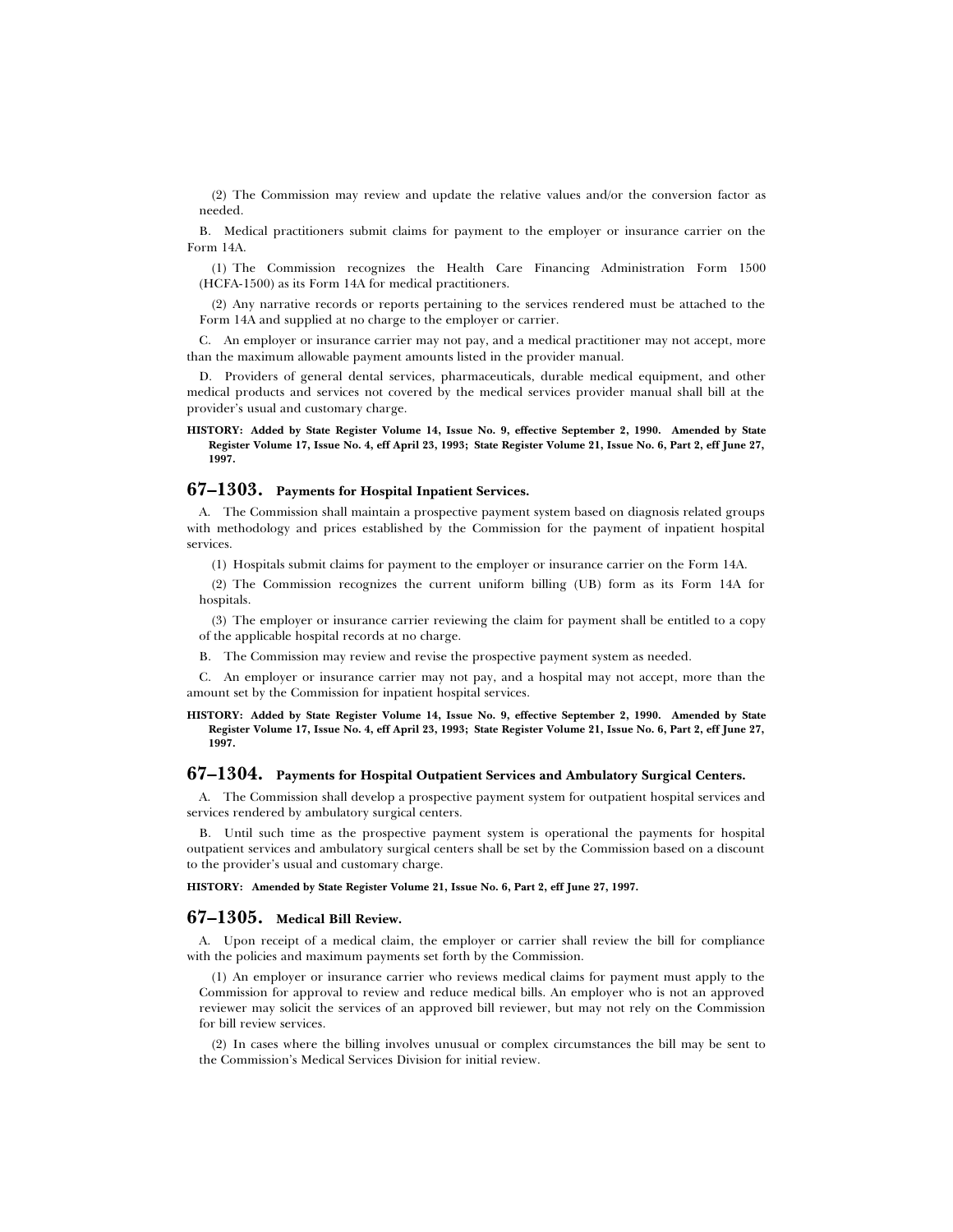(3) Whenever a charge is reduced to the Commission's maximum allowable payment, the reviewer shall include on the explanation of benefits (EOB) form a statement which explains the reduction and indicates the provider's right to appeal the reduction as outlined in subsections B and C.

B. A medical provider who disagrees, based on Commission payment policy, with a reduction may appeal the decision directly to the payer/reviewing entity.

C. If the disagreement cannot be resolved between the provider and the payer/reviewer, the matter may then be referred to the Commission's Medical Services Division for review and resolution.

(1) A provider or reviewer may request a review by submitting to the Medical Services Division:

(a) A cover letter outlining the dispute and stating the requesting party's position regarding the correct payment;

(b) A copy of the bill;

(c) A copy of the explanation of benefits (EOB); and

(d) Any supporting documentation.

(2) The Medical Services Division shall review the bill and supporting documentation, using its medical consultant as needed, and shall make a determination regarding correct payment.

(3) The decision of the Medical Services Division shall be final.

D. Any medical provider who discovers an incorrect payment within two years of the original billing date may resubmit the claim to the payer for the correct payment.

E. Any payer who discovers an overpayment made to a provider within two years of the original billing date may request a refund from that provider.

#### **HISTORY: Amended by State Register Volume 21, Issue No. 6, Part 2, eff June 27, 1997.**

## **67–1306. Medical Advisory Committees.**

A. The Commission may convene advisory committees to make recommendations to the Commission on medical matters such as medical payment systems, rate setting methodology or other medical policy issues.

B. The advisory committees are convened at the Commission's discretion.

**HISTORY: Amended by State Register Volume 21, Issue No. 6, Part 2, eff June 27, 1997.**

## **67–1307. Rehabilitation Professionals.**

A. Rehabilitation professionals are coordinators of medical rehabilitation services, including but not limited to state, private, or carrier based, whether on site, telephonic, in or out of state.

B. The role of a rehabilitation professional is to ensure the primary concern and commitment in each workers' compensation case is to advance the medical rehabilitation of the injured worker.

C. A rehabilitation professional must comply with S.C. Section 42–15–95 and R.67–1308 when communicating with a health care provider who provides examination or treatment for any injury, disease, or condition for which compensation is sought. A rehabilitation professional shall possess one of the following certifications:

- (1) Registered Nurse RN;
- (2) Certified Rehabilitation Counselor CRC;
- (3) Certified Registered Rehabilitation Nurse CRRN;
- (4) Certified Disability Management Specialist CDMS;
- (5) Certified Occupational Health Nurse COHN; or
- (6) Certified case manager CCM.

D. Rehabilitation professionals shall be subject to the requirements, rules, regulations, and Code of Ethics specific to their license and certification.

**HISTORY: Added by State Register Volume 34, Issue No. 2, eff February 26, 2010.**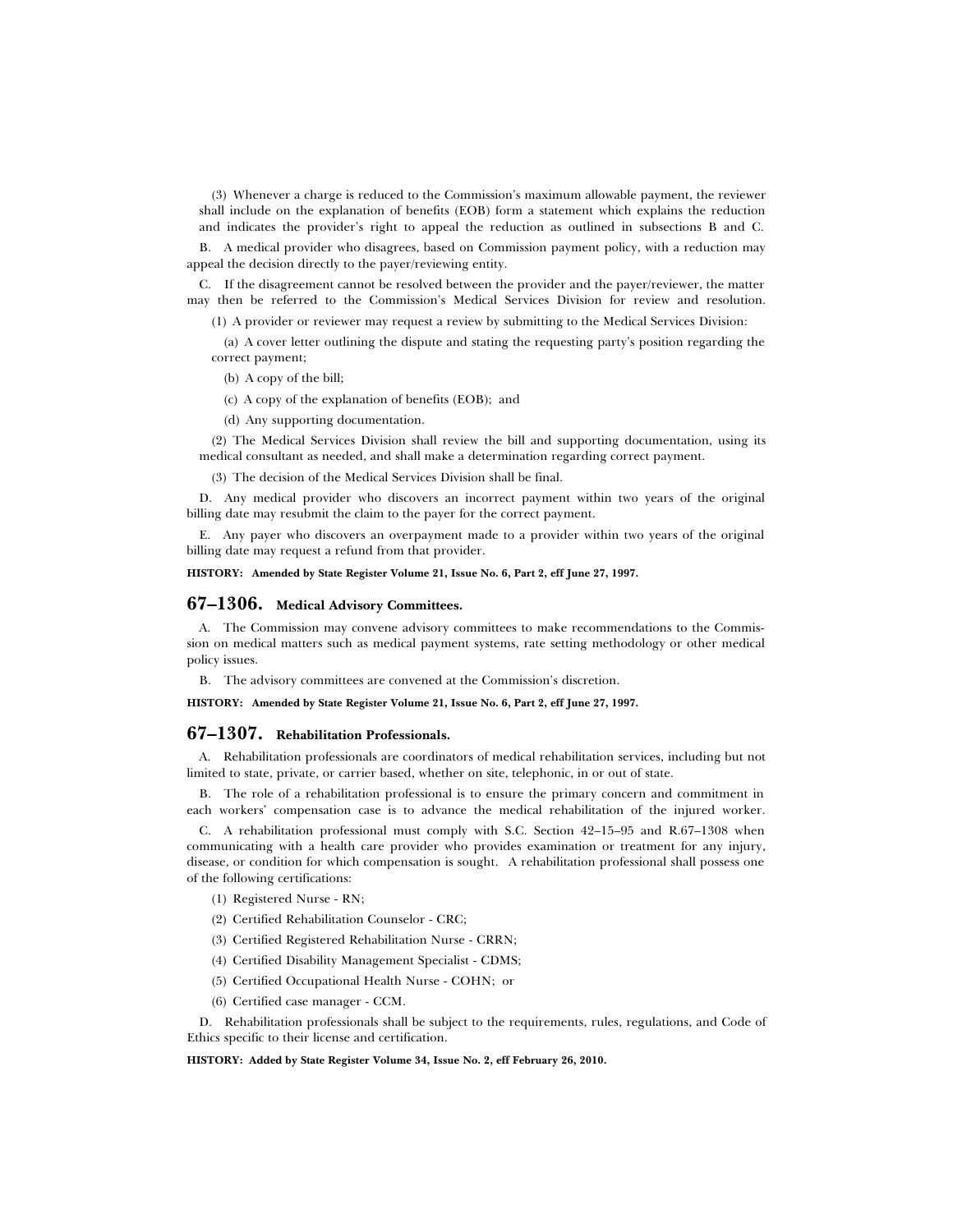## **67–1308. Communication Between Parties And Health Care Providers.**

A. A health care provider who provides examination or treatment for any injury, disease or condition for which compensation is sought under the provisions of this title may discuss or communicate an employee's medical history, diagnosis, causation course of treatment, prognosis, work restrictions, and impairments with the insurance carrier, employer, their respective attorneys or certified rehabilitation professionals or the Commission without the employee's consent.

B. The claimant must be:

(1) Notified by the employer, carrier or its representative requesting the discussion or communication with the health care provider in a timely fashion, but no less than ten days notice unless the parties agree otherwise. Notification may be oral or in writing.

(2) Allowed to attend and participate, along with claimant's attorney, if any.

(3) Advised by the employer, carrier or its representative requesting the discussion or communication prior to the discussion or communication.

(4) Provided a copy of the written questions at the same time the questions are submitted to the health care provider and provided a copy of the response by the health care provider.

**HISTORY: Added by State Register Volume 34, Issue No. 2, eff February 26, 2010.**

## **ARTICLE 14 ENFORCEMENT PROCEEDINGS**

## **67–1401. Fines, Assessment and Review.**

A. The Commission is authorized to assess fines as provided in this Chapter and the Act. The following provisions shall apply to the assessment and request for review of a fine against a party or its representative.

B. The department or division of the Commission charged with assessing the fine shall provide written notice of a failure to file a form and an assessment.

(1) Within thirty days of the date of service of the notice, the form must be filed and the assessment paid to the Commission. A request for a director's review of the assessment may be filed according to C below.

(2) Failure to file the form and make prompt payment of an assessed fine or to request review of the assessment as provided in C below shall result in an order issued.

C. Review of an assessment and possible abatement of a fine may be requested as follows:

(1) Set forth in writing the reasons for contesting the assessment.

(2) File the request with the Department or Division that issued the assessment as indicated on the notice within thirty days of service of the notice.

(3) The department or division director will review the request and may abate the fine if good cause is shown.

(4) The director will provide written notice to the party requesting review and set forth the reasons for the director's determination.

(5) If the director affirms the assessment, a hearing may be requested and shall be granted if timely filed according to E below.

D. Failure to file a written request for a director's review of an assessment of fine within thirty days of service of the notice shall constitute waiver of a director's review.

E. A request for an opportunity to be heard to show cause why the person or party assessed is not in violation of the provisions of this Chapter or the Act shall be granted if timely filed as provided below.

(1) Request a hearing in writing.

(2) File the request for a hearing with the department or division director who reviewed the assessment within fourteen days of director's determination as in C(5) above or fourteen days from the date of service of an order as in B(2) above.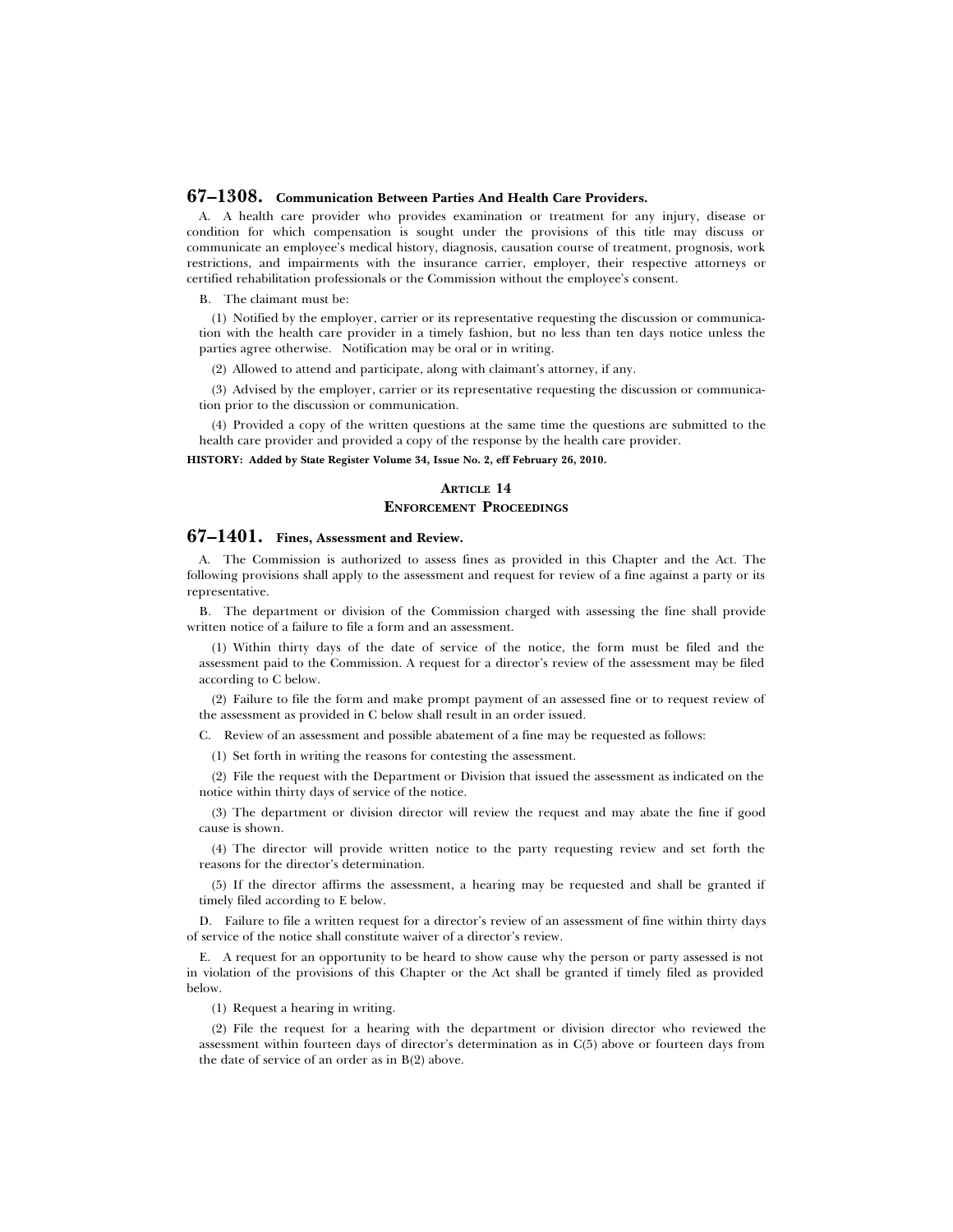(3) An Order and Rule to Show Cause will be issued to the party requesting a hearing according to R.67-1404.

**HISTORY: Amended by State Register Volume 20, Issue No. 5, eff May 24, 1996.**

#### **67–1402. Unqualified Self-Insured Employer, Prosecution.**

A. When it appears an employer is operating in violation of this Chapter and the Act by failing to provide proof of compliance with the insurance provisions of this Chapter and the Act, the Commission shall institute an investigation of the employer and its operations.

(1) An officer of the department is authorized to conduct the investigation.

(2) The officer shall gather information necessary to make a recommendation concerning the employer's compliance with the provisions of this Chapter and the Act.

B. If the officer determines an employer has complied with the provisions of this Chapter and the Act, the department's director shall issue an administrative order dismissing the investigation.

(1) An administrative order dismissing an investigation shall not deny a claimant an opportunity to proceed with the prosecution of a claim.

(2) If an investigation is dismissed, a claimant may request a hearing by filing a Form 50 or Form 52 according to R.67–207. The hearing will be conducted according to Article 6.

(a) A Commissioner assigned to the claim shall determine the issue of jurisdiction and the underlying claim at the request of the claimant.

(b) The parties have the right to review as in other cases.

C. If the officer determines that the employer is not in compliance with the provisions of this Chapter and the Act, the officer shall issue a citation to the employer stating the officer's findings of fact and conclusions.

(1) The citation may recommend a fine as provided in this Chapter and the Act.

(2) The citation and Compliance Agreement shall be served on the employer according to R.67–213.

D. The employer shall respond to the citation within fourteen days of the date of receipt of the citation.

(1) The employer may sign the Compliance Agreement and pay the fine as proposed, if any, or request the director's review of the citation.

(2) Failure to respond to the citation within fourteen days of receipt shall result in prosecution of the employer according to R.67-l404.

E. The employer may request the director's review of a citation by writing the Commission within fourteen days of the date of receipt of the citation.

(1) The department director shall review the citation, confer with the employer and issue a written determination of the director's findings and conclusions.

(2) If the employer disputes the director's findings and conclusions, the employer may request an opportunity to appear at a hearing before a Commissioner to show cause why it is not in violation with the provisions of this Chapter and the Act.

(3) An Order and Rule to Show Cause shall be issued to the employer according to R.67–1404.

F. A Compliance Agreement is evidence of voluntary compliance with the insurance provisions of this Chapter and the Act. By signing and filing a Compliance Agreement, the employer is not required to appear at a compliance hearing. The form is an agreement to the following:

(1) The Commission's jurisdiction; and

(2) The employer should have had worker's compensation insurance during the period stated in the Compliance Agreement but did not; and

(3) The employer will comply with the insurance provisions of this Chapter and the Act, or otherwise comply with the provisions of this Chapter and the Act; and

(4) The employer will defend any worker's compensation claims brought against it; and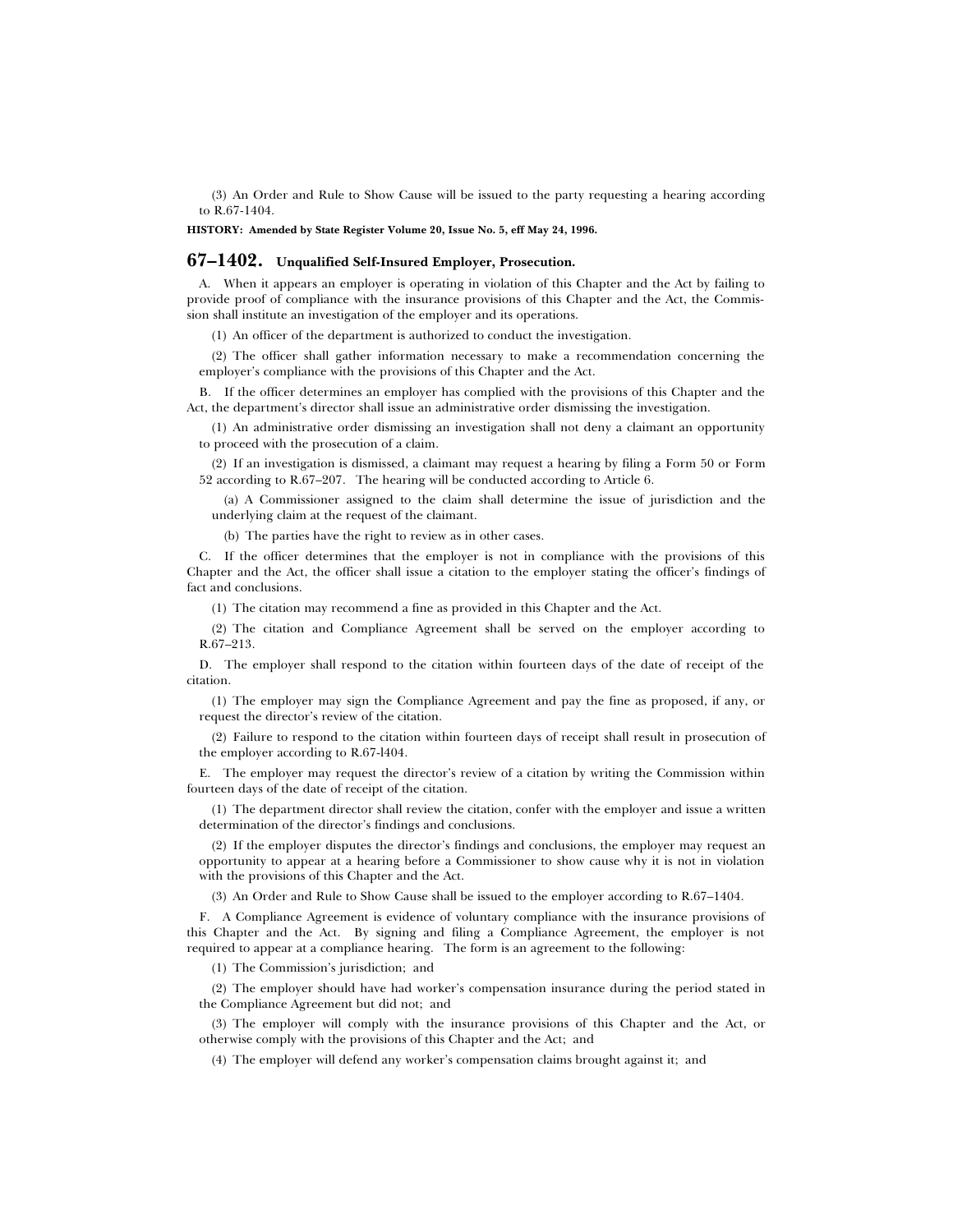(5) If the claim is found compensable the employer will comply with the reporting requirements of this Chapter and the Act; and

(6) The employer will make prompt payment of a claim found compensable under the Act.

G. When a final decision concerning jurisdiction is rendered the claimant may proceed with a claim for compensation by filing a Form 50 or Form 52 as provided in R.67–207.

**HISTORY: Amended by State Register Volume 34, Issue No. 2, eff February 26, 2010.**

## **67–1404. Order and Rule to Show Cause, Hearings.**

A. The Commission may issue an Order and Rule to Show Cause requiring an appearance before a Commissioner.

(1) An Order and Rule to Show Cause is served according to R.67-213.

(2) The hearing shall be convened at the Commission's offices located in Columbia, South Carolina unless otherwise provided by order of the Commission.

B. The party has the right to review as provided in Article 7.

C. Failure of a party to appear at a hearing after having been properly served with an Order and Rule to Show Cause shall constitute an admission of the allegations contained in the Order and Rule to Show Cause.

#### **ARTICLE 15 SELF–INSURANCE**

## **67–1501. Self-Insurance, Application.**

A. An employer may apply to individually self-insure by filing a Form 7, Application To Individually Self–Insure, with the Commission's Self-Insurance Division and as follows.

(1) Complete and sign the Form 7 and attach to the form the following:

(a) A two hundred fifty dollar application fee; and

(b) A statement describing in detail the proposed claims administration program including the resume of each member of the claims administration staff if claims will be administered by the employer, or a copy of the service contract and quote for service fee if claims will be administered by a third party claims administrator; and

(c) A description of an outside safety consultant program and annual fee, if any; and

(d) Three year's audited financial statements, audited according to generally accepted accounting principles, or a 10K report for each of the previous three years; and

(e) Quotes for excess insurance according to R.67–1503.

(2) In lieu of submitting audited financial statements, the sworn statement or affidavit of an independent auditor may be provided which verifies, based on financial ratios and guidelines set by the Commission, the financial condition of the employer.

(a) Upon application to self-insure, the Self-Insurance Division will provide the applicant with the following financial ratios to be used by the independent auditor. The ratios provided to the applicant will be at the twenty-fifth percentile for the applicant's industry and, if available, asset size will be obtained by the Self-Insurance Division from an independent financial information provider.

(1) Current Ratio. The current ratio is calculated by dividing total current assets by total current liabilities.

(2) Total Liabilities to Net Worth. Total liabilities to net worth is calculated by dividing total current liabilities and long term debt by net worth.

(3) Fixed Assets to Net Worth. Fixed assets to net worth is calculated by dividing fixed assets by net worth.

(4) Return on Sales. Return on sales is calculated by dividing net profit after taxes by annual net sales.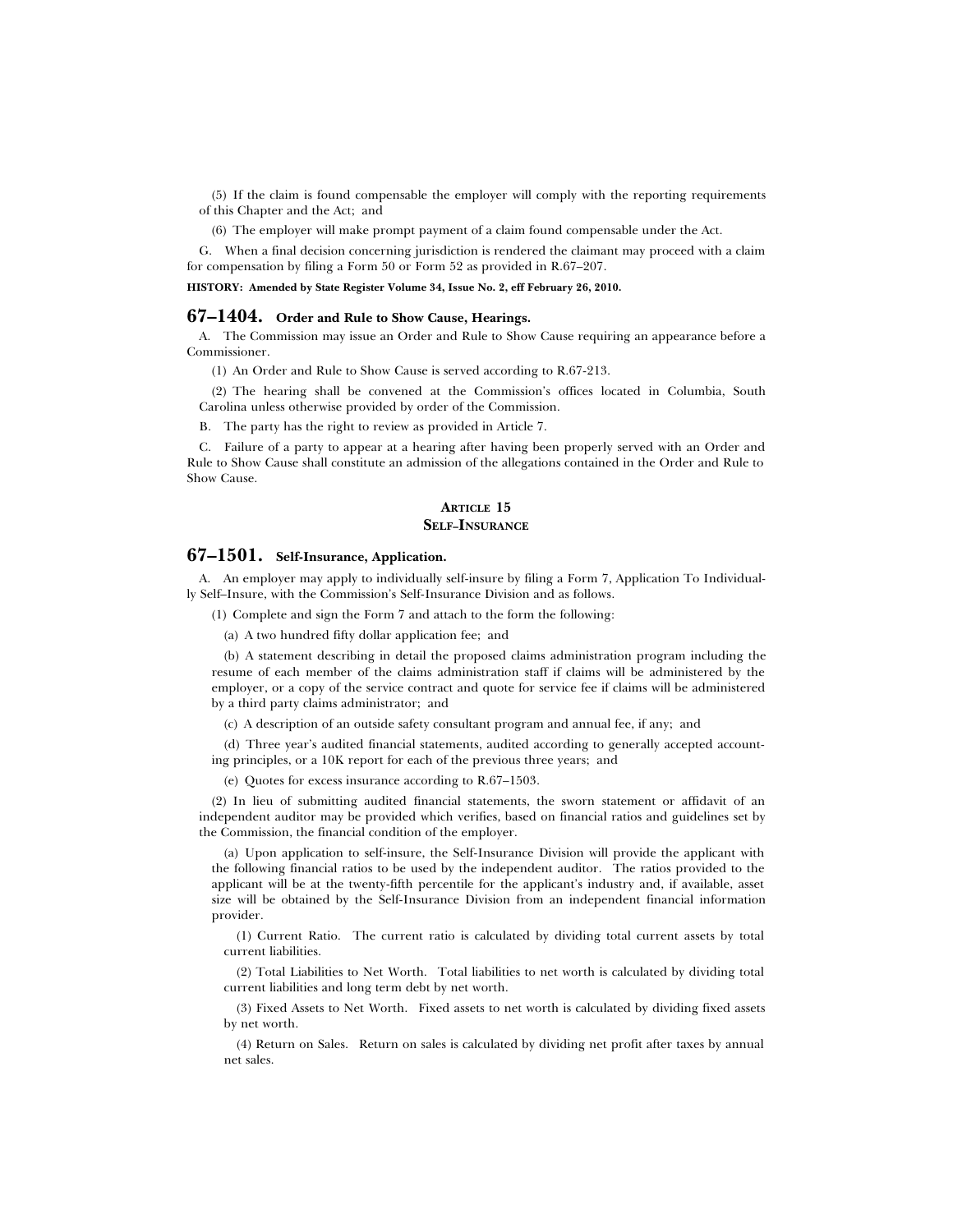(5) Return on Assets. Return on assets is calculated by dividing net profit after taxes by total assets.

(6) Return on Net Worth. Return on net worth is calculated by dividing net profit after tax by net worth.

(b) The independent auditor must provide to the Self-Insurance Division a sworn statement or affidavit that the applicant has a net worth which equals or exceeds ten million dollars, that the applicant exceeds all six ratios, that the applicant's ratios are based on financial statements prepared according to generally accepted accounting principles and that the ratios were calculated according to R.67–1501 A(2)(a).

B. When a parent company applying to self-insure desires to include a subsidiary company in the parent's self-insurance program, the parent company shall attach to the Form 7 the following items in addition to the items in  $A(1)(a)$  through (e) above:

(1) A separate Form 7 and a Form 7A, Corporate Guaranty, for each subsidiary company.

(2) A one hundred dollar application fee for each subsidiary company.

C. When a subsidiary company applies to self-insure under a parent company's existing selfinsurance program, the subsidiary company shall file a Form 7 as in A above and attach to the Form 7 the following items in addition to the items in  $A(1)(a)$  through  $(e)$  above:

(1) A Form 7A, Corporate Guaranty; and

(2) A one hundred dollar application fee.

D. When a subsidiary of a parent company desires to create its own self-insurance program, the subsidiary company shall file a Form 7, as in A above and attach to the Form 7 the following items, in addition to the items in  $A(1)(a)$  through (e) above:

(1) A Form 7A, Corporate Guaranty; and

(2) A two hundred fifty dollar application fee.

E. To apply for approval of a proposed self-insurance fund, an officer of the proposed fund shall file a Form 6, Application to Create a Self-Insurance Fund, with the Commission's Self-Insurance Division. The Form 6 must be completed, signed by an officer of the proposed fund, and have attached to it:

(1) A two hundred fifty dollar application fee; and

(2) A copy of the proposed fund's by-laws; and

(3) A current audited financial statement, audited according to generally accepted accounting principles, for each proposed member of the fund; and

(4) A list of the estimated standard premium collected by the fund, by month, for the first fiscal year; and

(5) An indemnity agreement which jointly and severally binds each member of the fund, signed by each proposed member; and

(6) A statement describing in detail the proposed claims administration program including the resume of each member of the claims administration staff if claims will be administered by the fund, or, a copy of the service contract and quote for service fee if claims will be administered by a third party claims administrator; and

(7) Quotes for excess insurance according to R.67–1503; and

(8) A completed Form 6A, Application for Membership in a Self-Insurance Fund for each employer applying for membership in the proposed fund. The proposed members of the fund must have a minimum combined total net worth of one million dollars.

(9) Fund investments shall be restricted to bonds, notes, or other evidence of indebtedness by the United States of America, or by an agency or instrumentality thereof, certificates of deposit in a federally insured bank, shares or savings deposits in a federally insured savings and loan association or credit union, certificates of deposit insured by a commercial bank duly chartered under the laws of this State, and other investments the Self-Insurance Division approves.

F. An employer may apply for membership in an existing self-insurance fund as follows.

(1) Qualify for membership in the self-insurance fund by: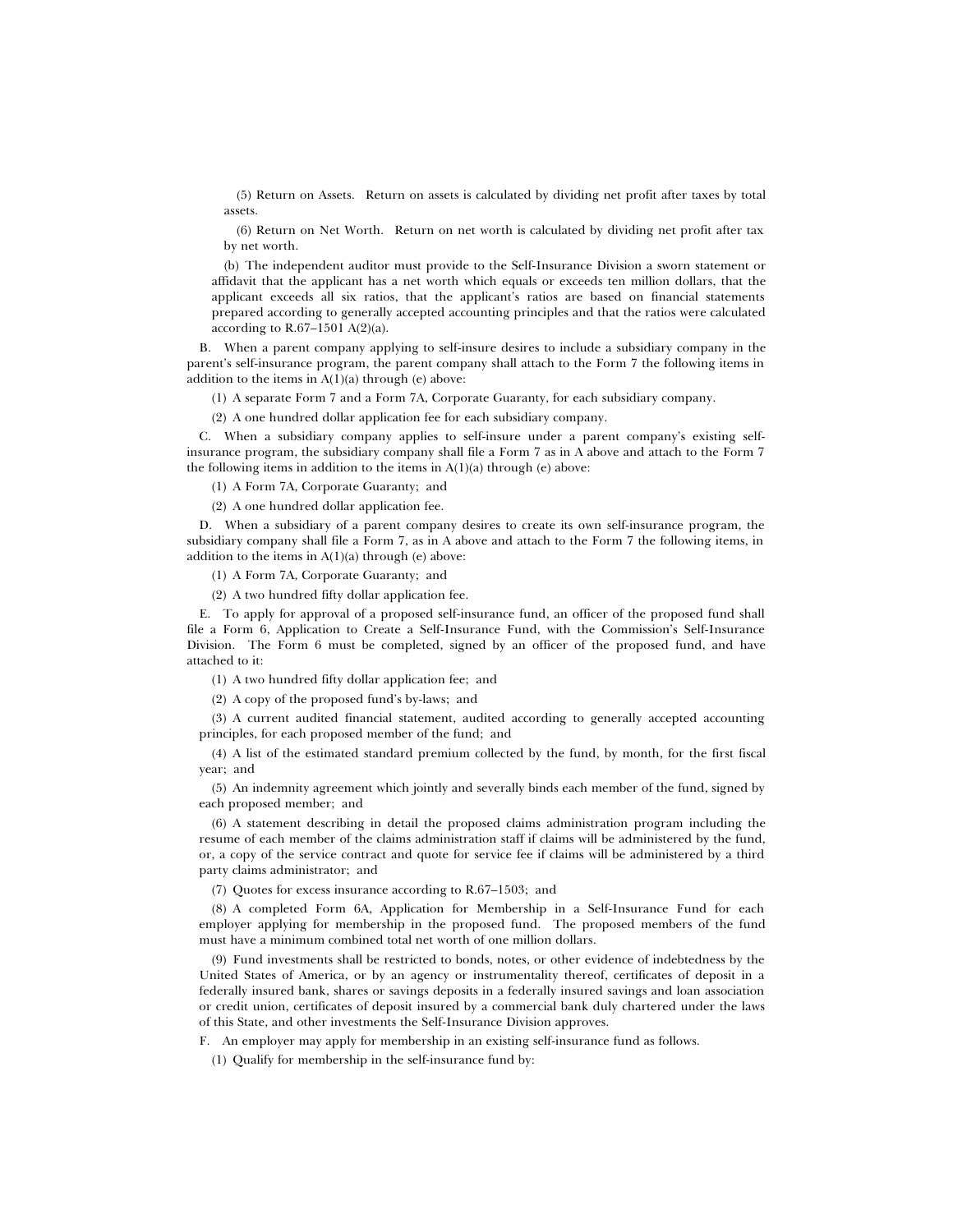(a) Operating a business similar in nature to the businesses in the fund; and

(b) Qualifying under the by-laws of the fund; and

(c) Being financially sound and have a net worth of not less than twenty-five thousand dollars.

(2) To apply for membership in a self-insurance fund, file a completed and signed Form 6A, Application for Membership in a Self-Insurance Fund, with the Commission's Self-Insurance Division and attach:

(a) A twenty-five dollar application fee; and

(b) A current financial statement.

G. The Self-Insurance Division will notify the applicant by letter if the application does not contain required information and attachments.

(1) The applicant shall complete the application process within one hundred and twenty days from the date of filing the application by providing requested information and documentation required above.

(2) Failure to complete the application process within one hundred and twenty days from the date of filing the application shall be deemed a voluntary withdrawal of the application.

(3) Further requests for approval to individually self-insure, to create a self-insurance fund, or to join a self-insurance fund shall be made by refiling the application and attaching the application fee and attachments provided above.

**HISTORY: Amended by State Register Volume 19, Issue No. 7, eff July 28, 1995; State Register Volume 22, Issue No. 6, Part 3, eff June 26, 1998.**

## **67–1502. Self-Insurance, Granting the Privilege and Providing Proof of Compliance.**

A. Each application in R.67-1501 is reviewed by the Commission's Self-Insurance Division. The Commission may approve an application contingent on the applicant's filing the proper forms and documents evidencing proof of compliance.

(1) Proof of compliance consists of the following documents filed with the Self-Insurance Division.

(a) A copy of the excess insurance policy according to R.67-1503; and

(b) A Form 8, Proof of Compliance, Surety Bond, or a Form 8A, Proof of Compliance, Securities Pledge, or a Form 8B, Proof of Compliance, Memorandum of Understanding and Irrevocable Letter of Credit; and

(c) Proof of a reserve account, if applicable, according to R.67-1504; and

(d) Compliance with the terms and conditions for approval of the self-insurance program as ordered by the Commission.

(2) Commercial insurance must be continued until the forms as provided above are filed with the Commission's Self-Insurance Division and until the effective date of the self-insurance program as provided on the Form 9, Certificate for Self-Insurance.

B. The Self-Insurance Division notifies the applicant in writing of its recommendation to the Commission and the terms of the Commission's contingent approval, if any.

(1) The forms evidencing proof of compliance shall be filed at least sixty days from the date of the Commission's contingent approval.

(2) Failure to file proof of compliance provided in A above shall result in the administrative recision of the Commission's approval. The applicant may refile its application according to R.67-1501.

(3) The applicant may make a written request to the Self-Insurance Division for a sixty day extension of time to file the forms and documents evidencing compliance.

(4) Each form and document evidencing compliance shall be filed no later than one hundred twenty days from the date of the Commission's contingent approval.

(5) Failure to file the forms and documents evidencing proof of compliance at least one hundred twenty days from the date of contingent approval shall result in the administrative rescission of approval. The applicant may refile its application according to R.67-1501.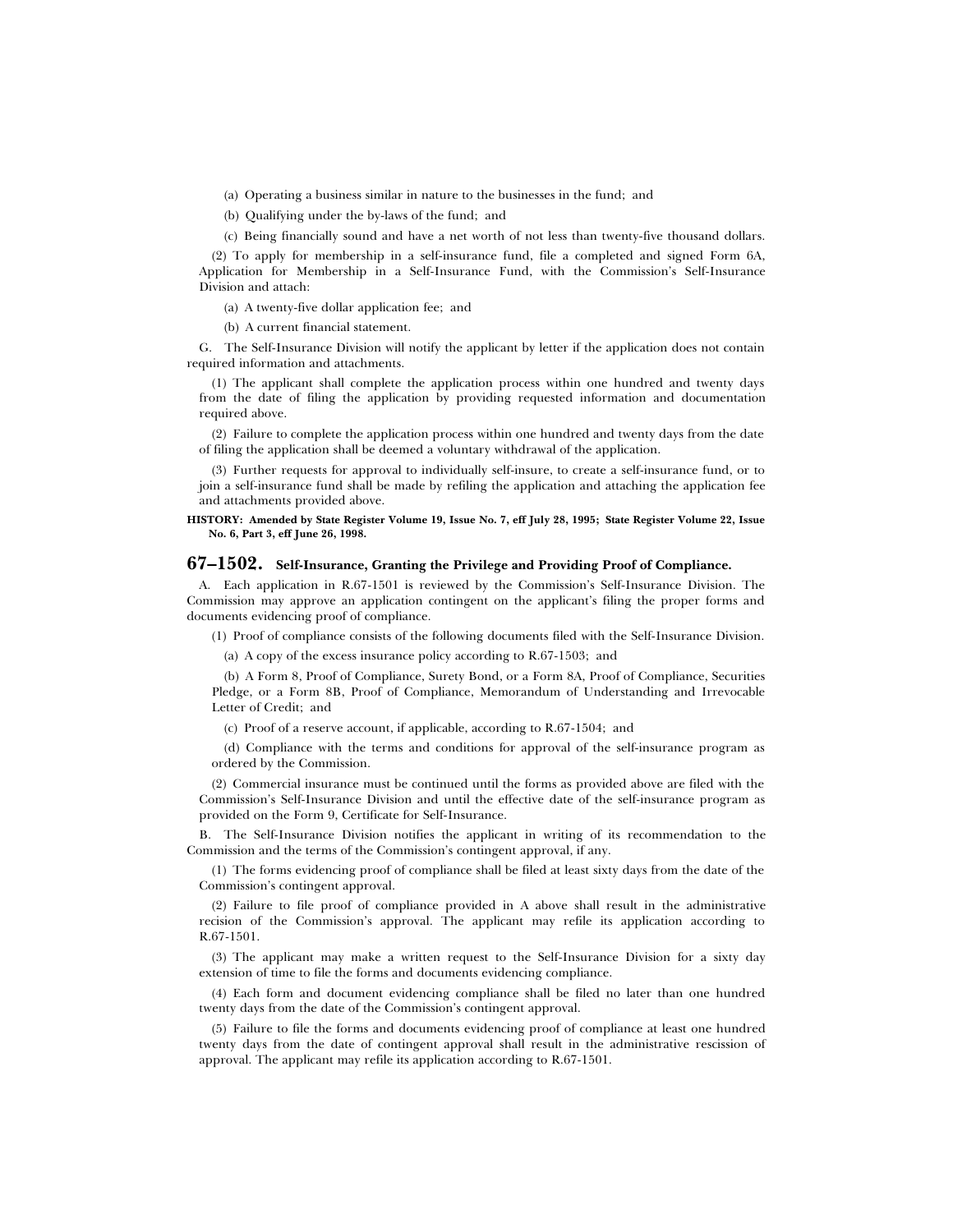## **67–1503. Proof of Compliance, Excess Insurance.**

A. Each self-insurer shall purchase specific excess insurance in an amount determined by the Commission. The Commission may also require a self-insurer to purchase aggregate excess insurance, in addition to specific excess insurance, depending on the self-insurer's financial condition, size, loss history, and exposure. The Self-Insurance Division will notify the self-insurer of the amount and type of excess insurance required.

B. Provide proof of excess insurance by filing a copy of the excess insurance policy with the Self-Insurance Division.

(1) The self-insurer may file an acceptable certificate of insurance, as proof of excess insurance coverage, in lieu of a policy, for the first forty-five days following approval to self-insure or a change in excess insurance carriers.

(2) The applicant shall file a copy of the excess insurance policy within the period in R.67–1502B.

C. The following provisions shall apply to excess insurance.

(1) The excess insurance shall be issued by a carrier licensed by the South Carolina Department of Insurance.

(2) The policy shall include as a named insured each subsidiary company in a parent company's self-insurance program, if any.

(3) The excess insurance policy shall include an endorsement that cancellation shall not be effective until after sixty days written notice to the Commission's Self-Insurance Division.

(4) Excess insurance shall be deemed continuous.

(5) Excess insurance may be cancelled only upon sixty days written notice to the Self-Insurance Division.

#### **HISTORY: Amended by State Register Volume 30, Issue No. 5, eff May 26, 2006.**

## **67–1504. Proof of Compliance, Reserve Account, and Other Accounts.**

A. Each proposed self-insurance fund shall establish a reserve account and other accounts as necessary. To provide proof of a reserve account, an officer of the fund shall file an affidavit with the Self-Insurance Division within the time provided in R.67-1502B.

(1) The affidavit shall state the name of the bank, the account number and the current account balance.

(2) The fund initially shall deposit into the reserve account not less than twenty-five percent of the first year's total estimated annual standard premium.

(3) The fund initially shall deposit into accounts other than its reserve account seventy-five percent of the first year's total estimated annual standard premium from which expenses may be paid.

(4) After the self-insurance fund's first year, the fund shall maintain the reserve at no less than twenty-five percent of the total estimated annual standard premium for all members of the fund.

B. The fund shall neither distribute nor pay a dividend from the reserve account or any part thereof to any member without approval of the Self-Insurance Division.

## **67–1505. Proof of Compliance, Surety Bond.**

A. File a Form 8, Proof of Compliance, Surety Bond, with the Self-Insurance Division within the time provided in R.67–1502B. The amount of the bond is determined by the Commission based on an analysis of the total self-insurance program including but not limited to an analysis of the applicant's excess insurance, loss history, and financial condition.

B. The minimum bond amount is two hundred and fifty thousand dollars.

C. The following provisions shall apply to a bond.

(1) The bonding company must be licensed by the South Carolina Department of Insurance.

(2) The bond shall be deemed continuous beginning with the date of contingent approval of the self-insurance program and continuing until sixty days after a written notice of cancellation is reviewed by the Self-Insurance Division.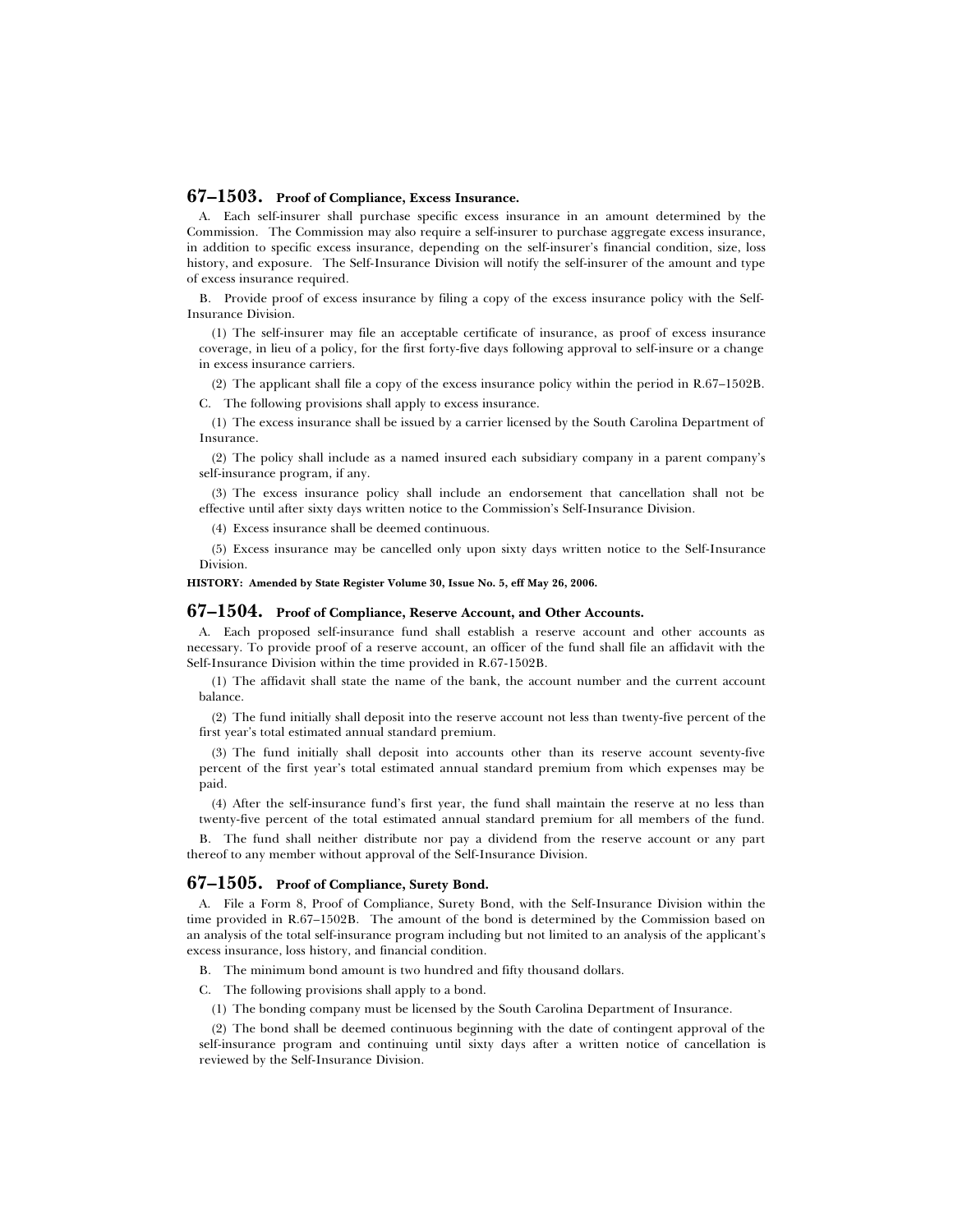(3) When the Self-Insurance Division receives a bond cancellation notice, the self-insured is notified to replace the bond before the expiration of the original bond. The Commission shall institute revocation proceedings upon the failure to renew or replace the bond as described in R.67–1513.

D. When a self-insurer loses or withdraws its privilege of self-insurance, the bond remains with the Commission to guarantee payment of any claims occurring during the self-insured period.

(1) The Commission may release the bond, or any part thereof, when the Commission determines that all contingent liability arising during the period of self-insurance has expired.

(2) The employer or fund may request the release of a bond, or any part thereof, by writing to the Self-Insurance Division. The Self-Insurance Division shall notify the employer or fund of its administrative determination. If the employer or fund disagrees with the administrative determination, the employer or fund may request a hearing by filing a motion for a hearing according to R.67–215. The parties shall proceed according to Article 6.

**HISTORY: Amended by State Register Volume 30, Issue No. 5, eff May 26, 2006.**

#### **67–1506. Proof of Compliance, Securities Pledge.**

A. The Commission in its discretion may accept a pledge of securities issued by this State or the federal government as proof of compliance instead of a bond or letter of credit.

B. The Commission shall determine the amount of securities required by R.67–1505A and shall notify the self-insurer of the amount.

C. The securities shall be held by a trust department of a South Carolina bank and pledged to the South Carolina Workers' Compensation Commission.

D. To pledge securities, the bank shall provide an acceptable safekeeping receipt.

(1) The bank safekeeping receipt must outline the details of the securities, and pledges the securities to the South Carolina Workers' Compensation Commission.

(2) File the bank safekeeping receipt with the Self-Insurance Division within the time provided in R.67–1502B.

E. When a self-insurer loses or withdraws its privilege of self-insurance, the securities remain pledged to the Commission to guarantee payment of any claim occurring during the self-insured period.

(1) The Commission may release the securities, or any part thereof, when the Commission determines that all contingent liability arising during the period of self-insurance has expired.

(2) The Commission may release the securities, or any part thereof, by notifying the bank holding the securities in trust to release the pledged securities.

(3) Request the release of securities or any part thereof by writing to the Self-Insurance Division.

(a) The Self-Insurance Division will notify the employer or fund of its administrative determination.

(b) If the employer or fund disagrees with the Commission's determination, the employer or fund may request a hearing by filing a motion for hearing, according to R. 67–215. The parties proceed according to Article 6.

**HISTORY: Amended by State Register Volume 30, Issue No. 5, eff May 26, 2006.**

## **67–1507. Proof of Compliance, Irrevocable Letter of Credit.**

A. The Commission in its discretion may accept a Form 8B, Proof of Compliance, Memorandum of Understanding and Irrevocable Letter of Credit, as proof of compliance instead of a surety bond or securities. The Commission will determine the amount as provided by R.67–1505A.

B. The applicant for self-insurance shall file the Form 8B with the Commission's Self-Insurance Division within the time provided in R.67–1502B.

C. The following provisions shall apply to a letter of credit.

(1) The letter of credit must be issued by a bank chartered in this State or a federally chartered bank with a branch office in this State.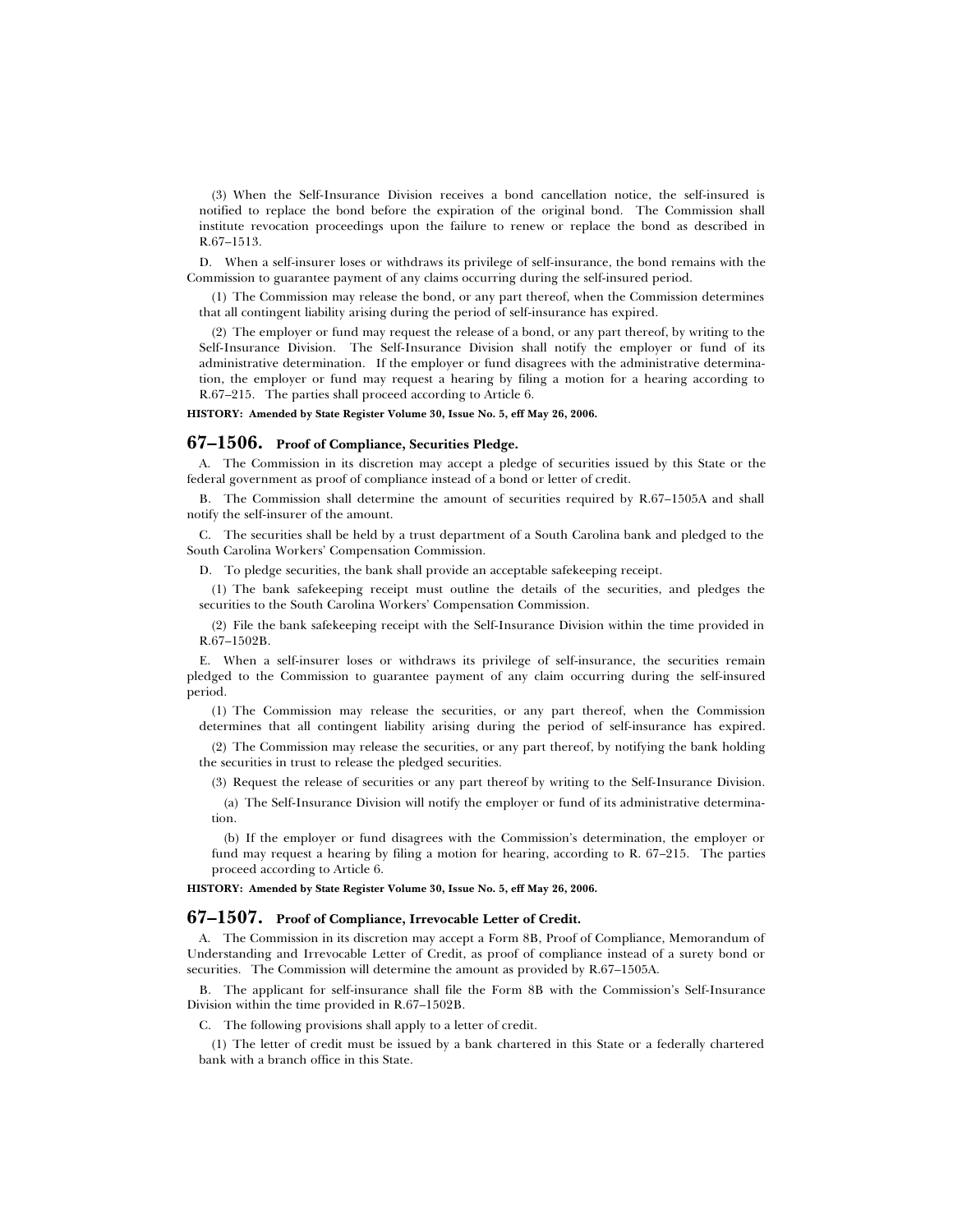(2) The bank shall offer the irrevocable letter of credit by completing a Form 8B.

(3) The South Carolina Workers' Compensation Commission shall be the named beneficiary.

(4) A proposed letter of credit must be approved by the Commission before the Commission issues a Form 9, Certificate for Self-Insurance.

D. Once an irrevocable letter of credit is established, it may be revoked only with the consent of the Commission.

(1) The Self-Insurance Division may grant consent only when the self-insurer offers proof of the purchase of a surety bond, pledges securities or obtains another irrevocable letter of credit.

(2) Expiration or cancellation of a letter of credit is effective only after sixty days written notice filed with the Self-Insurance Division.

(3) The self-insurer shall file notice of the replacement to the Self-Insurance Division in writing by certified mail.

(4) When the self-insurer fails to replace the letter of credit with another accepted proof of compliance, the Commission may demand payment of the letter of credit and deposit the proceeds in the South Carolina State Treasurer's Office to guarantee payment of any claim occurring during the self-insured period.

(5) The Commission may exercise the letter of credit at any time if the proceeds are needed for payment of a claim that occurred during the self-insured period.

**HISTORY: Amended by State Register Volume 30, Issue No. 5, eff May 26, 2006.**

## **67–1508. Effective Date of R.67–1503.**

A. Regulation 67-1503 shall not apply retroactively to a self-insurance program existing on or before the effective date of these regulations.

B. Self-insurance programs approved on or before the effective date of these regulations may continue to operate under the terms of the program previously approved but shall comply with all other provisions in this Chapter.

## **67–1509. The Self-Insurance Program, Amendments to and Renewal of.**

A. The Commission may amend the self-insurance program when analysis of the program shows a significant change in the number of employees in the state, the financial condition, losses, the excess insurance program, management of funds, or in material conditions of the self-insured program.

(1) The self-insurer is notified in writing of the Commission's proposed amendment.

(2) If the self-insurer does not comply within a time period determined by the Self-Insurance Division, but not less than thirty days, the Self-Insurance Division may institute revocation proceedings according to R.67–1513.

B. The self-insurer shall report any proposed changes to its self-insurance program to the Self-Insurance Division.

(1) A change includes, but is not limited to, altering an endorsement or amending an excess insurance policy, any change to retention or limits of an excess insurance policy, any change in the carrier of a surety bond, pledged securities, or letter of credit, any change regarding a letter of credit, replacement of matured securities, or changes in the by-laws of a fund.

(2) The Self-Insurance Division may administratively approve a proposed change determined not a material or substantial change to the program.

(3) If a change in a self-insurance program is determined to affect the self-insurance program materially, the Self-Insurance Division may request the self-insurer to comply with the program as approved. The self-insured may request the Commission's approval of a change in the program by writing the Self-Insurance Division.

(4) If the self-insurer refuses or neglects to continue a self-insurance program according to the terms approved by the Commission, the Self-Insurance Division may institute revocation proceedings according to R.67–1513.

C. The self-insurer shall report a renewal of existing excess insurance policies to the Self-Insurance Division. When the renewal is with the same carrier, the self-insurer may report the change by filing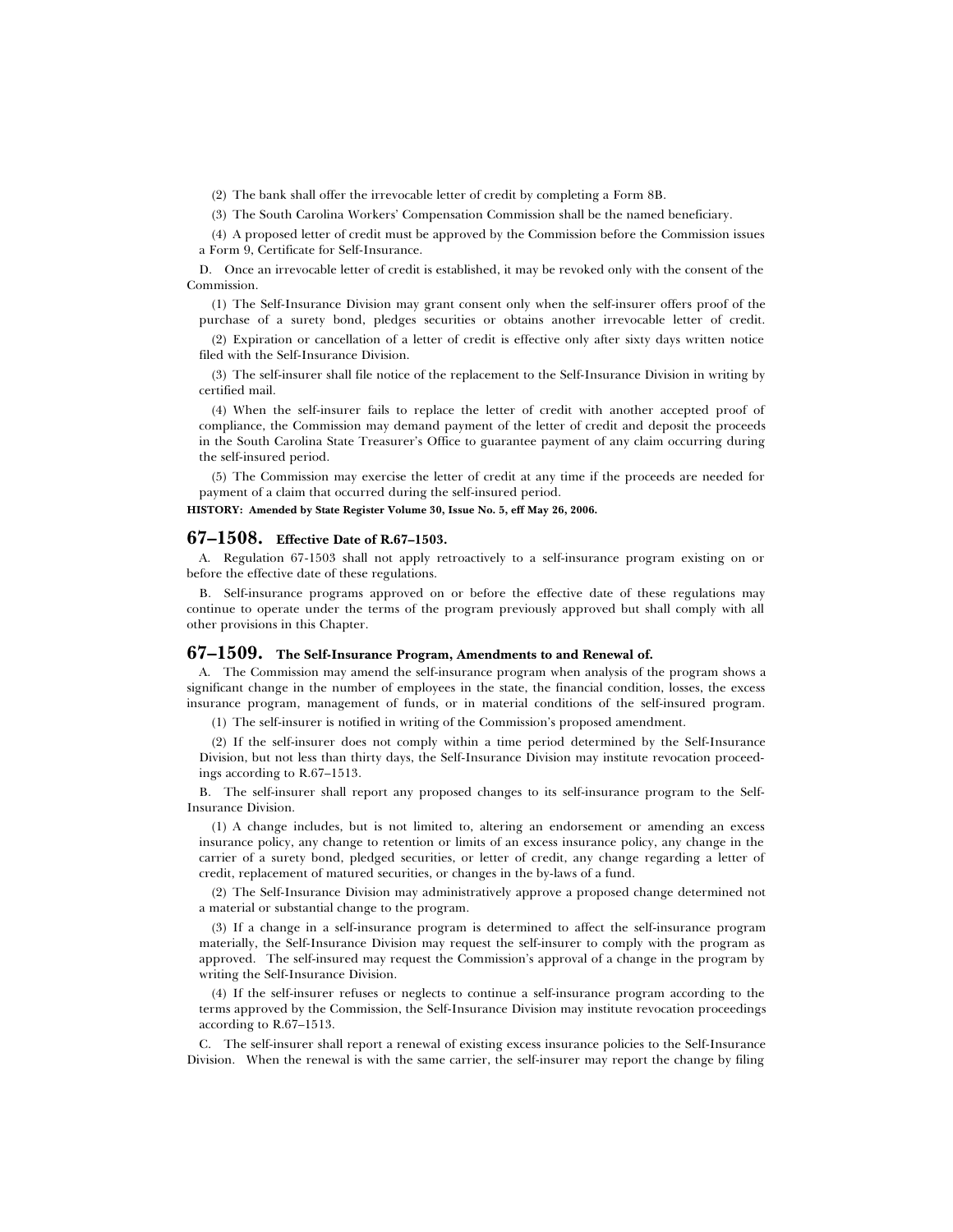an acceptable certificate of insurance. When the self-insurer changes carriers, the self-insurer shall file a copy of the policy as required in R.67–1503B(1).

#### **HISTORY: Amended by State Register Volume 30, Issue No. 5, eff May 26, 2006.**

## **67–1510. Financial Analysis and Reports.**

A. A self-insured employer shall file audited financial statements, prepared in accordance with generally accepted accounting principles, or the United States Securities & Exchange Commission's Form 10K with the Self-Insurance Division within ninety days following the close of each fiscal year for analysis of the self-insurer's financial condition. In lieu of audited financial statements, a self-insured employer may provide the sworn statement or affidavit from an independent auditor as provided in R.67–1501A(2).

B. Each self-insurance fund shall file with the Self-Insurance Division a Form 11, Self-Insurer's Quarterly Financial Report, or equivalent financial report, immediately after each quarter of its fiscal year. Each self-insurance fund also shall file with the Self-Insurance Division audited financial statements, prepared in accordance with generally accepted accounting principles within one hundred twenty days following the close of each fiscal year.

C. A sixty day extension of time in which to file a Quarterly Financial Report or Annual Audited Financial Statements may be requested by writing the Self-Insurance Division.

D. Failure to file timely the forms referred to above may result in the institution of revocation proceedings.

#### **HISTORY: Amended by State Register Volume 19, Issue No. 7, eff July 28, 1995; State Register Volume 22, Issue No. 6, Part 3, eff June 26, 1998; State Register Volume 30, Issue No. 5, eff May 26, 2006.**

## **67–1511. Audits.**

A. The Self-Insurance Division or its representative may audit the self-insured employer and selfinsurance fund. The audit may include examination of evidence supporting the information filed on the Form 10, Self-Insurance Tax Return, Form 11, Self-Insurer's Quarterly Financial Report, Form 11A, Self-Insurer's Annual Financial Report, financial reports, claims administration, fund membership, and an evaluation of the financial condition of the self-insurer.

B. The Commission may request additional documentation to support the information reported on the above referenced forms. If the Commission determines that the self-insured or self-insurance fund is financially unqualified to continue its privilege of self-insurance, the Commission may institute revocation proceedings in accordance with R.67–1513.

**HISTORY: Amended by State Register Volume 30, Issue No. 5, eff May 26, 2006.**

#### **67–1512. Voluntary Withdrawal from a Self-Insurance Program and Cancellation of a Member's Self-Insurance Privileges.**

A. A self-insured employer may withdraw its privileges to self-insure by notifying the Self-Insurance Division in writing of its intent to withdraw. Withdrawal shall not be deemed effective until thirty days after the date the Self-Insurance Division receives notice of intent to withdraw.

B. A member of a self-insurance fund may withdraw from a fund by the fund's notice to the Self-Insurance Division in writing of the members intent to withdraw. Withdrawal is not effective until thirty days after the date the Self-Insurance Division receives the written notice of intent to withdraw.

C. A self-insurance fund may cancel a member's self-insurance privileges by notifying the Self-Insurance Division in writing of its intent to cancel membership. Cancellation shall not be deemed effective until thirty days after the date the Self-Insurance Division receives notice of cancellation. Membership in a fund may be reinstated, without a lapse in coverage, by notifying the Self-Insurance Division in writing of renewal. Notice of renewal must be filed with the Self-Insurance Division at least thirty days from the date of the notice of cancellation to avoid a lapse in coverage, unless the letter states the reinstatement is retroactive.

D. The Commission may assess a penalty of not less than one hundred dollars but not more than two hundred and fifty dollars for the refusal or neglect to notify timely the Self-Insurance Division of the intent to withdraw and cancellation.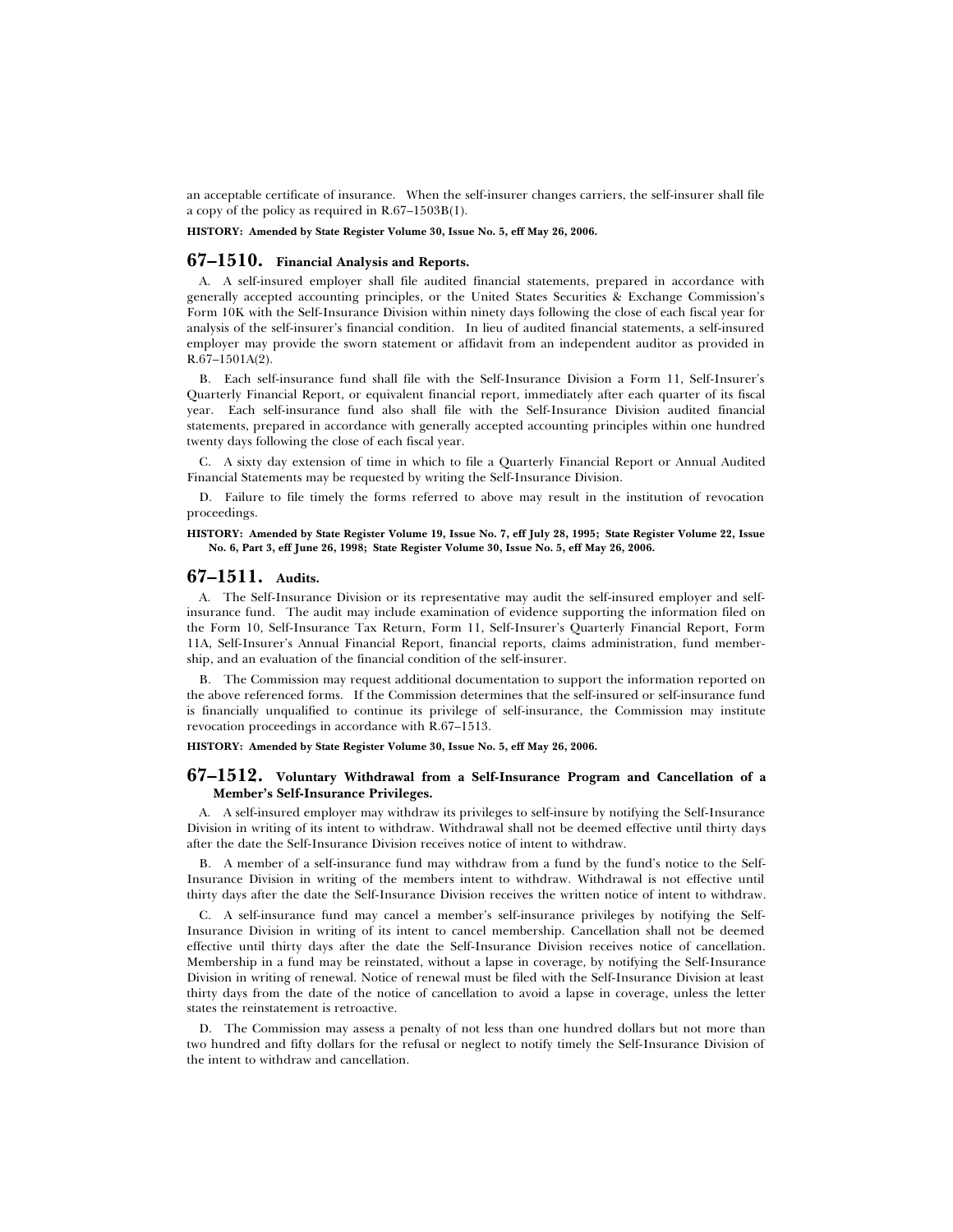## **67–1513. Revocation Proceedings.**

A. The Commission institutes revocation proceedings by Order and Rule To Show Cause.

B. The self-insurer or self-insurance fund shall be afforded an opportunity to be heard and the right to review as in other cases.

## **67–1514. Self–Insurance Tax.**

A. Each self-insured employer and each self-insurance fund shall file a Form 10, Self-Insurance Tax Return, and make payment of its tax liability according to the Act.

B. The Commission may assess a penalty and institute revocation proceedings for failure to pay the tax within fifteen days of its due date as required by the Act.

C. A sixty day extension of time in which to file a Form 10 may be requested in writing before the Form 10 is due. An extension of time in which to file the Form 10 may be granted by the Self-Insurance Division provided the estimated tax liability is paid at the time of the request for an extension is made.

D. If an employer or fund withdraws its self-insurance privileges, self-insurance privileges are revoked, or an employer or fund ceases to operate, the self-insured or the self-insurance fund shall continue to file the Form 10 for a minimum of three years and continue to file the Form 10 until notified by the Self-insurance Division that there exist no other contingent liabilities arising during the period of self-insurance and the Form 10 is no longer required to be filed.

#### **67–1515. Confidentiality of Information.**

A. Commission records and information relating to the solvency and financial condition of an employer under the authority granted by this Chapter and the Act shall not be subject to inspection; nor shall any information be directly or indirectly divulged by the Commission except by order of a Court of competent jurisdiction.

B. The Commission shall not release to the public any information concerning a self-insured or a self-insurance fund other than (1) confirmation that an employer is individually self-insured or is a member of a specific self-insurance fund, (2) the self-insured's or self-insurance fund's address, (3) the effective date of such insurance program, and (4) the name of the claims administrator.

**HISTORY: Amended by SCSR42–2 Doc. No. 4735, eff February 23, 2018.**

#### **67–1516. Municipalities and Political Subdivisions.**

A. An application of a municipality or political subdivision shall be approved without submission of proof of financial ability and without deposit of bond or other security.

B. Assurance must be provided that provisions shall be made for payment of all awards for compensation, medical fees and burial expenses available under the Act.

C. As proof of the assurance in B above the Commission will accept a copy of the municipality's or political subdivision's annual budget or a letter signed by each member of a council.

#### **ARTICLE 16**

#### **AVERAGE WEEKLY WAGE, COMPENSATION RATE, AND PAYMENT**

## **67–1601. Expenses Incurred in Receiving Medical Treatment, Reimbursement.**

A. The expenses incurred for travel to receive medical attention which shall be reimbursed to the claimant are:

(1) Mileage to and from a place of medical attention which is more than five miles away from home in accordance with the amount allowed state employees for mileage; and

- (2) Actual cost of expenses incurred in using public transportation; and
- (3) Actual cost of reasonable overnight lodging and subsistence.
- B. The claimant shall receive reimbursement from the employer's representative.

#### **67–1602. Payment of Compensation.**

A. Unless otherwise ordered by the Commission, the employer's representative shall pay all compensation directly to (1) the claimant or (2) the guardian, if the claimant is a minor or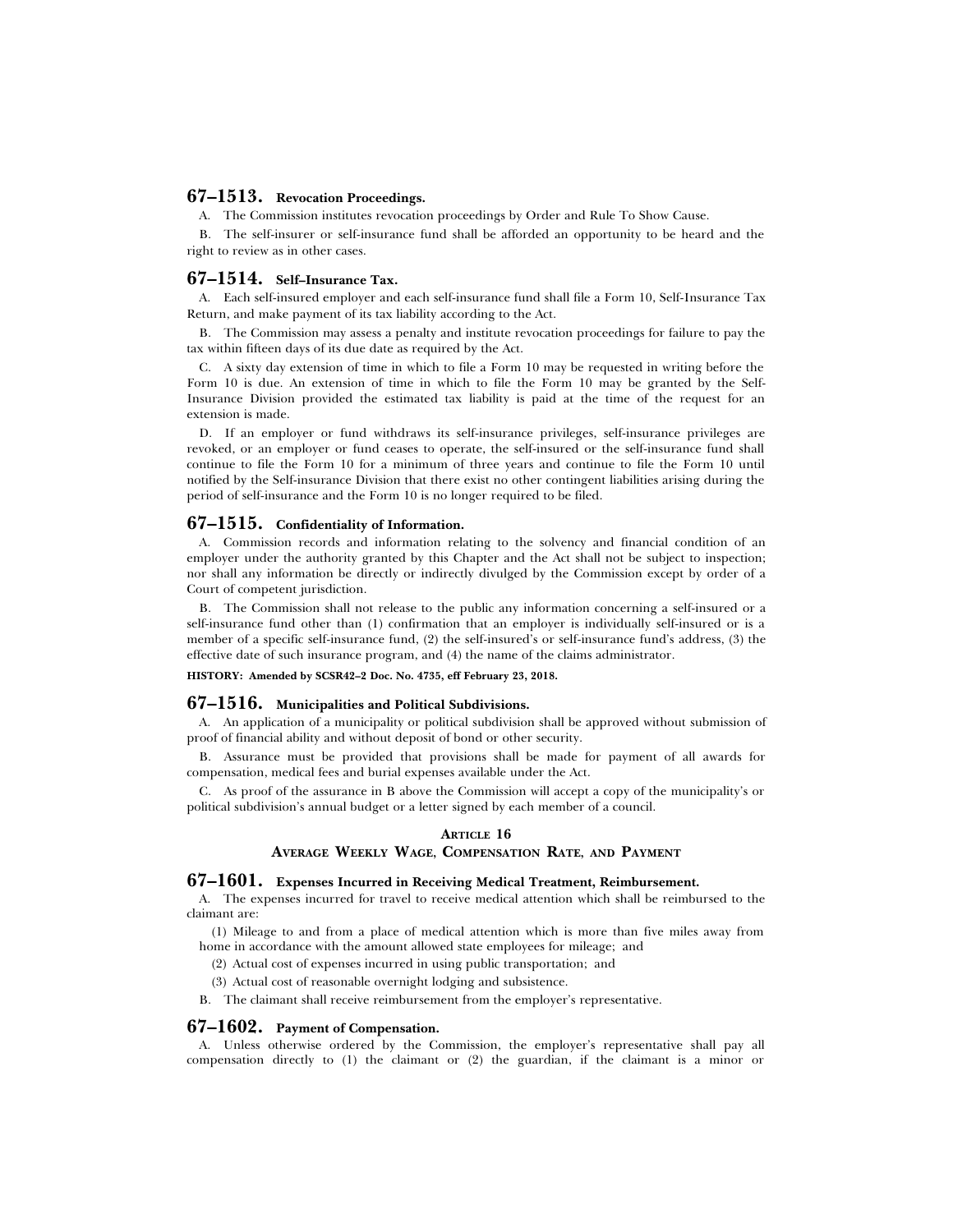incapacitated person, or (3) another person approved by a court to accept payment on behalf of the claimant.

B. The employer's representative shall make a check payable to the claimant and the claimant's attorney, as allowed pursuant to an approved Form 61, Attorney Fee Petition, or by order of the Commission.

C. The employer, employer's representative, or other payer shall make each payment in the form of a check, unless the parties mutually agree to an alternate payment method as provided for in this section. An employer, employer's representative, or other payer may use an electronic payment system, including, but not limited to, an electronic funds transfer, a direct deposit, debit card, or similar payment system, as an alternative method of payment if:

(1) the claimant can immediately obtain the full amount of the periodic payment;

(2) the method of payment is easily and readily accessible to the claimant; and

(3) the use of an electronic payment system is optional and at the election of the parties as documented in the records of the payer; and

(4) once the parties have agreed to use an alternate payment system in accordance with this section, either party may opt to change the method of payment to another method consistent with this section by providing 30 days' written notice to the other party.

D. When payment is made to a debit card account:

(1) the payer shall not charge the claimant any fee related to the issuance of the debit card;

(2) the claimant must be provided a reasonable method to obtain payment in full without incurring any usage fee; and

(3) any other fees associated with the use of the debit card shall be disclosed to the claimant in writing by the payer.

E. Other than when making payment by check, an employer, employer's representative, or other payer shall not make a payment as described in subsection C. without the full consent of the claimant, obtained without intimidation, coercion, or fear of discharge or reprisal. Default payment shall be by check.

F. Payment made other than as directed in this section shall not acquit, protect, or discharge the employer, employer's representative, or other payer for the payment due.

G. The claimant may request a hearing to assess a penalty and,/or interest for late payment by filing with the Commission's Judicial Department a motion to increase compensation payments according to R.67–215.

#### **HISTORY: Amended by State Register Volume 21, Issue No. 4, eff April 25, 1997; SCSR42–2 Doc. No. 4735, eff February 23, 2018.**

## **67–1603. Calculating the Compensation Rate.**

A. The employer's representative shall calculate the claimant's compensation rate by completing a Form 20, Statement of Earnings of Injured Employee. When using a Form 20 results in a compensation rate that is not fair and just to either the employer or the claimant, an alternative method of computing the average weekly wage may be used which will most nearly approximate the amount the injured employee would be earning were it not for the injury.

B. Wage information shall be provided by the employer. The employer shall report gross wages, not net, and shall include gross pay allowed for vacations, bonuses, overtime, and allowances of any character made to an employee in lieu of wages as specified in a wage contract.

C. Completion of Form 20 for claims involving temporary compensation.

(1) The employer's representative shall prepare a Form 20 and serve the claimant a copy of the Form 20 according to R.67-211 within thirty days after temporary compensation begins.

(2) If the claimant disagrees with the compensation rate on the Form 20, he or she should contact the employer's representative in an effort to reconcile the differences. If a fair and just amount cannot be agreed upon, the employer's representative shall refer the question to the Commission's Claims Department for an administrative recommendation. If the claimant does not agree with the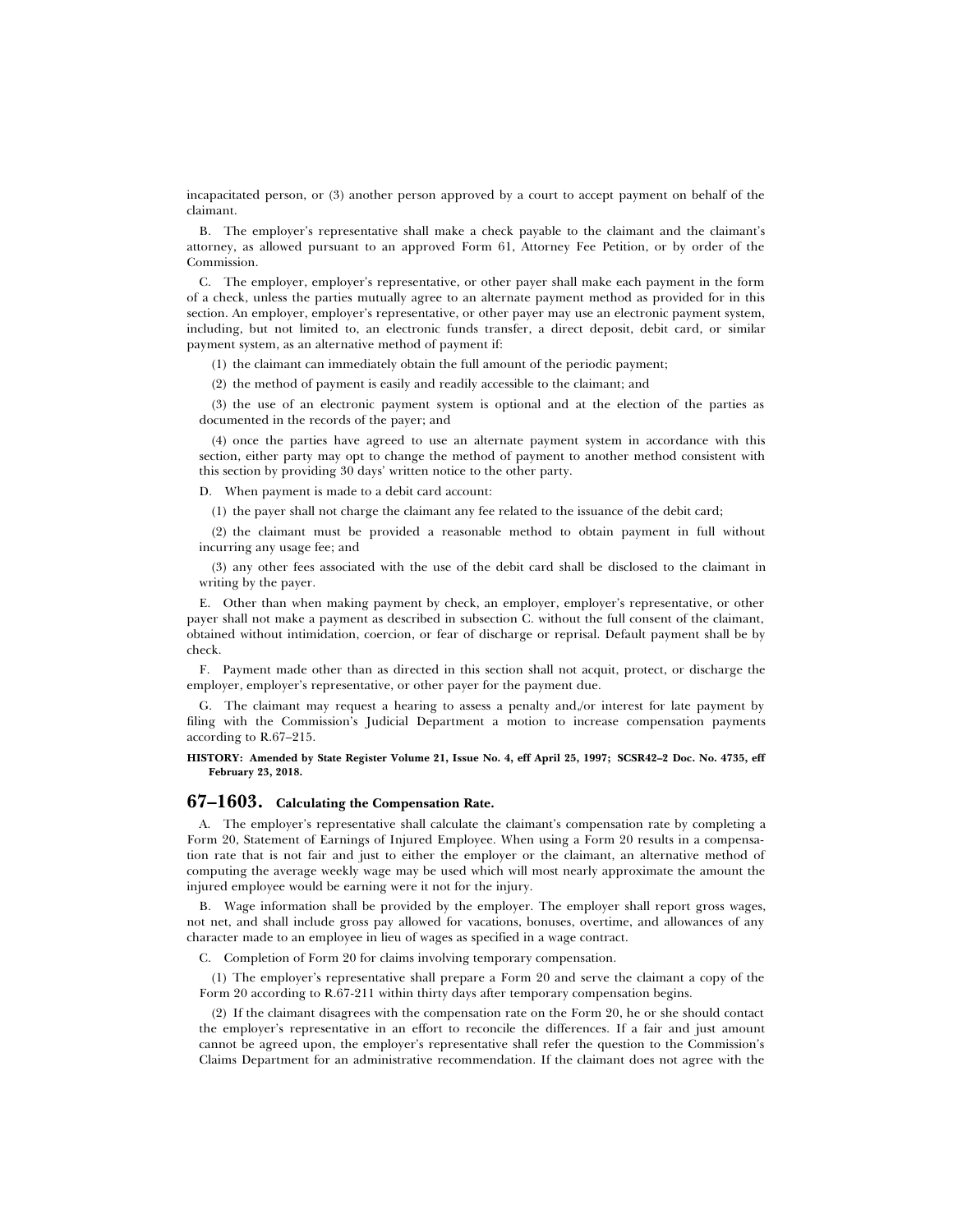administrative recommendation, the claimant may request a hearing to determine the correct compensation rate by filing a Form 50 according to R.67-207.

(3) When the compensation rate on the Form 20 differs from that previously reported on the Form 15, the employer's representative shall adjust temporary compensation payments to reflect the compensation rate on the Form 20. The employer's representative shall file and serve a new Form 15 according to R.67-503 within thirty days. Check ''corrected compensation rate'' on the new Form 15.

(a) When the compensation rate on the Form 20 is higher than previously reported on the Form 15, the employer's representative immediately shall pay the accrued compensation to the claimant and begin paying the claimant the revised compensation rate.

(b) When the compensation rate on the Form 20 is less than previously reported on the Form 15 and:

(i) The claimant agrees to the reduction, the employer's representative may deduct no more than twenty-five percent from the weekly payments to recover the overpayment. The employer's representative may not stop temporary compensation payments unless otherwise ordered by the Commission.

(ii) During the first one hundred fifty days, when the claimant does not agree to the reduction, the employer's representative shall adjust the compensation rate to that reported on the Form 20. The claimant may request a hearing by filing a Form 50 according to R.67-207.

(iii) After the first one hundred fifty days, when the claimant does not agree to the reduction, the employer's representative shall continue paying the compensation rate reported on the Form 15 and may file a Form 21 to request a reduction in compensation.

D. Completion of Form 20 when no temporary compensation has been paid.

(1) The employer's representative shall prepare and file with the Judicial Department a Form 20 with its request for an informal conference or hearing when no Form 15 or Form 20 has been previously filed or when salary is paid in lieu of temporary compensation. The employer's representative shall serve the claimant a copy of the Form 20 according to R.67-211.

(2) The employer's representative shall prepare and file a Form 20 with the Judicial Department within thirty days of the claimant's request for a hearing or informal conference when no Form 15 or Form 20 has been previously filed or when salary is paid in lieu of temporary compensation. The employer's representative shall serve the claimant a copy of the Form 20 according to R.67-211.

E. When the parties stipulate the maximum compensation rate applies, the employer's representative shall complete Section C of the Form 20. File and serve the Form 20 as set forth above.

F. The employer's representative may use an alternative method to calculate the compensation rate when the Form 20 results in a compensation rate that is not fair and just to the claimant or the employer's representative. The employer's representative shall complete Section A(1)(4) of the Form 20 and calculate the compensation rate by the alternative method. Serve the Form 20 on the claimant according to R.67-211 within the times set forth above and attach documentation to the Form 20 showing how the compensation rate was calculated. Refer to section  $C(2)$  above when the claimant does not agree with the calculated compensation rate.

G. Failure to file and/or serve the Form 20 as set forth above may result in a fine and/or the commissioner or claims mediator determining the average weekly wage and compensation rate from information in the Commission's file and statements or evidence presented at the hearing or conference.

H. If the claimant alleges he or she worked for two or more employers when the injury occurred, the claimant may request the additional wages be included as part of his or her average weekly wage. The claimant shall obtain a completed Form 20 from each of the other employers and file the Forms 20 with the Claims Department. The claimant shall provide a copy of each Form 20 to the employer's representative. The Commission will calculate the new compensation rate and notify the parties. If the employer's representative does not agree to pay the new compensation rate, the claimant may request a hearing to determine the proper compensation rate by filing a Form 50 pursuant to R.67-207.

**HISTORY: Amended by State Register Volume 16, Issue No. 4, eff April 24, 1992; State Register Volume 21, Issue No. 4, eff April 25, 1997.**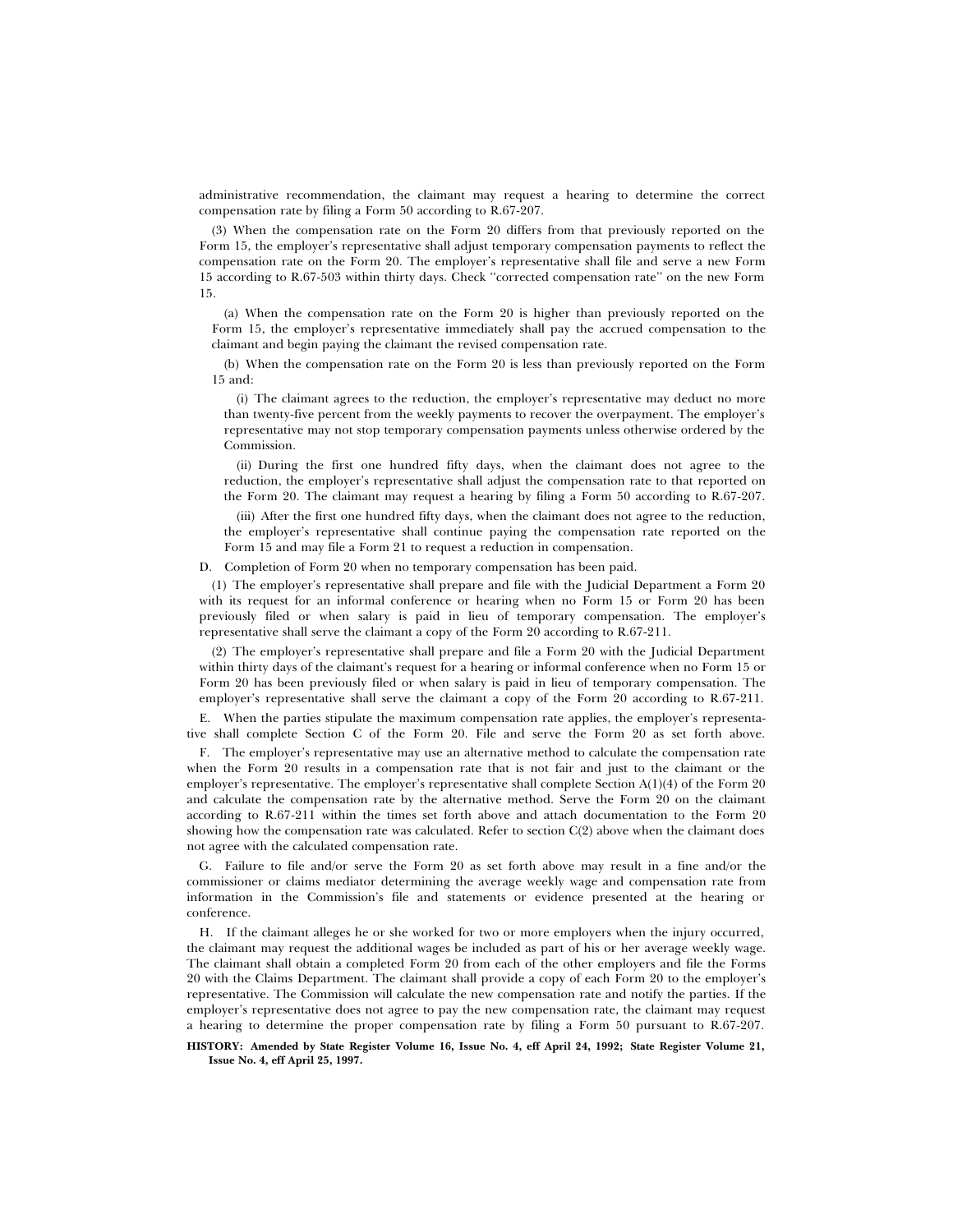## **67–1605. Lump Sum Payment.**

A. The employer's representative shall pay, in lump sum, a settlement or award which is less than one hundred weeks. When a settlement or award is more than one hundred weeks, the Hearing Commissioner may order a lump sum payment or the claimant may request a lump sum payment by filing a Form 24, Application for Lump Sum Payment.

B. If the claimant is not represented by an attorney, the claimant may request lump sum payment by filing a Form 24 with the Commission's Claims Department. The department will contact the employer's representative to inquire if it consents to payment in lump sum.

C. An attorney for the claimant must request the employer's consent to payment in lump sum payment prior to filing a Form 24.

(1) If the parties agree to payment in lump sum, the claimant's attorney may file with the Claims Department a Form 24 and attach to the Form 24 a signed agreement for payment in lump sum.

(2) If the employer's representative does not consent to payment in lump sum, the claimant's attorney may file a Form 24 with the Claims Department and attach a letter stating that the insurance carrier does not consent to the lump sum payment.

(3) The Commission will automatically set a hearing. The parties will be notified according to R.67–607.

D. If the employer's representative consents to payment by lump sum, the Claims Department forwards the Form 24 to the original Hearing Commissioner who reviews the Form 24 and may approve the Form 24 without the appearance of the parties.

(1) If the Commissioner approves the Form 24, he or she signs the Form 24 and the Claims Department commutes the award or settlement to present day value as provided in E below.

(2) The employer's representative is notified of the amount of the lump sum payment.

(3) If the Commissioner does not approve the Form 24, a hearing will be set automatically and the parties notified according to R.67–607.

E. Unless a Commissioner orders otherwise, or unless the settlement or award is less than ten weeks, the insurance carrier receives a discount for payment in lump sum.

(1) To determine the discount, the Commission subtracts the number of weeks already paid from the total number of weeks as awarded.

(2) Weeks that have accrued but are not paid at the time of the commutation are not included in the calculation.

(3) Three weeks of compensation are accrued into the future to allow for processing the Form 24 and issuing the check to the claimant.

(4) The number of accrued weeks are deducted from the total number of weeks due the claimant, resulting in the number of weeks commuted.

(5) The present worth of the remaining weeks is determined according to the discount tables designated by the Commission.

(a) Each installment yet to accrue of the first one-hundred weeks of the award shall be discounted at a rate of two percent. The Commission shall publish a present value table showing the conversion factors for zero through one-hundred weeks.

(b) Each installment yet to accrue of weeks one-hundred and one through five-hundred shall be discounted at the yield-to-maturity rate of the Five Year U.S. Treasury Note as published on the first business day after January 1st each year, but in no case shall the discount rate exceed six percent or be less than two percent. The Commission shall publish a present value table showing the conversion factors for weeks one-hundred and one through five-hundred on the first business day following January 1st of each year. The present value table for weeks one-hundred and one through five-hundred published on the first business day following January 1st shall apply to all awards made during the year and until a new present value table is published the following year. The present value of the commutable weeks shall be determined based on the present value tables in effect on the date of the award or settlement.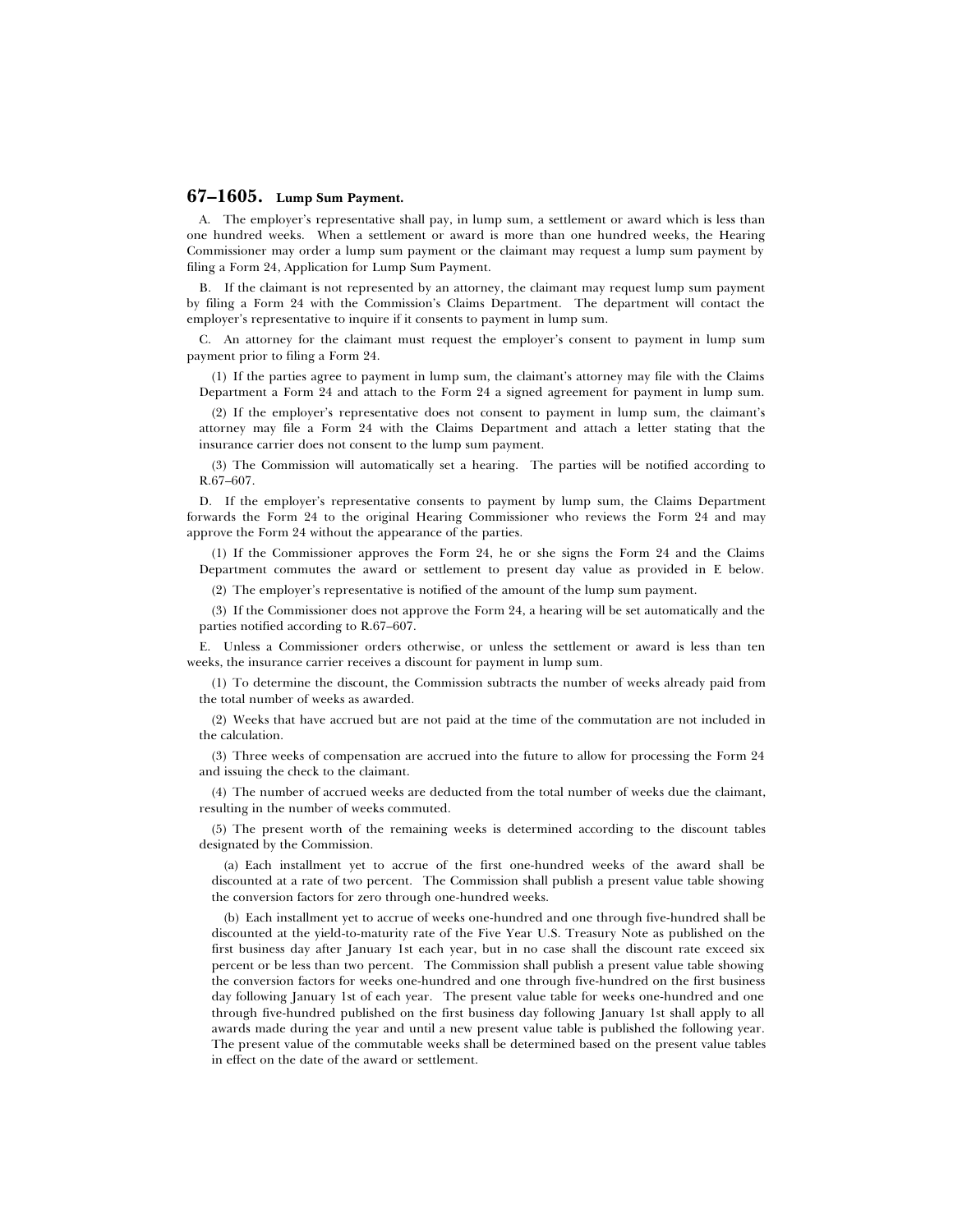(c) In the event the Commission makes an award of a partial lump sum in excess of fivehundred weeks in accordance with S.C. Code  $\S$  42-9-10(C) and  $\S$  42-9-10(D), the discount rate shall be determined on a case by case basis.

(6) Multiplying the present worth of the weeks by the claimant's compensation rate results in the commuted value of the remaining weeks.

(7) Adding the value of the accrued weeks to the commuted value of the remaining weeks results in the total amount due the claimant.

F. The dollar value of a lump sum payment may be requested by writing the Claims Department.

**HISTORY: Amended by State Register Volume 38, Issue No. 6, Doc. No. 4399, eff June 27, 2014.**

## **67–1606. Lump Sum Payment in a Claim Involving a Fatality.**

A. When the Commissioner orders or approves a lump sum payment to whole dependent(s), the accrued weeks are subtracted from the number of weeks awarded.

(1) The present worth of the weeks remaining is calculated and multiplied by compensation rate to obtain the commuted value.

(2) Adding the commuted value to the accrued value results in the total amount to be paid. This amount is divided proportionally among the dependents as ordered.

(3) Burial expenses are payable in addition to the five hundred weeks and are not commuted.

B. When the Commissioner orders or approves a lump sum payment to partial dependent(s), the number of accrued weeks of compensation is determined and multiplied by the proportion of the compensation rate awarded to the partial dependent resulting in the accrued weeks the partial dependent receives.

(1) Subtract the total accrued weeks from the number of weeks awarded.

(2) The present worth of the weeks remaining is calculated and multiplied by the proportion of the compensation rate payable to that partial dependent. The partial dependent is paid its proportional commuted amount plus the accrued amount allotted.

(3) The present worth of the total award is multiplied by the remaining portion of the compensation rate to obtain the commuted value of the remainder of the award. From the commuted value, the entire funeral expenses are deducted. The employer's representative pays the remaining amount as ordered.

C. When the Commissioner orders payment to nondependent children, multiply the present worth of the award by the compensation rate to obtain the commuted value of the award.

(1) Subtract the entire amount of the funeral bill from the commuted amount.

(2) The employer's representative pays the amount remaining as ordered.

D. When the Commissioner orders payment to the mother and, or, father, multiply the present worth of the award by the compensation rate to obtain the commuted value of the award. Subtract the entire amount of the funeral bill from the commuted amount. The employer's representative pays the amount remaining to the mother and father, divided equally.

E. When the Commissioner finds the deceased had no dependents, nondependent children, or mother or father, and orders payment to the Second Injury Fund, the burial expenses and the costs of administration of the deceased's estate are deducted from the total amount of the award. The remaining amount is commuted by dividing the amount of money remaining by the compensation rate to obtain the number of weeks remaining. The present worth of the weeks remaining is determined and multiplied by the compensation rate to obtain the commuted value. The employer's representative pays this amount to the Second Injury Fund, as ordered.

F. Refer to Section 42-9-320 for the payment of benefits to a minor child. Refer to the Probate Code of this State for payment in excess of ten thousand dollars. A conservator must be appointed for receipt of benefits.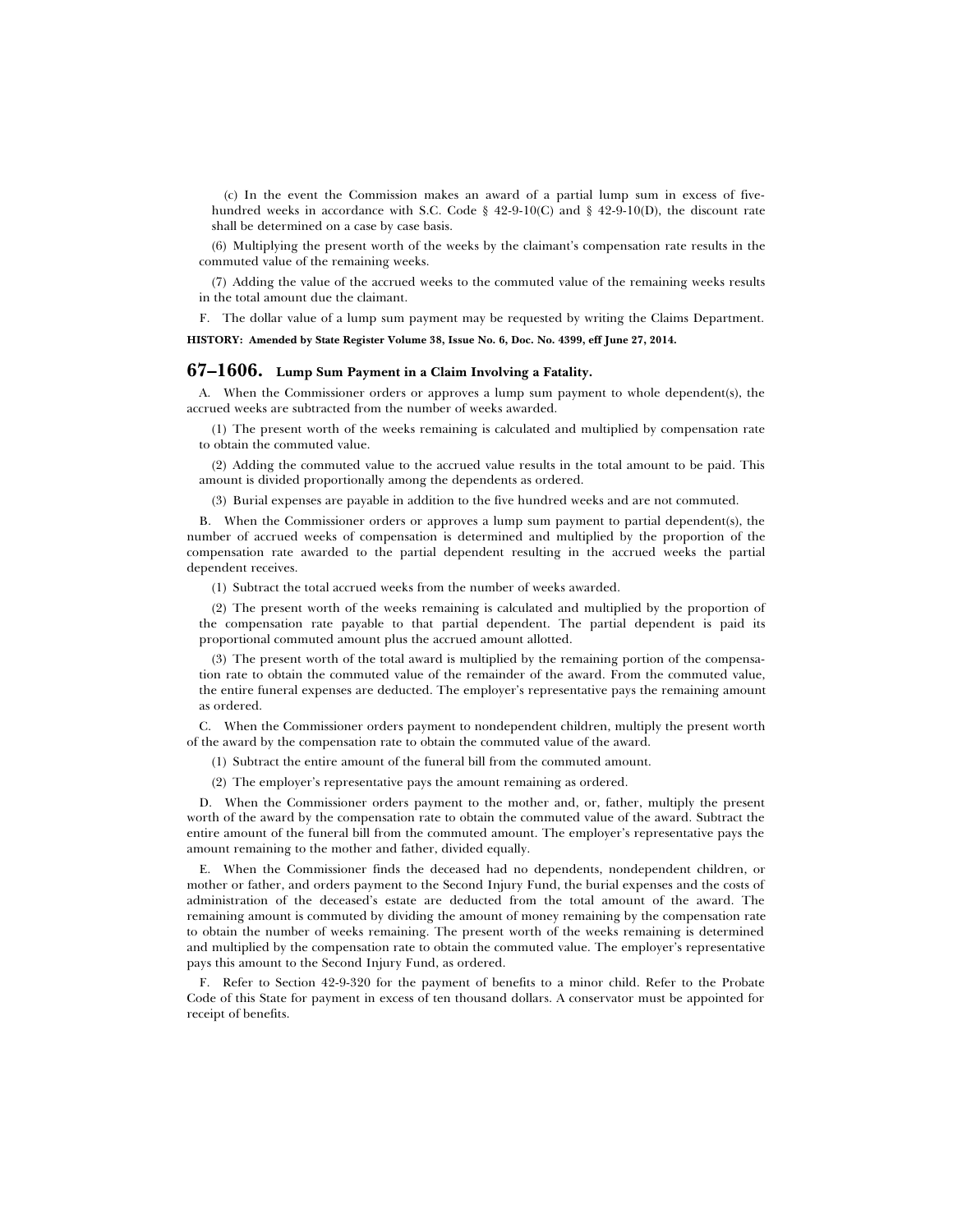## **ARTICLE 17 REPEAL AND ADOPTION**

## **67–1701. Repeal of Existing Regulations and Adoption of Articles 1 through 17, Inclusive.**

A. Existing Regulations 67-1 through 67-38, inclusive, are repealed effective ninety days from the date of the General Assembly's approval of the adoption of Chapter 67, Article 1 through Article 17, inclusive.

B. The Regulations in Chapter 67, Article 1 through Article 17, inclusive, shall apply to claims filed, claims pending review, and requests for review filed on and after ninety days from the date of the General Assembly's approval of the adoption of Chapter 67, Article 1 through Article 17, inclusive.

## **ARTICLE 18 MEDIATION**

## **67–1801. Mediation.**

A. This mediation regulation is established to resolve disputes without the necessity of a hearing. The purpose is to afford a meaningful opportunity to the parties to achieve an efficient and a just resolution of their disputes in a timely and a cost-effective manner.

B. A Commissioner has the discretion to order mediation in any pending claim before the Commissioner and to select a duly qualified mediator.

(1) A Commissioner must retain jurisdiction of the claim solely for those issues being mediated.

(2) A Commissioner does not retain jurisdiction of the claim for the life of the claim, unless the Commissioner so chooses, only until those pending issues are resolved.

(3) A Commissioner's authority to order mediation in any pending claim is not limited by claims listed in Section 67–1802.

**HISTORY: Added by State Register Volume 37, Issue No. 6, eff June 28, 2013.**

## **67–1802. Mediation Required with Certain Claims.**

A. The Commission orders that the following claims must be mediated prior to a hearing:

(1) Claims for permanent and total disability arising under either Section 42–9–10 or Section  $42 - 9 - 30(21);$ 

(2) Claims arising under Chapter 11 or Chapter 13 of Title 42, South Carolina Code of Laws;

- (3) Third-party lien reduction claims;
- (4) Contested death claims;

(5) Claims for stress, mental injuries, and mental illness arising out of and in the course of employment unaccompanied by physical injury, and resulting in mental illness or injury; and

(6) Claims involving concurrent jurisdiction under the South Carolina Workers' Compensation Act and the Federal Longshore and Harbor Workers' Compensation Act.

B. In contested death claims, a Commissioner must make a finding that a good faith dependency investigation has been conducted and completed.

C. Except for contested death claims, the requirement for mandatory mediation applies only to claims where compensability of the accident is admitted by the employer/carrier.

D. Unless an unrepresented claimant requests that the claimant's case be mediated, the Commission shall not require mediation.

**HISTORY: Added by State Register Volume 37, Issue No. 6, eff June 28, 2013. Amended by SCSR42–2 Doc. No. 4735, eff February 23, 2018.**

## **67–1803. Mediation Requested by Parties.**

The parties may request mediation by the proper submission of a Form 21, Form 50, Form 51, or the response to the Form 21, indicating a request for mediation. Except as provided in section 67–1802 A,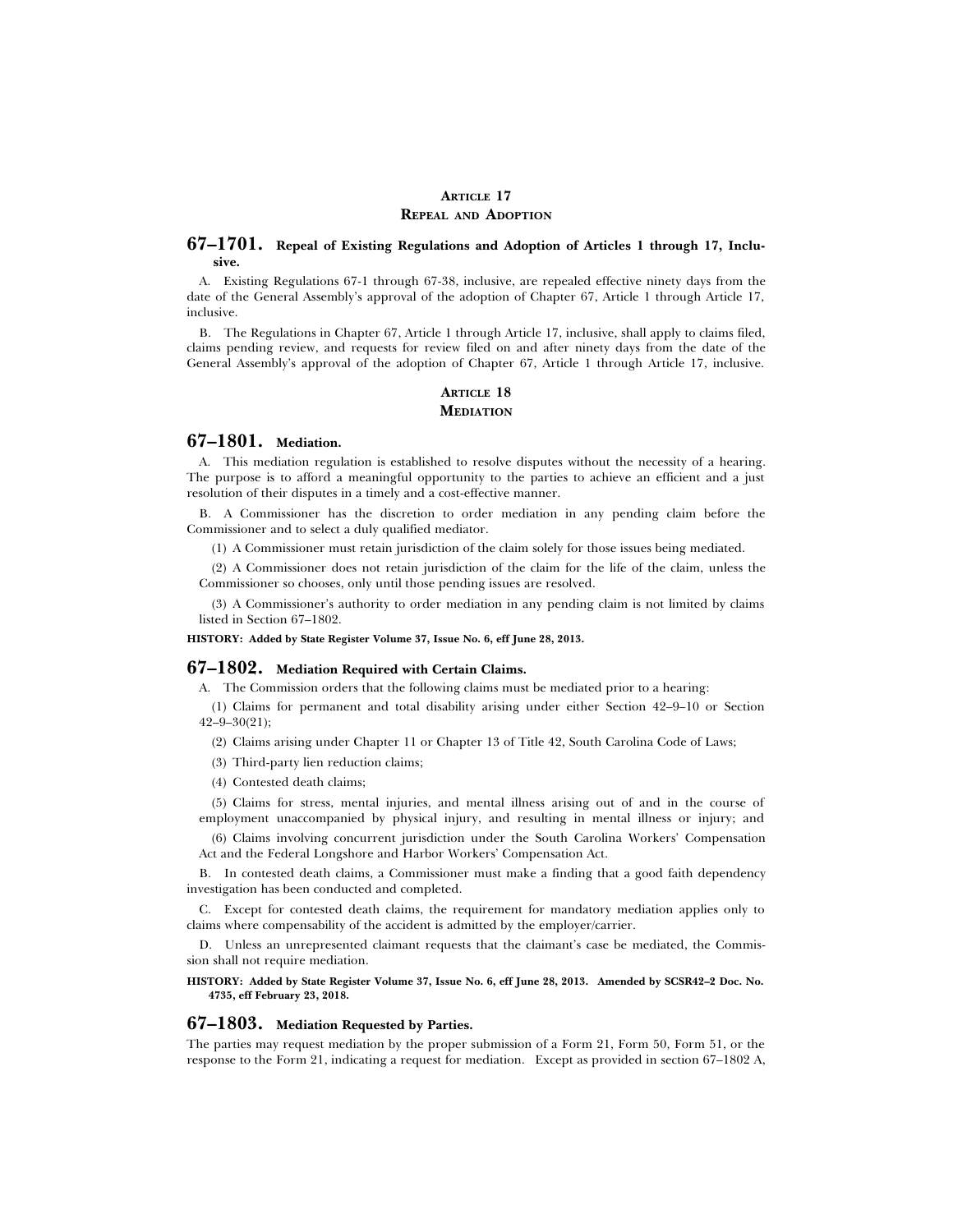either party may object to mediation by the proper submission of the Form 21, Form 50, or the response to the Form 21. If the parties do not agree to mediation, pursuant to this section, then the case shall be set by the Judicial Department in the normal course of the docket scheduling. **HISTORY: Added by State Register Volume 37, Issue No. 6, eff June 28, 2013.**

## **67–1804. Selection of Mediator and Required Schedule.**

A. The parties may consent to use any mediator who is duly qualified. The mediator must be certified as a mediator per the certification process established by the South Carolina Bar Association.

B. The parties must select a mediator within ten days of the filing of the earliest pleading raising grounds for mediation, and must promptly notify the Commission of the mediator and proposed mediation date.

C. The mediation must be completed within sixty days of the filing of the earliest pleading raising grounds for mediation, unless otherwise agreed to by the parties or ordered by the Commission. If the mediation is not completed within the sixty-day timeframe, the case may be set in the normal course of the docket scheduling.

D. If the parties cannot agree on a mediator, the Commission shall appoint a duly qualified mediator.

**HISTORY: Added by State Register Volume 37, Issue No. 6, eff June 28, 2013. Amended by SCSR42–2 Doc. No. 4735, eff February 23, 2018.**

#### **67–1805. Parties Represented.**

In addition to their attorney being present, each party shall provide a representative, who shall attend the mediation in person or via telephone. The representative shall have authority to enter into negotiations, in good faith, to resolve the issues in dispute. If the representative attends via telephone, they shall be available by telephone for the duration of the mediation. Reasonable notice shall be provided to the opposing party concerning attendance via telephone, prior to the mediation. This regulation does not prevent a claimant from proceeding pro se.

**HISTORY: Added by State Register Volume 37, Issue No. 6, eff June 28, 2013.**

## **67–1806. Mediation Communications Confidential.**

A. All communications and statements that take place within the context of mediation shall be confidential and not subject to disclosure. Such communications or statements shall not be disclosed by any mediator, party, attorney, or attendee and may not be used as evidence in any proceeding. An executed agreement resulting from mediation is not subject to the confidentiality requirements described above.

B. Neither the mediator nor any third-party observer may be subpoenaed or otherwise required to testify concerning a mediation or settlement negotiation in any proceeding. The mediator's notes shall not be placed in the Commission's file, shall not be subject to discovery, and shall not be used as evidence in any proceeding.

**HISTORY: Added by State Register Volume 37, Issue No. 6, eff June 28, 2013.**

### **67–1807. Expense of Mediation.**

The parties shall share the cost of mediation equally, unless otherwise agreed by the parties, or as otherwise ordered by the Commission.

**HISTORY: Added by State Register Volume 37, Issue No. 6, eff June 28, 2013.**

#### **67–1808. Penalties.**

Any party who refuses or neglects to act in good faith during the mediation may be subject to a fine not to exceed the actual cost of the mediation. Any party who believes this provision has been violated may file a Motion for a Rule to Show Cause before the jurisdictional Commissioner for purposes of assessing fines and penalties. The parties shall have the right of review and appeal as in other cases. **HISTORY: Added by State Register Volume 37, Issue No. 6, eff June 28, 2013.**